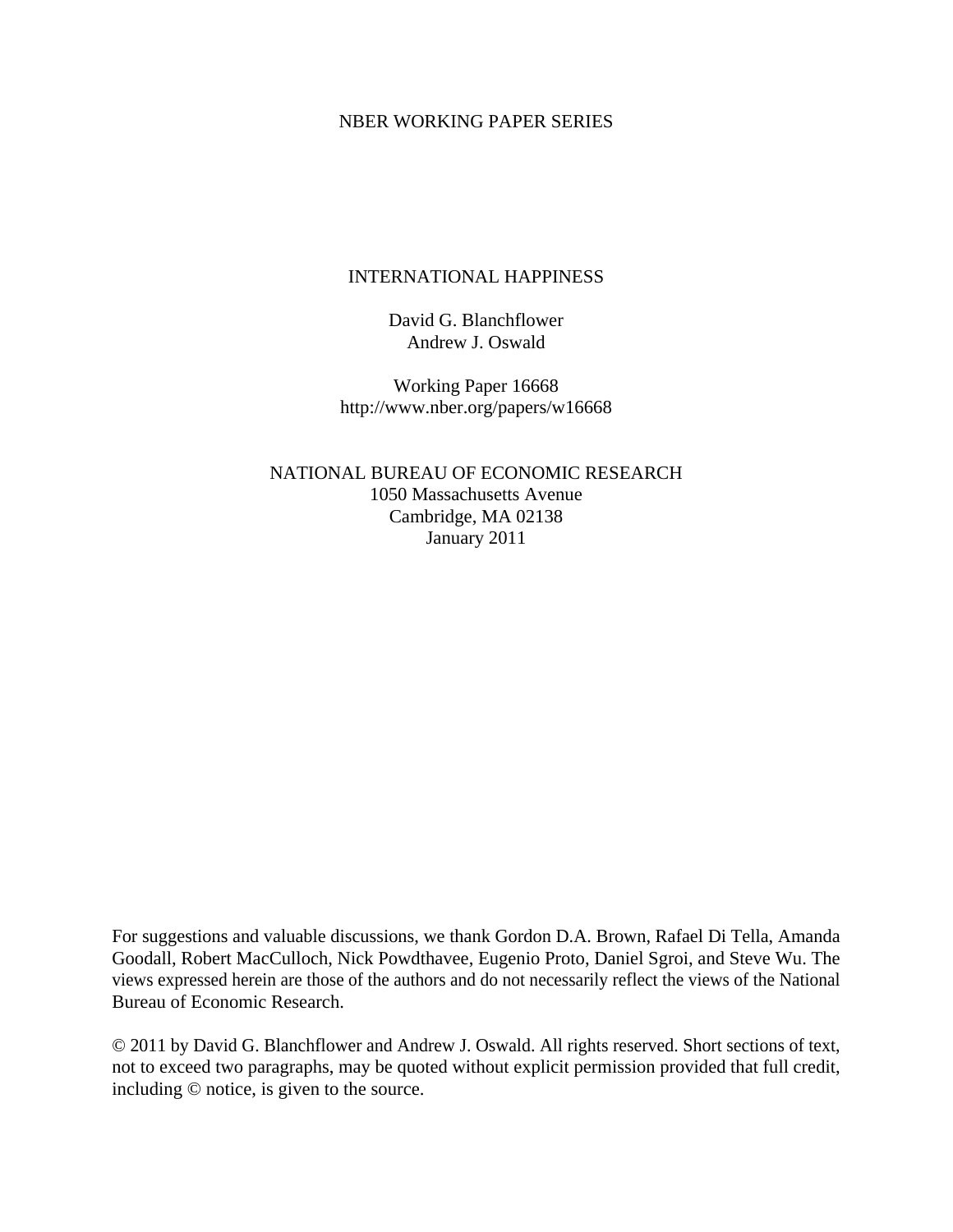International Happiness David G. Blanchflower and Andrew J. Oswald NBER Working Paper No. 16668 January 2011 JEL No. I1,I3

# **ABSTRACT**

This paper describes the findings from a new, and intrinsically interdisciplinary, literature on happiness and human well-being. The paper focuses on international evidence. We report the patterns in modern data; we discuss what has been persuasively established and what has not; we suggest paths for future research. Looking ahead, our instinct is that this social-science research avenue will gradually merge with a related literature -- from the medical, epidemiological, and biological sciences -- on biomarkers and health. Nevertheless, we expect that intellectual convergence to happen slowly.

David G. Blanchflower Bruce V. Rauner Professor of Economics 6106 Rockefeller Hall Dartmouth College Hanover, NH 03755-3514 and NBER David.G.Blanchflower@Dartmouth.EDU

Andrew J. Oswald Department of Economics University of Warwick Coventry CV4 7AL England a.j.oswald@warwick.ac.uk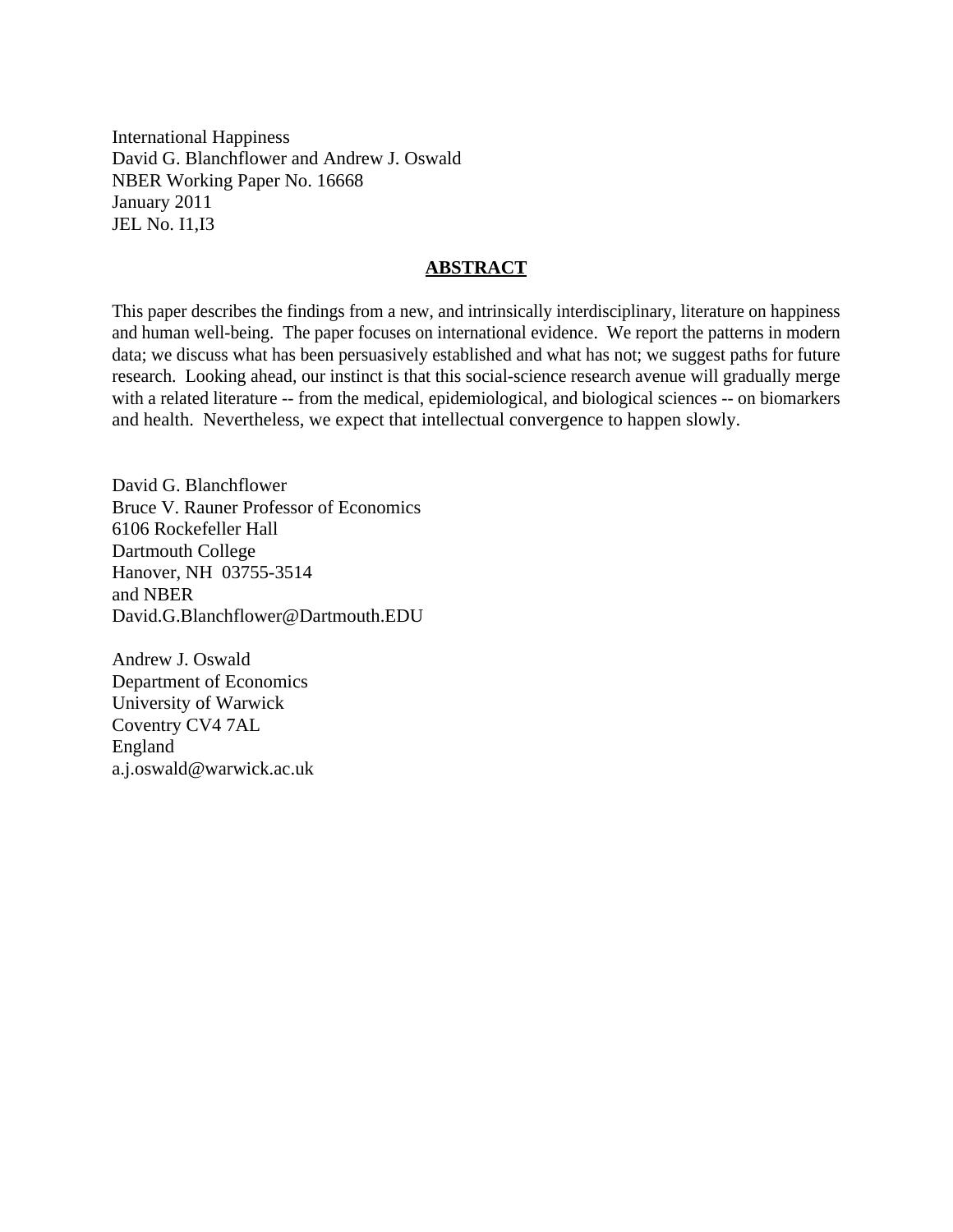## **International Happiness**

# David G. Blanchflower Andrew J. Oswald

*"Measures of both objective and subjective well-being provide key information about people's quality of life. Statistical offices should incorporate questions to capture people's life evaluations, hedonic experiences and priorities ..*." Stiglitz et al, Commission on the Measurement of Economic Performance and Social Progress, 2009.

1. Introduction

1

Standard indices of a country's prosperity -- such as longevity, human height, the incidence of disease, the suicide rate, and the level of Gross Domestic Product -- are well-known and widely collected. Governments throughout the developed nations, and in many developing nations, regularly publish such numbers. Yet if they are to do their job effectively, politicians and policy-makers arguably have to go beyond this. They have to try to understand, and measure, the happiness and mental health of their country's citizens. The reason is that it is overall human well-being (not simply a collection of its constituent elements) that is ultimately of interest.

The last few decades have seen a body of researchers attempt to rise to the difficult challenge of how to study 'happiness' in a systematic, empirical way. These scholars come from a range of disciplines -- including psychology, economics, epidemiology, medicine, statistics, sociology, political science, and management science. Although their methodological approaches differ in detail (moreover, researchers in one discipline are not always good at citing related work in the journals of the other disciplines, so different sub-fields sometimes lay claim to having discovered results first), a common methodology has begun to emerge.

This article describes the core findings from the new 'happiness' literature.1 One approach for a paper of this kind would be to go through in the manner of a survey article --

<sup>&</sup>lt;sup>1</sup> Contributions from psychologists, economists, and other investigators, include Easterlin (1974), Clark and Oswald (1994), Diener et al (1995a,b), Ng (1997), Oswald (1997), Judge et al (1998), Veenhoven (1999), Argyle (2001), Di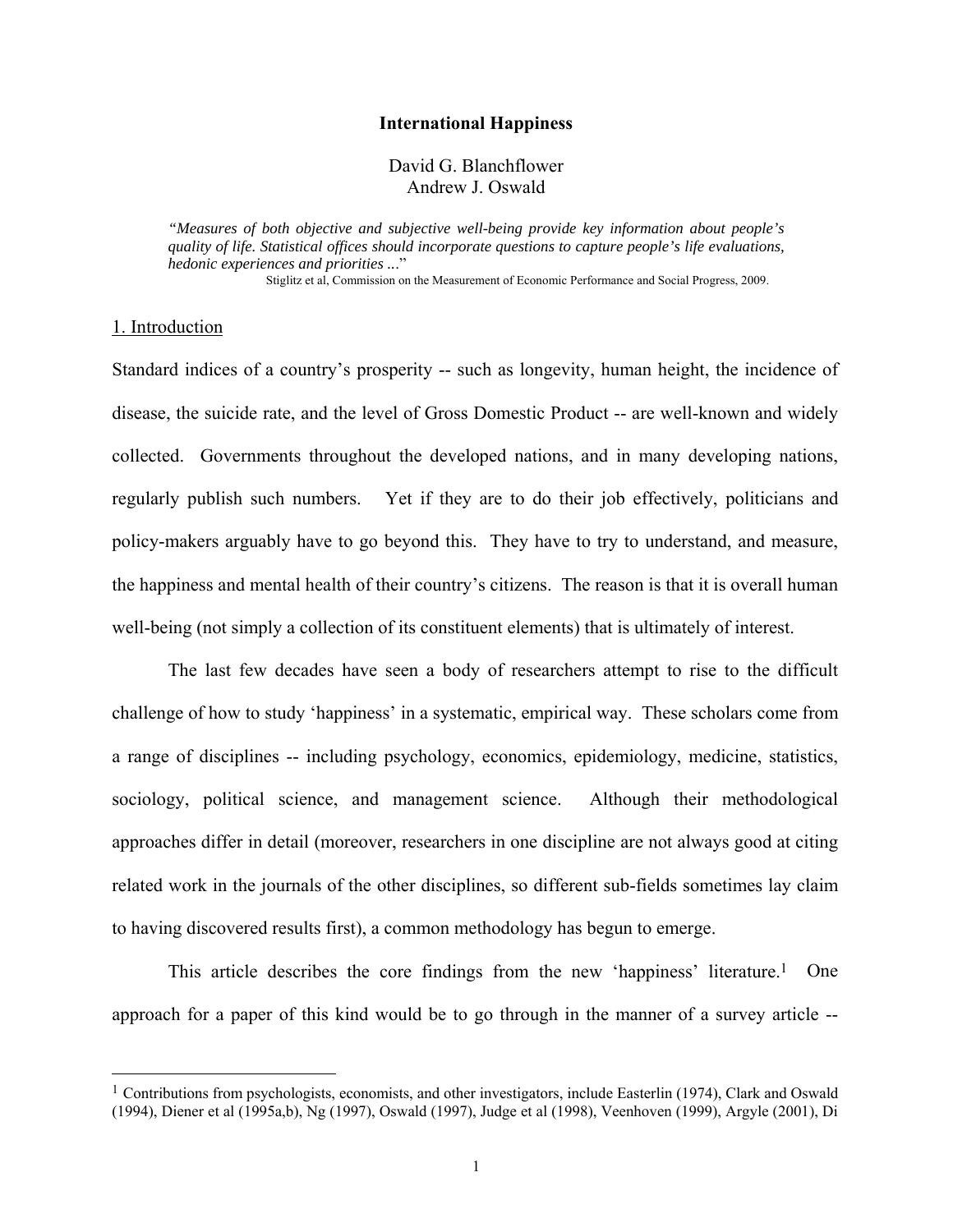listing which researcher said what, and the year they said it. Here we take a different pedagogical approach. We hope it will be helpful for a starting reader who knows little about the field. In this paper, we take the latest international data and, using the methodological insights from the literature, build up from first principles to try to show readers how conclusions are reached in this field.

Most researchers begin from the idea that inside a human being there is some 'happiness' or utility function of general form:

*Happiness = f(age, gender, income, education, marital status, diet, other personal characteristics, region characteristics, country characteristics)* 

It then draws upon quantitative methods that are formally similar to those employed in medical statistics, econometrics, and quantitative management science. Authors typically take a random sample of the population; they use multiple-regression techniques; some form of well-being measure is taken as the dependent variable in these equations; researchers calculate the size of the coefficients within so-called 'happiness equations' (Powdthavee 2010 is a valuable nontechnical guide to this). At a formal level, this method is like the approach of an epidemiologist who wishes to understand the myriad influences on a person's chance of good or bad life outcomes such as getting cancer. In both literatures -- epidemiology research and happiness research -- the outcome of such research is a linear or logistic equation in which factors like a person's age, gender, diet and smoking are shown statistically to matter.

Tella (2001), Radcliff (2001), Frey and Stutzer (2002), Easterlin (2003), Huppert and Whittington (2003), Blanchflower and Oswald (2004), Kahneman et al (2004), Van Praag and Ferrer-I-Carbonell 2004, Graham (2005), Luttmer (2005), Smith et al (2005), Steptoe et al (2005), Gilbert (2006), Welsch (2006), Grant et al (2007), Dolan et al (2008), Napier and Jost (2008), Powdthavee (2008), Stevenson and Wolfers (2008), Daly and Wilson (2009), Daly et al (2010), Devoe and Pfeffer (2009), Luechinger (2009), Judge et al (2010), Pittau et al (2010), Powdthavee (2010), Pfeffer (2010), Stone et al (2010), Bell and Blanchflower (2010), Kahneman and Deaton (2010), Blanchflower (2011) and Oswald and Wu (2011). A historian's perspective is provided by Offer (2006).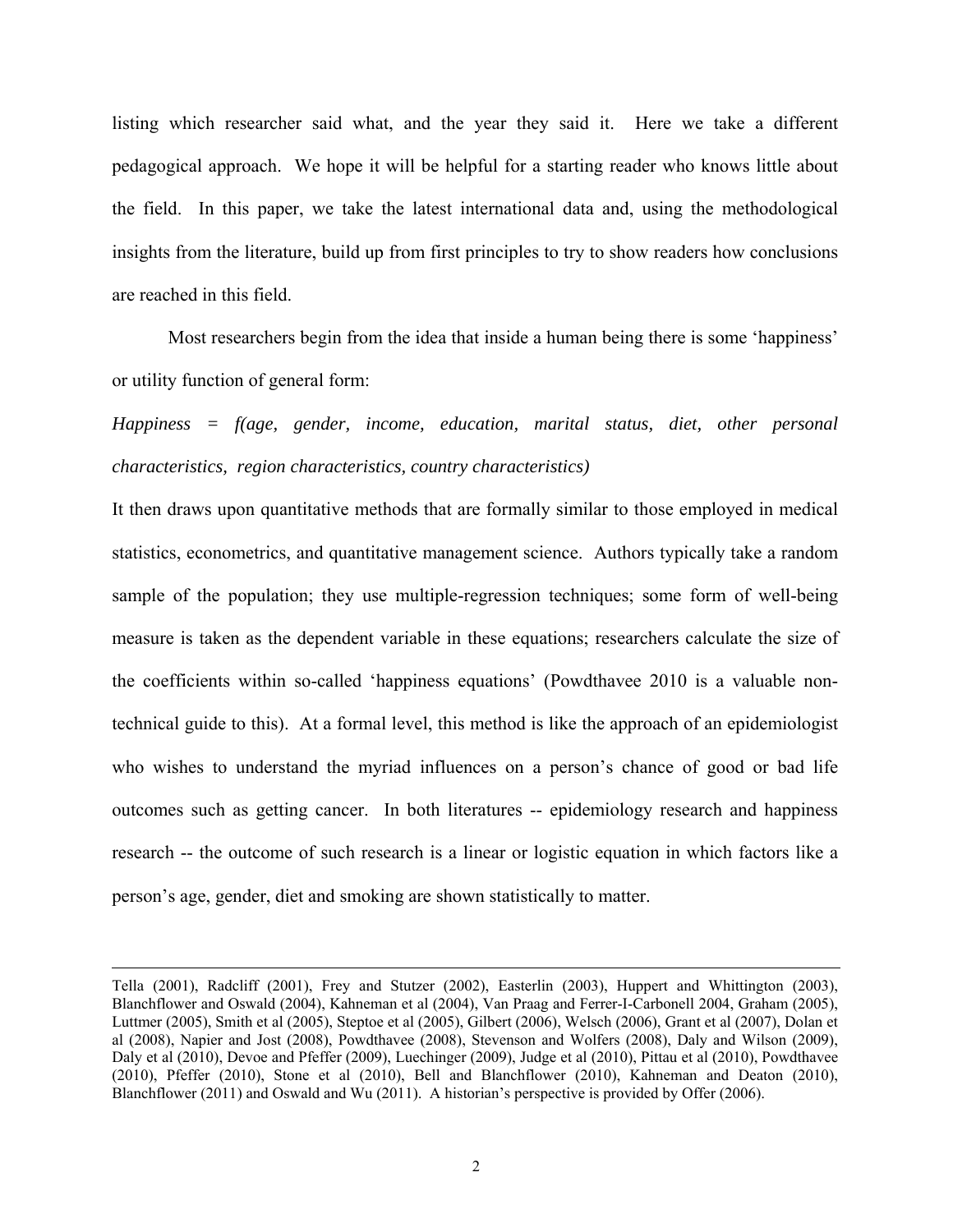Is happiness actually measurable? It is likely that debates about the right interpretation of subjective measures will continue throughout the  $21<sup>st</sup>$  century and beyond. But in social science they currently do so in a less strident way than decades earlier. Frey and Stutzer (2002) summarize ways to validate 'happiness' data. Krueger and Schkade (2008) show that people's reported well-being numbers are reasonably stable through time. Oswald and Wu (2010) demonstrate that across the states of the USA there is a strong match between subjective and objective well-being.2

What is noticeable about this line of modern social-science research is not merely the discoveries that have been made but the attention that such work has garnered outside academia. People seem to be attracted to the topic. Hundreds of recent newspaper articles have appeared discussing 'happiness research'. There are a number of popular science-of-happiness books and the Christmas edition of the latest (December 2010) issue of The Economist magazine features this research area on its cover. Politicians of left and right have shown interest, and a recent Commission led by Joseph Stiglitz and Amartya Sen produced a long report making recommendations on how, looking to the future of the industrialized nations, we might move away from simple GDP measurement.

Our own work in this field began in the early 1990s. We then had a connection with the London School of Economics; a third member there, Andrew E. Clark, also did early (and important) work within the same broad grouping. At that time, there was no interest from our colleagues in economics departments around the world, and at one infamous open conference in 1993 in London the three of us made up a fair proportion of the inhabitants of a large room of

 $\overline{a}$ 

<sup>&</sup>lt;sup>2</sup> For the extreme sceptic, who is doubtful of all subjective statements in settings where humans may not wish to admit to shortcomings, one demonstration of the perhaps surprising accuracy of subjective assessments is given in Oswald (2010), which reports that data on subjective height (*I am very tall...very short*) are closely correlated with an objective feet-and-inches measure.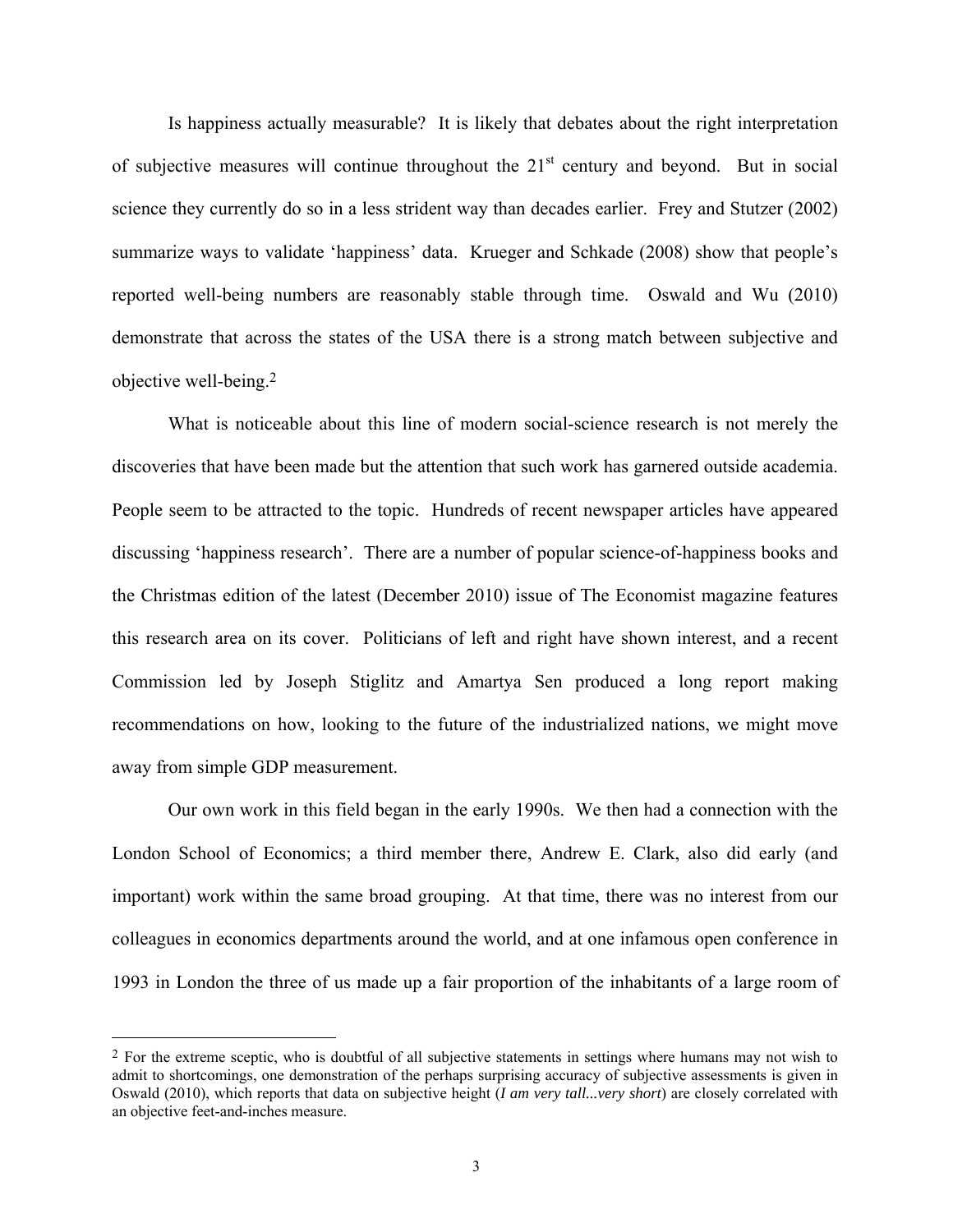empty chairs. At that juncture, virtually all economists viewed such work as misguided. One long paper, on well-being over time in Britain and the USA, took a decade to get published. There was precedent for all this: the seminal work of Richard Easterlin (1974, and later) had, years before, met with even less success.

Easterlin, whom we were later to meet in the late 1990s, had in the 1970s demonstrated that U.S. happiness did not seem to be rising through time with GDP growth.<sup>3</sup> He had argued  $$ and still does -- that the likely reason was that humans are fundamentally creatures of comparison; so that when they see everyone around them becoming richer at the same time as they themselves do the net result is a kind of generalized neutrality. We go from having one Ford to having three Lexuses, and nobody is happier. Many researchers believe in some version of this idea – that utility depends on relative factors. Such an approach goes back to, for example, Duesenberry's relative-income hypothesis (1949). Recent writings on comparisons includes Hagerty (2000), Luttmer (2005), Fliessbach (2007), Clark and Senik (2010), Daly et al (2010), and Layard (2010). In its latest incarnation, some authors have begun to argue empirically that ordinal rank may be what matters to humans (Brown et al 2008 review the evidence).

Despite economists' slowness to follow in Easterlin's footsteps, today -- at the time of writing late in 2010 -- this field within economics and social science has become one of the most quickly growing. Clark et al (2008) provides an introduction.

 $\overline{a}$ 

<sup>&</sup>lt;sup>3</sup> Not everyone agrees on Easterlin's paradox more broadly, even though there is agreement on the US evidence; see for example Stevenson and Wolfers (2008). A related modern literature finds evidence that mental strain may actually be *worsening* through time. Relevant work includes Sacker and Wiggins (2002), Green and Tsitsianis (2005), Hodiamont et al (2005), Green (2006), Oswald and Powdthavee (2007), and Oswald (2010). Research that looks at epidemiological measures of psychological well-being such as so-called GHQ scores includes Clark and Oswald (1994), Goldberg et al (1997), and Hu et al (2007).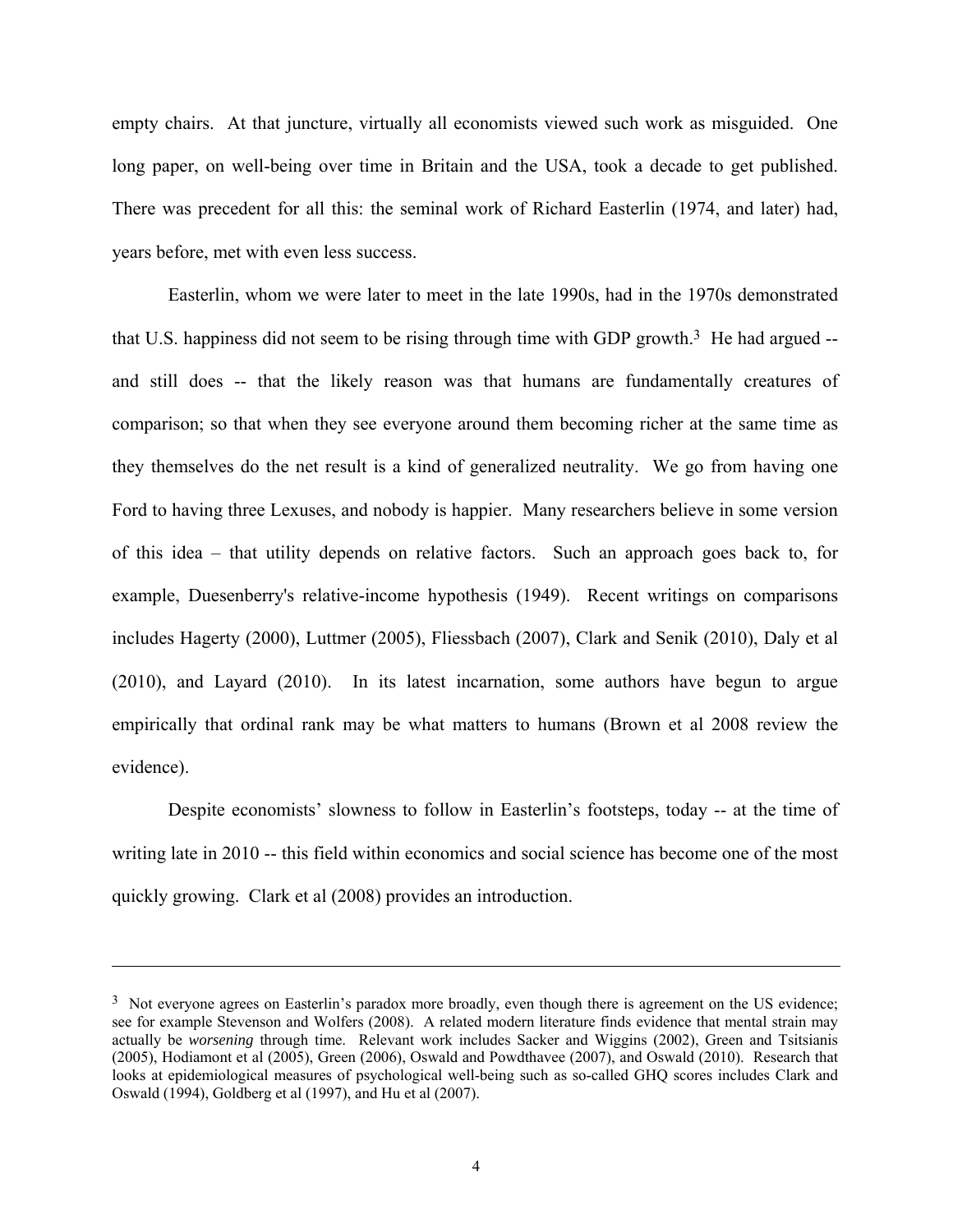In this essay we touch on four themes: (i) we review the literature about what has been found in happiness research that seems true in almost all countries and is of particular interest to social scientists and management scholars; (ii) this includes issues such as which countries come out high, and which low, in happiness and well-being? (iii) what is wrong with existing approaches and why the use of national happiness is an improvement over GDP; (iv) how can the field do better, and where will research go?

The paper also discusses, and is motivated in part by, the recent Stiglitz Commission's report on the measurement of economic and social progress in a modern economy. This report, which may not yet be known to many management scholars or social scientists, was published in 2009 and can be downloaded from www.stiglitz-sen-fitoussi.fr. The Commission was set up by Nicholas Sarkozy of France.

### 2. An Introduction to the Empirical Findings

To get a feel for some of the discoveries in the happiness literature, consider Table 1, which uses the most up-to-date data available to us. It takes data on 48,000 individuals from the General Social Surveys of the United States, which since 1972 has been asking an annual random sample of Americans the question: *Taken all together, how would you say things are these days: would you say that you are very happy (approximately 32% give this answer), pretty happy (56%), or not too happy (12%)?* So the vast majority of respondents are quite happy or very happy, and this is a consistent finding in the literature.

Table 1 presents a regression equation that is typical of the kind estimated in the happiness literature. It has as its dependent variable a cardinal version of people's answers, where 'very happy' is coded 3, 'pretty happy' is coded 2, and 'not too happy' is coded 1. The mean level of American happiness -- given this elementary cardinal numbering -- is 2.2 with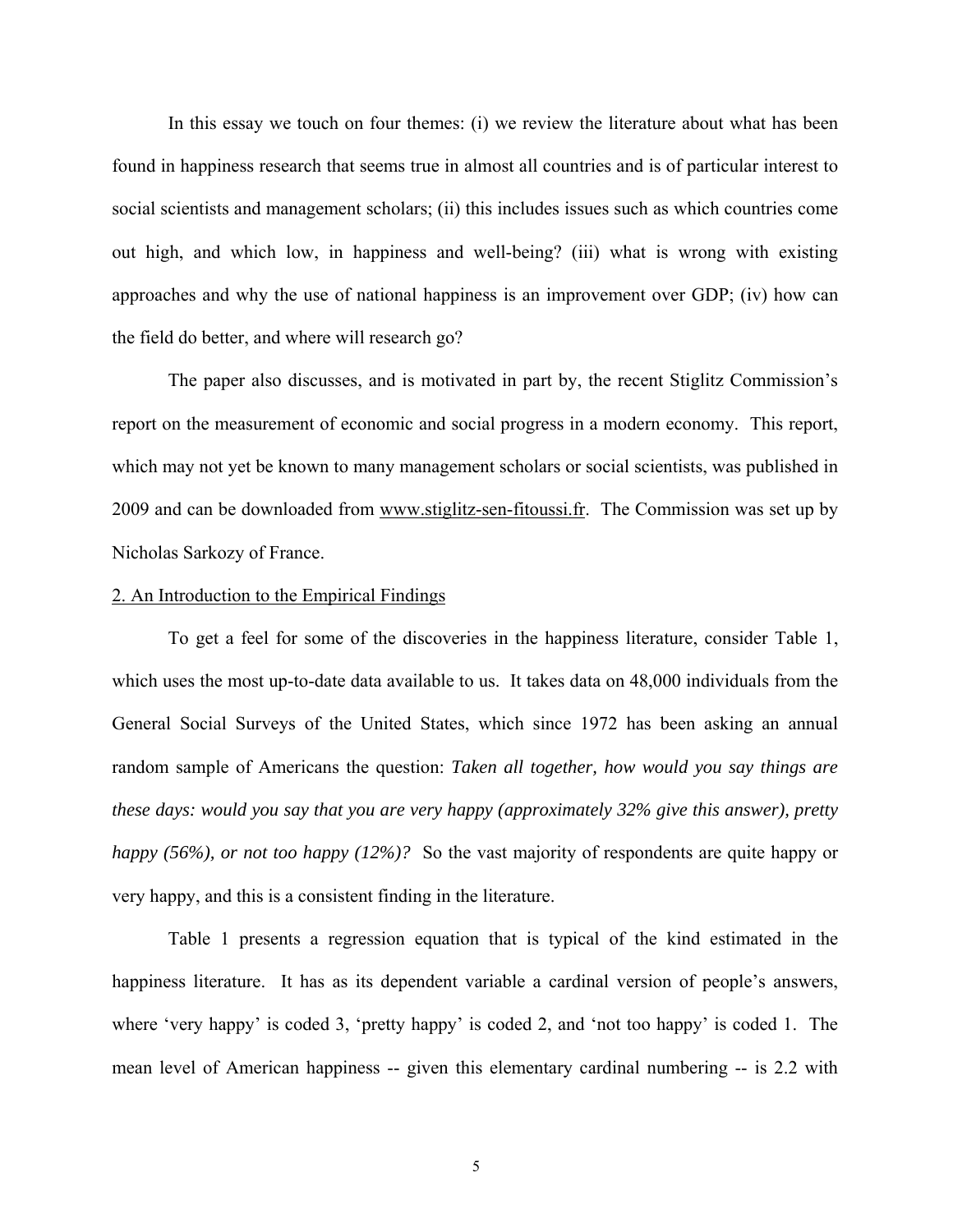standard deviation 0.6. Statistically, this approach is not ideal (an ordinal estimator, such as ordered logistic regression, is preferable); the reason is that there are not good grounds to believe that people's happiness answers obey the rules of a cardinal scale. However, a long line of research papers has found that it makes little difference whether a cardinal or ordinal estimator is used, and the former method has the attractive feature that it is straightforward for readers to read off the size of effects in a regression equation. For ease of exposition in a review paper such as this, we use cardinal dependent variables throughout.

In Table 1, we find that American happiness:

- Is U-shaped through a person's lifespan (because Age enters, at the top of Table 1, with a quadratic shape)
- Is higher among those who are women (because Male enters with a negative coefficient of -0.0497)
- Is higher among whites, the highly educated, full-time workers, married people, and those on a high income.
- Is lower among those not in these categories or who are unemployed or temporarily not working, those who work at home, people who are widowed, divorced and separated, and those who had parents who divorced before they as children were 16 years old.

These judgments are from pooled cross-section analysis, so they describe associations in the data. We should be cautious before imputing causality into such patterns, but perhaps not so cautious that we turn a Nelson-like eye away from all such inferences. The famous and vital finding that smoking causes cancer was first observed as an elementary pattern in cross-sectional data. Moreover, those (often non-quantitative) researchers who are keen to remind us all that correlation is not causation should, in turn, occasionally be reminded that the discovery of a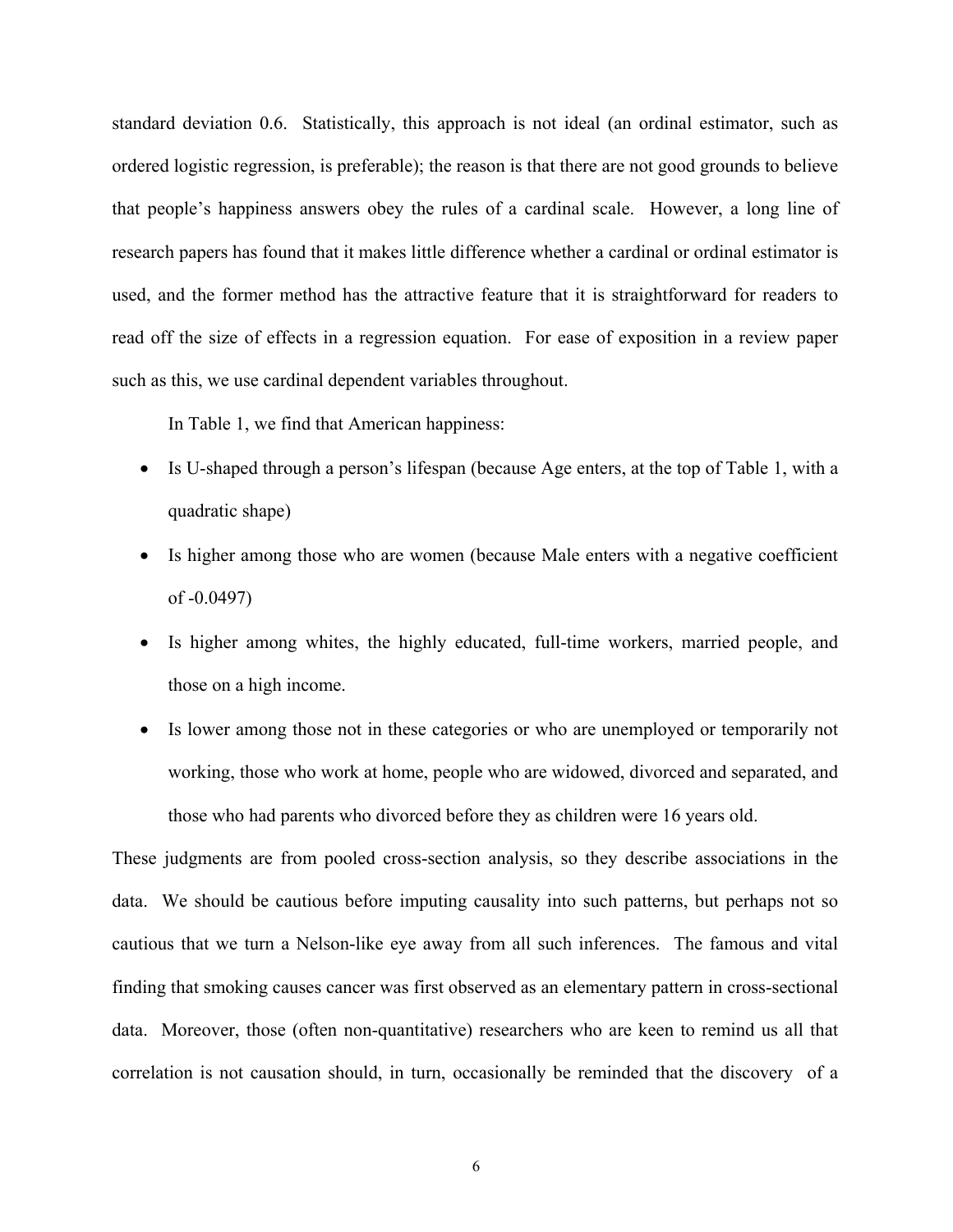correlation is typically one necessary part of a proof of causation. Causation first needs correlation.

Table 1 allows the size of different influences to be seen. The age and age squared coefficients reveal that Americans' happiness reaches its low point at, on average, around 40 years old. The coefficient of -0.0497 on Male means that on average a woman reports a happiness level approximately 0.05 points higher than a man (on a scale that runs from 1.0 to 3.0). Similarly, reading down the first column of Table 1, black Americans report lower happiness than whites by approximately 0.13 points. A time trend enters negatively but, in this first column, in a way that is insignificantly different from zero. Years of schooling (i.e. the amount of education) enters strongly positively. The more educated that people are, the more they report a high score on a happiness scale.

According to the first column of Table 1, each extra year of education in the United States is associated with 0.017 extra happiness points, so that the difference, for example, between completing high school and completing a college degree is slightly greater than 0.06 happiness points. One of the (strikingly) large effects can be seen for the consequences of unemployment for happiness. Joblessness is associated here with a huge amount of unhappiness. Here, in Table 1's first column, there is a coefficient of -0.2343 (with a t-statistic of 14.1), which is almost twice that associated with the black dummy variable or five times that associated with being male. The other particularly large coefficient is on marriage, of 0.2322. Hence married Americans are happier, ceteris paribus, by approximately one quarter of a happiness point on the 1-3 scale. 'Separated' is large and negative; it has a coefficient slightly exceeding -0.14. A parental-divorce variable, which measures whether the respondent at the age of sixteen lived with only one parent because they parents who were divorced, also enters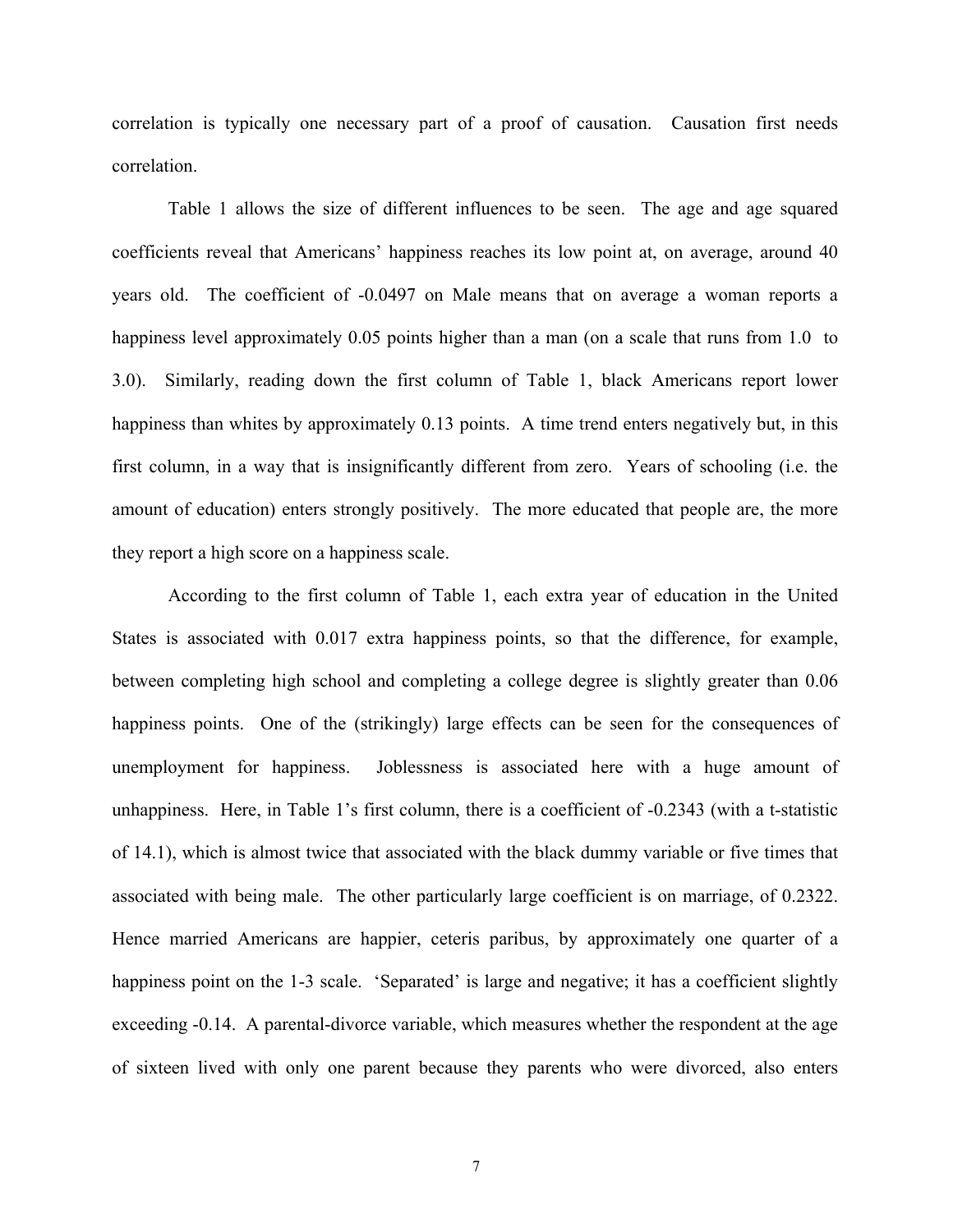negatively and with a tightly-defined standard error; its coefficient in the first column of Table 1 is -0.0436. It seems that it could be argued that American adults -- filling up their happiness forms many years after the event -- may carry a small psychological scar from parental divorce that occurred decades earlier. Again, this pattern may or may not be one of cause-and-effect.

 Are richer Americans happier than poorer ones? Most economists, and many ordinary citizens, would think the answer is obvious: people strive after money so it must make them happier. Historically, there has been a huge debate on this topic in psychology journals.

Some textbooks -- we deliberately omit citations on this -- have wrongly told generations of psychology undergraduates that money is not a source of happiness. In so far as regression equations can settle the question, the answer is unambiguous: yes, money buys happiness. Every extra thousand dollars of income is associated, according to column 2 of Table 1, with 0.00246 extra units of happiness. Hence \$100,000 a year, for example, is the equivalent of 0.246 happiness points on the standardized GSS scale, which is slightly greater in size than the positive happiness value of marriage or the (negative) value of unemployment.

Recent work by Kahneman and Deaton (2010) has raised doubts about whether all measures of well-being are strictly increasing in income. A great deal of future research can be expected on this important issue.

Although it looks strange at first sight, in principle these statistical methods allow researchers to work out in an exact way the deep determinants of human well-being: they allow us to put a price tag on the happiness value of a host of life's influences. This is what the research literature has done. Much remains to be learned. But such valuations are now entering use in the ecological economics literature for the study of the environment, and may be close to being tested in the courts (where for a long time the value of emotional damages has been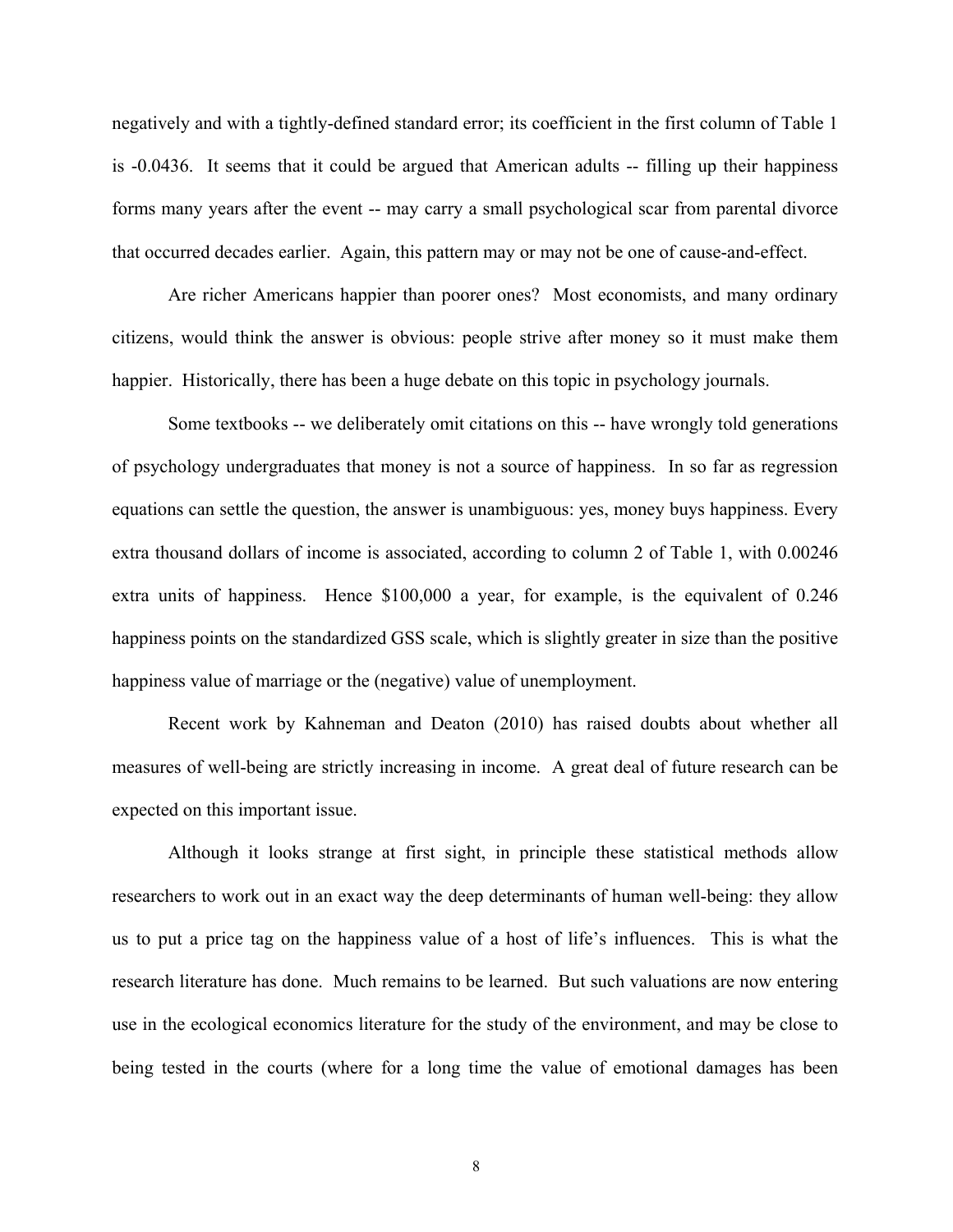assigned, by judges and juries, by using intuition rather than formal techniques). We return to this later in the essay.

It might be believed, on the basis of Table 1, that the explanatory power of happiness equations is low. First, the R-squared values in Table 1 are below 0.1, which implies that less than ten percent of the variance of reported happiness has been explained by the independent variables. Second, when compared to the size of one standard deviation of Americans' reported happiness (which is 0.635), the coefficients on most of these variables look small. But such an attitude may the wrong one. A more appropriate test is on the size and statistical significance of the coefficients on the independent variables. Again an epidemiological example may be appropriate: the R-squared on equations predicting who gets any disease is very small, but since the 1950s it has been usefully realized that diet and smoking enter with substantial and statistically significant coefficients.

A fundamental question, for both social science and public policy, is whether the quality of life in a country like the United States is improving through the years. What do the data say? They do not paint a particularly encouraging picture.

Table 2 describes the mean level of happiness in the USA in approximately every year between 1972 and 2008 (the most recent year for which data are available). As can be seen, just by inspection from Table 2 and without the need for statistical methods, Americans' happiness is not rising. In the early to mid 1970s, one third of people said they were very happy with life; by the mid to late 2000s, that level of reported happiness was the same as, or, if anything, a little lower than, three decades earlier.

It might be thought that this is open to a killer objection. Perhaps humans will always renorm their answers as the years pass, which would make trends impossible. But the evidence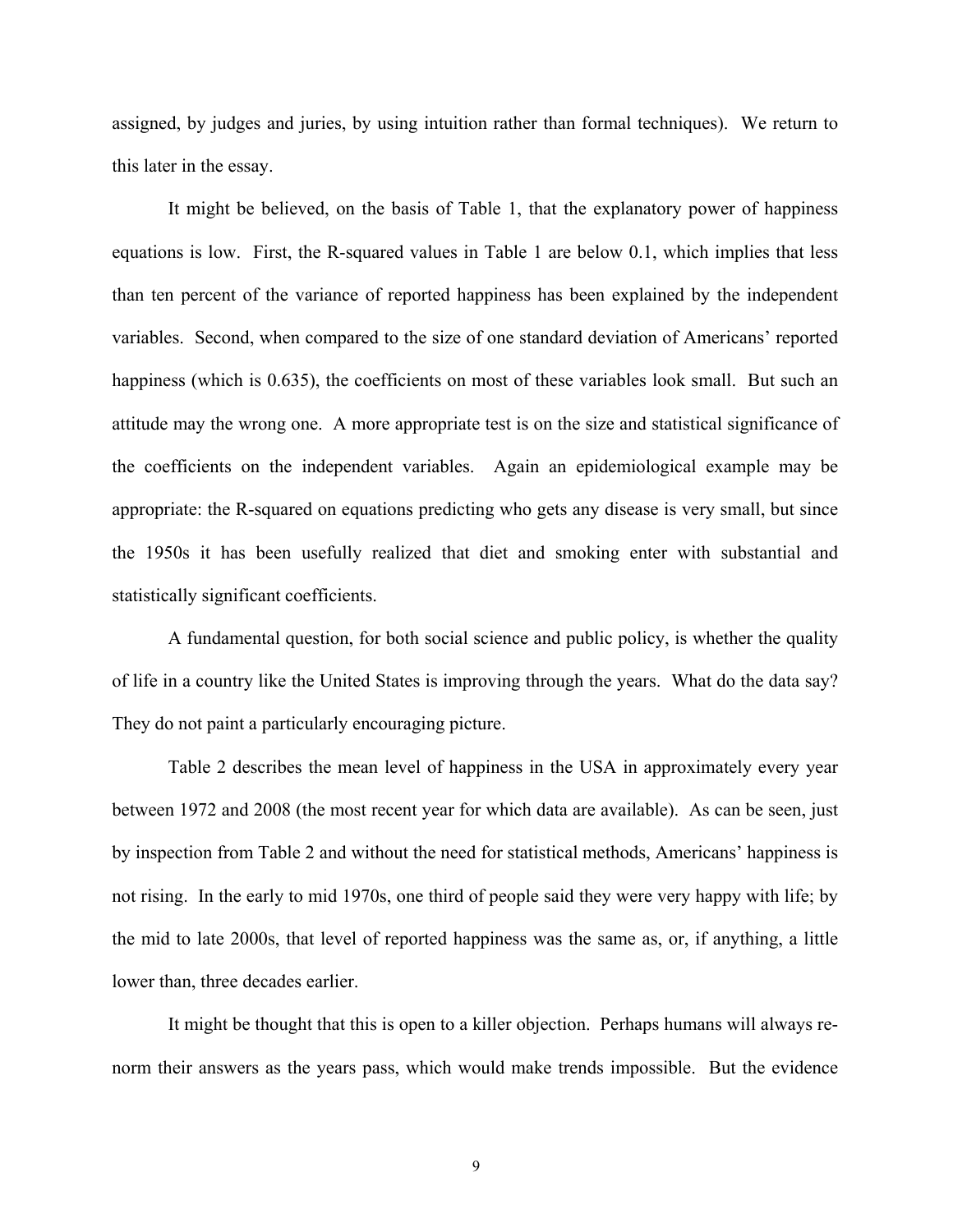does not greatly support such a view. For example, it is known that American women have become steadily less happy through time (Blanchflower and Oswald 2004, Stevenson and Wolfers 2009).

A more detailed kind of well-being equation is given in Table 3. In this case, the sample size is larger, at approximately one third of a million Americans in year 2009 (using the Behavioral Response Factor Surveillance System, organized by the CDC, the American Centers for Disease Control). Two well-being variables are available in BRFSS data: life satisfaction and reported days of bad mental health. The questions' wordings are, respectively,

*"In general, how satisfied are you with your life?"* Here people are able to answer one of the following: Very Satisfied, Satisfied, Dissatisfied, or Very Dissatisfied.

*"Thinking about your mental health, which includes stress, depression, and problems with emotions, for how many days during the past 30 days was your mental health not good?"*

The means (SDs) for these are 3.37 (0.63) and 3.35 (7.68).

Because of the large sample size, it is possible in the well-being regression equations of Table 3 to examine the statistical links between feelings of well-being and many of life's influences, such as, among others:

Taking exercise (positive for well-being),

Being male (negative),

Native American (negative),

Children in the household (negative),

Living as married (positive, though smaller than for marriage),

Self-employment (positive, once income is held constant),

Body mass index BMI (negative),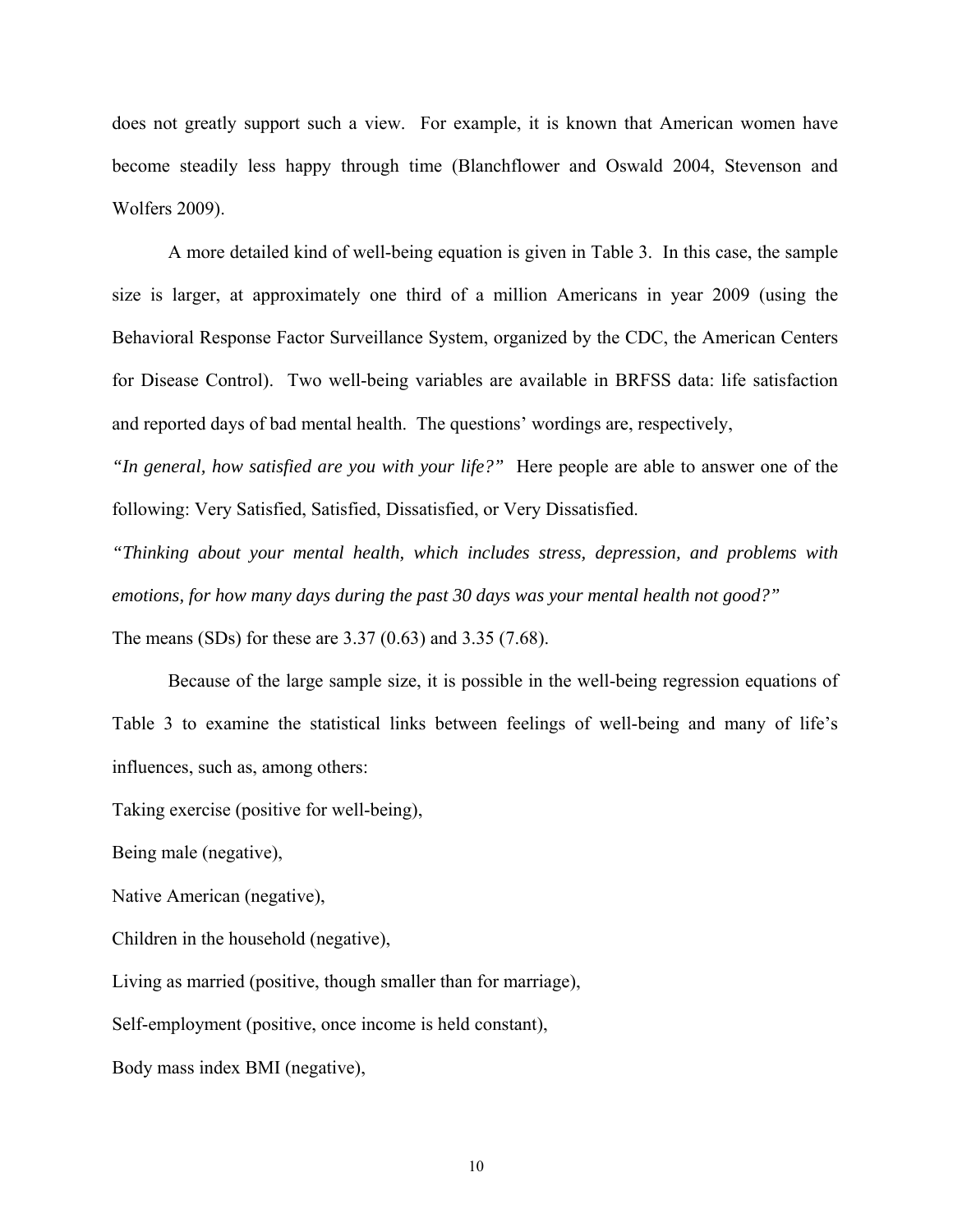Eating fruit and vegetables (positive),

Smoking (negative).

Here, as in the Table 1 results, which used GSS data, there is a marked positive association in Table 3 between income and psychological well-being. Because the relationship between utility and income is so fundamental to economics (and parts of management science and psychology), it is illuminating to study what is implied by the income coefficients in the lower part of the first column of Table 3. For example, the life-satisfaction coefficients rise from 0.0883 for the average level of American income (of between \$20,000-\$25,000) to 0.3044 for the higher income band of over \$75,000 a year. This is a (major) difference of approximately 0.22 life-satisfaction points. It corresponds in size to the difference in life satisfaction between being married and been single, and is nearly as large in absolute size as the consequences for well-being of being unemployed. Thus, as a matter of correlation, it appears that money buys 'happiness', and not in negligible quantities.

What is the link, in the United States, between education and life satisfaction? Here, the first two columns of Table 3 seem particularly interesting. In column 1, where there is no control for the level of income, life satisfaction is higher the higher is a person's level of education. But in column 2 of Table 3 that disappears: there are then no statistically significant effects from the education variables.

This is not as paradoxical as might initially be thought. What happens, in moving between column 1 and column 2 of Table 3, is that the statistical significance switches from education to income. The latter variables start to work strongly; yet the coefficient on College Graduate now drops to 0.0221 (with a t-statistic of only 0.74). Hence the extra satisfaction in life that is associated with greater education is, according to these US equations in Table 3,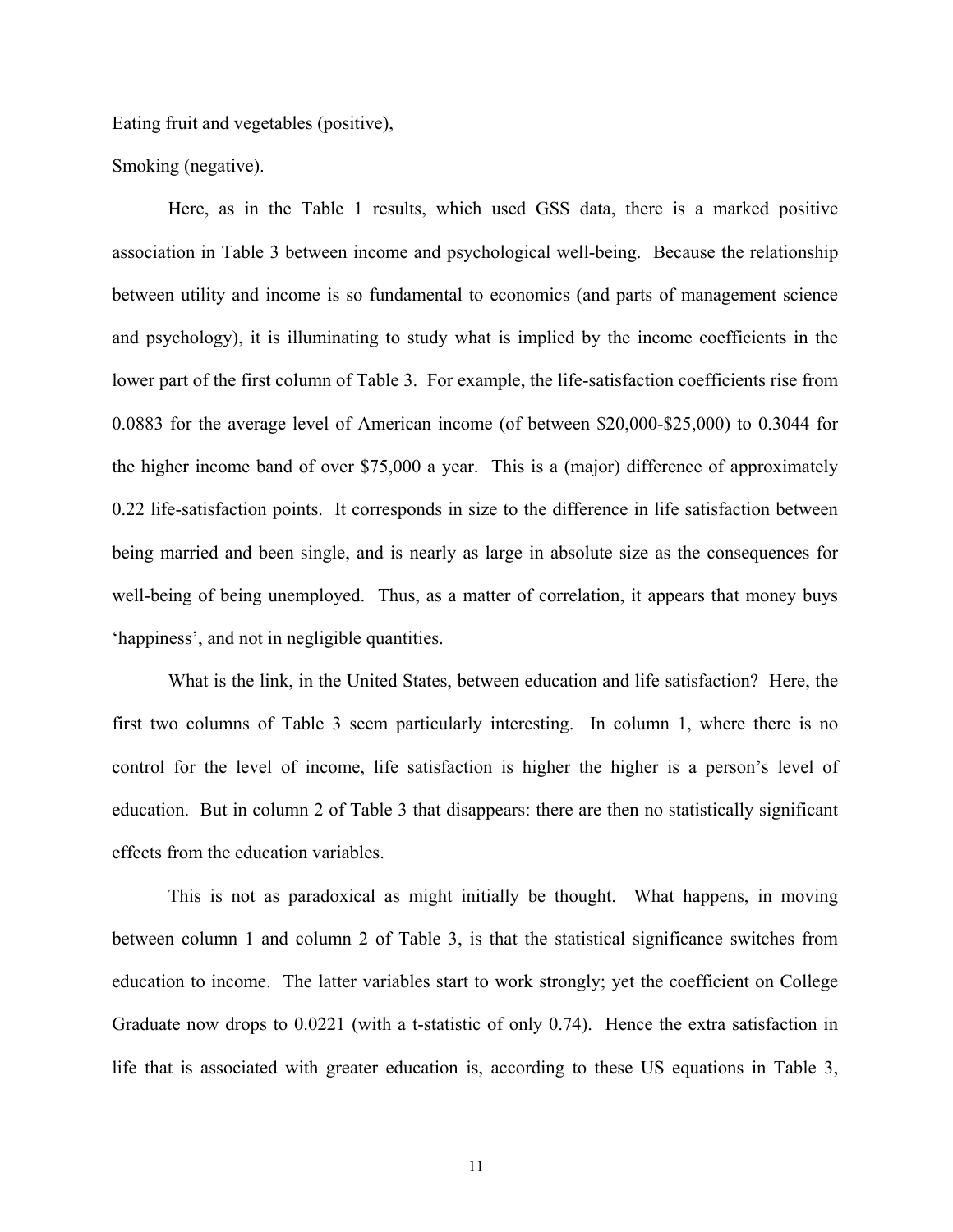coming solely from the extra income that education brings. Interestingly, the coefficient on the black demographic variable is positive here, in Table 3 for the modern BRFSS data; whereas it was negative in our earlier GSS results. That is not easily explained but is consistent with the possibility that racial discrimination has declined.

The two right-hand columns of Table 3 give the findings for an alternative well-being variable, 'Days of bad mental health' in the previous month, where survey respondents can in the survey give answers from 0 (no days) to 30 (every day). This variable might be thought of as a crude measure of mental strain or depression. Most of the coefficients enter with a sign consistent with that in the life-satisfaction equation of Table 3. The only clear exception is for Male. Men are less satisfied on average, but also have fewer bouts of poor mental health. It is known from the psychiatry literature that females seem to suffer mental health problems more than males. A possible reconciliation of these -- seemingly contradictory -- facts is that women may be happier on average than men but also have a psychological-illness distribution that is more skewed to extreme values.

## 3. Well-being across Different Countries in the World

 $\overline{a}$ 

One of the interesting facts about recent happiness research is how its empirical findings have been to found to generalize across countries.<sup>4</sup> To illustrate that, Table 4 moves to international data. It sets out European well-being regression equations. The sample size is approximately 35,000 randomly selected individuals across 31 nations (from Austria to Macedonia in Table 4, where Austria is the base country against which comparisons are made)

<sup>4</sup> Published articles on international evidence include Stack and Eshelman (1998), Lester (2002), Schyns (2002), Steel and Ones (2002), Hagerty and Veenhoven (2003), Fahey and Smyth (2004), Powdthavee (2005), Bray and Gunnell (2006), the tongue-in-cheek Christensen et al (2006), Vemuri and Constanza (2006), Blanchflower (2001, 2009, 2011), Appleton and Song (2008), Deaton (2008), Diener et al (2008), Howell and Howell (2008), Rehdanz and Maddison (2008), Diener et al (2010),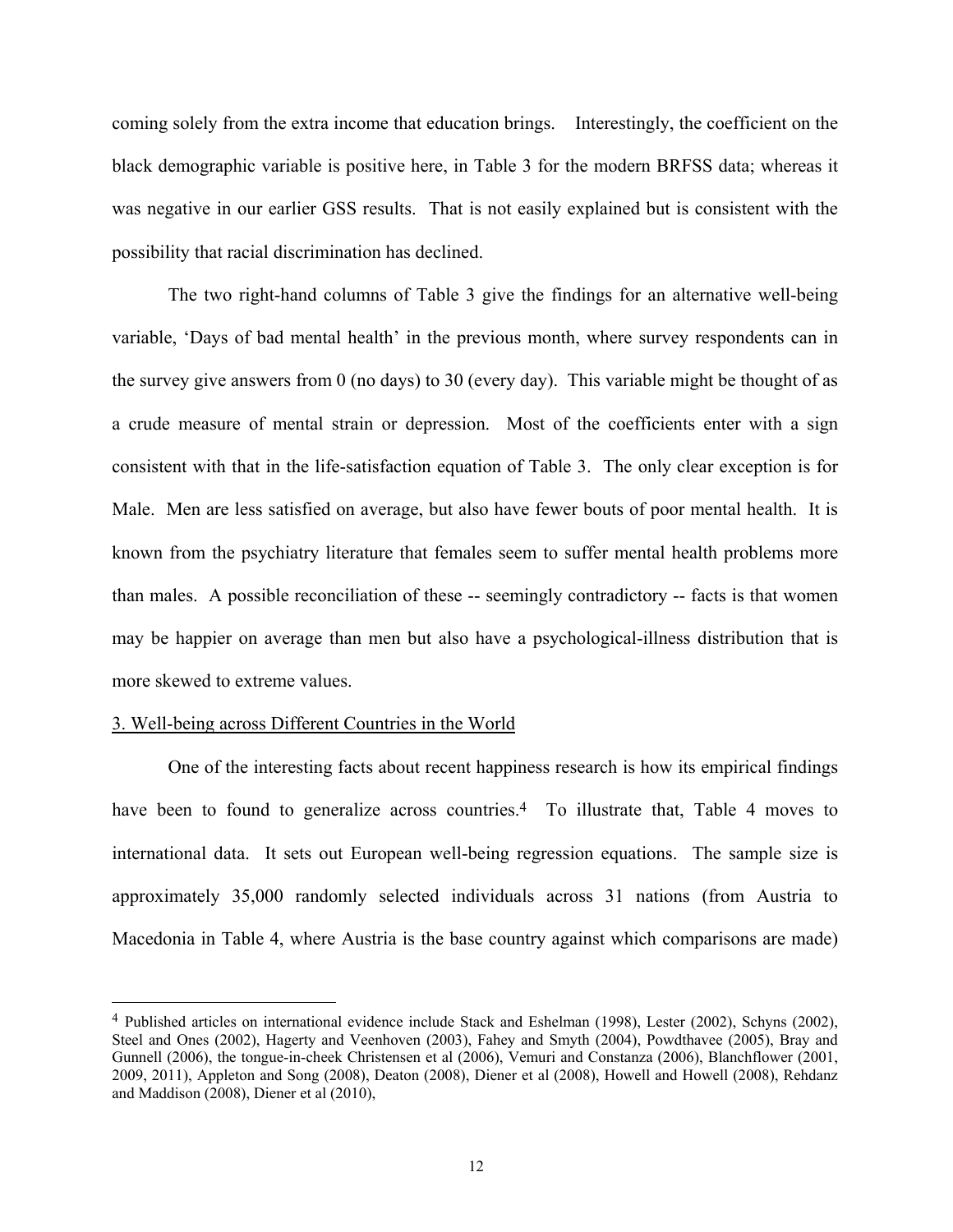using data taken from the 2007 European Quality of Life Survey. Using these data, both happiness and life-satisfaction equations can be estimated.

We learn at least three things from Table 4. One is that the statistical structure of wellbeing in the European nations looks almost exactly the same as in the United States. The same variables enter, and in almost identical ways (to see this, compare Table 4 against the earlier Table 3). It may be this robustness that has stimulated so much recent happiness work of the same kind; researchers in country Y have found, once they started to interrogate their own nation's data, that they could replicate the conclusions from happiness research on other countries. We ourselves stumbled on this in the 1990s, though we had started such work with data sets only on Britain and the USA.

The second is that it makes little difference whether the well-being measure is happiness or life satisfaction; the four columns of Table 4 illustrate that. In each variant, the qualitative structure of the two kinds of equations is the same.

The third is that it seems possible to assess the happiness levels of different countries in comparable ways. This is achieved by examining regression-equation coefficients for different nations. Doing this, Table 4 paints what in the research literature is now, to researchers, a familiar cross-country pattern (seen by reading off the country-dummy coefficients).

In Table 4, which draws upon data from 2007, the particularly satisfied nations include *Denmark* (coefficient 1.4820)

*Sweden* 

*Finland* 

*Norway* 

*Luxembourg*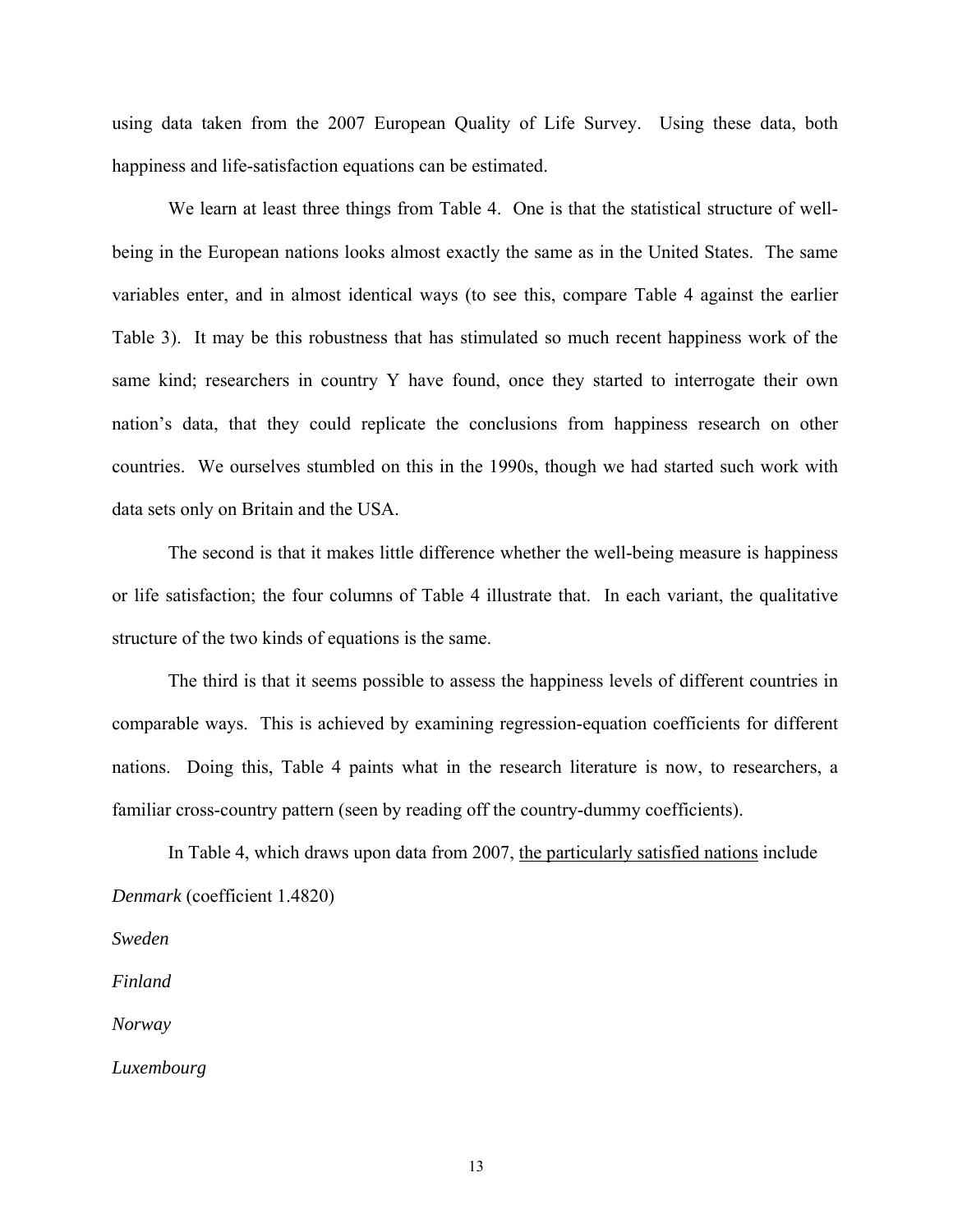## *The Netherlands*

*Ireland* 

and the rather dissatisfied European countries include

*Bulgaria* (-1.8028)

#### *Hungary*

*Macedonia* 

*Latvia.* 

As is clear from this list, and Table 4 more broadly, East European transition nations have citizens who are particularly unhappy with their lives.

What might be viewed as remarkable, and was unpredicted by researchers, is the relatively poor standing -- in a well-being league table -- of certain West European nations such as Italy (-0.3473) and Portugal (-0.4631). Currently it is not known why these nations come out so low.

For some years now, the Human Development Index, or HDI, has been promoted by the United Nations. In a sense, it was an early attempt to go beyond the tradition of viewing GDP as the sufficient statistic for well-being. The HDI index is an amalgamation of three kinds of data: on real income; lifespan; and education. Although conceived independently, the HDI index links intellectually to the newer empirical research on happiness. Figure 1 shows that, across European nations, there is a reasonably close correlation between HDI and subjective wellbeing.

Where does the United States lie in a world ranking of happiness levels? To answer that, it is necessary to have cross-national data on statistically representative samples of the population collected in the same way in every country. Such data sets are now available. One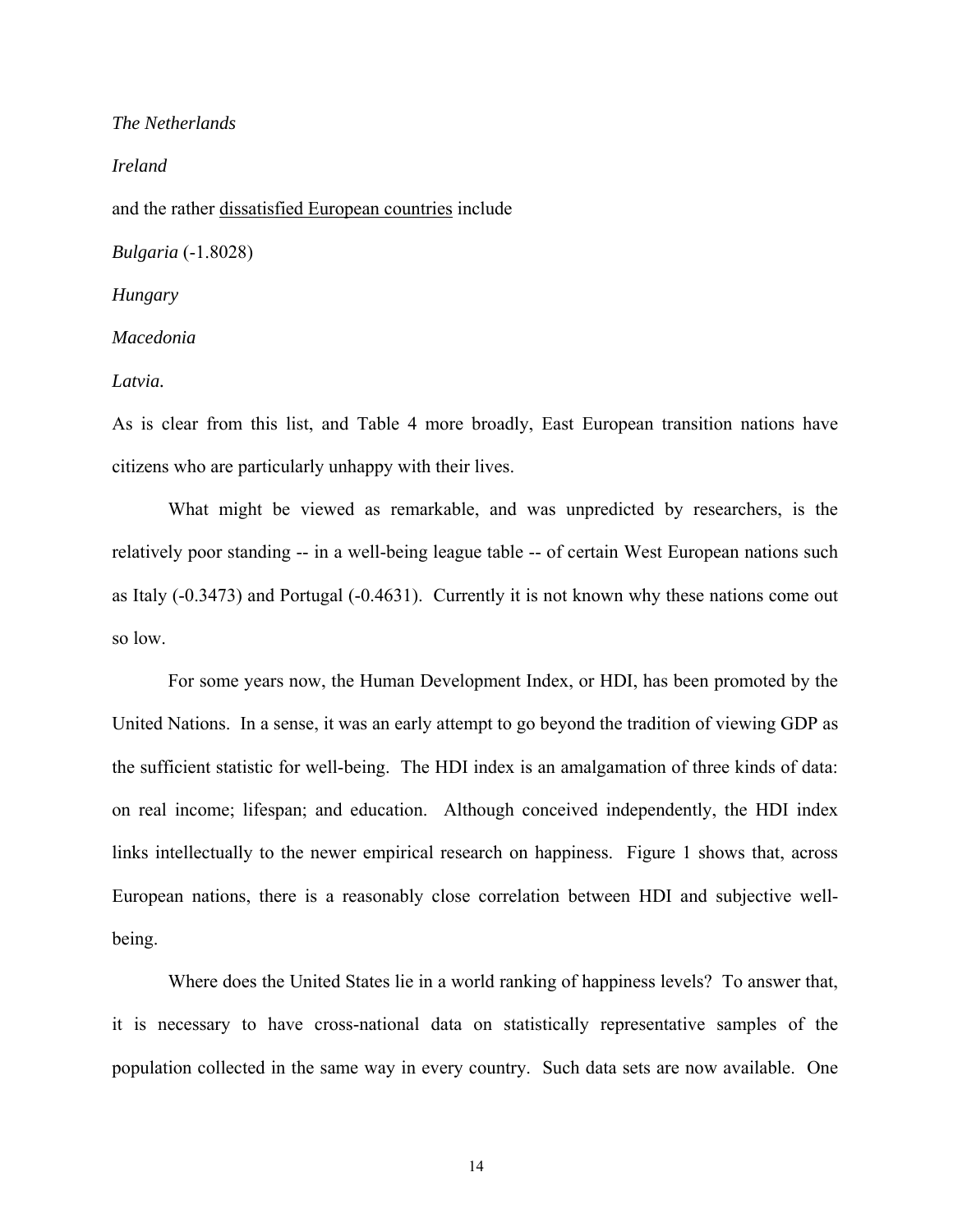source (others are the World Values Survey and recent Gallup Poll data) is the International Social Survey Programme, or ISSP.

In this ISSP case, the well-being question is: "*If you were to consider your life in general these days, how happy or unhappy would you say you are, on the whole? [4] Very happy; [3] Fairly happy; [2] Not very happy; [1] Not at all happy."* 

Table 5 reports an ISSP international happiness equation, and again codes the dependent variable in a cardinal way. It covers data on 33 nations. In this case, Australia is set as the base country against which coefficient comparisons are made. The 'happiest' countries are

*Ireland* (coefficient 0.2196)

*Switzerland* (0.1677)

*Mexico* (0.1559)

*USA* (0.0939)

*Great Britain* (0.0844)

*New Zealand* (0.0754)

And the least happy are

*Russia* (-0.6096)

*Bulgaria* (-0.4958)

*Latvia* (-0.4257)

*Croatia* (-0.3718).

Hence the USA does very respectably. Other interesting patterns in Table 5 include the fact that Finland and France come out relatively poorly, on -0.2285 and -0.3285, respectively. South Korea also appears low down a well-being scale, with a country dummy coefficient of -0.3483.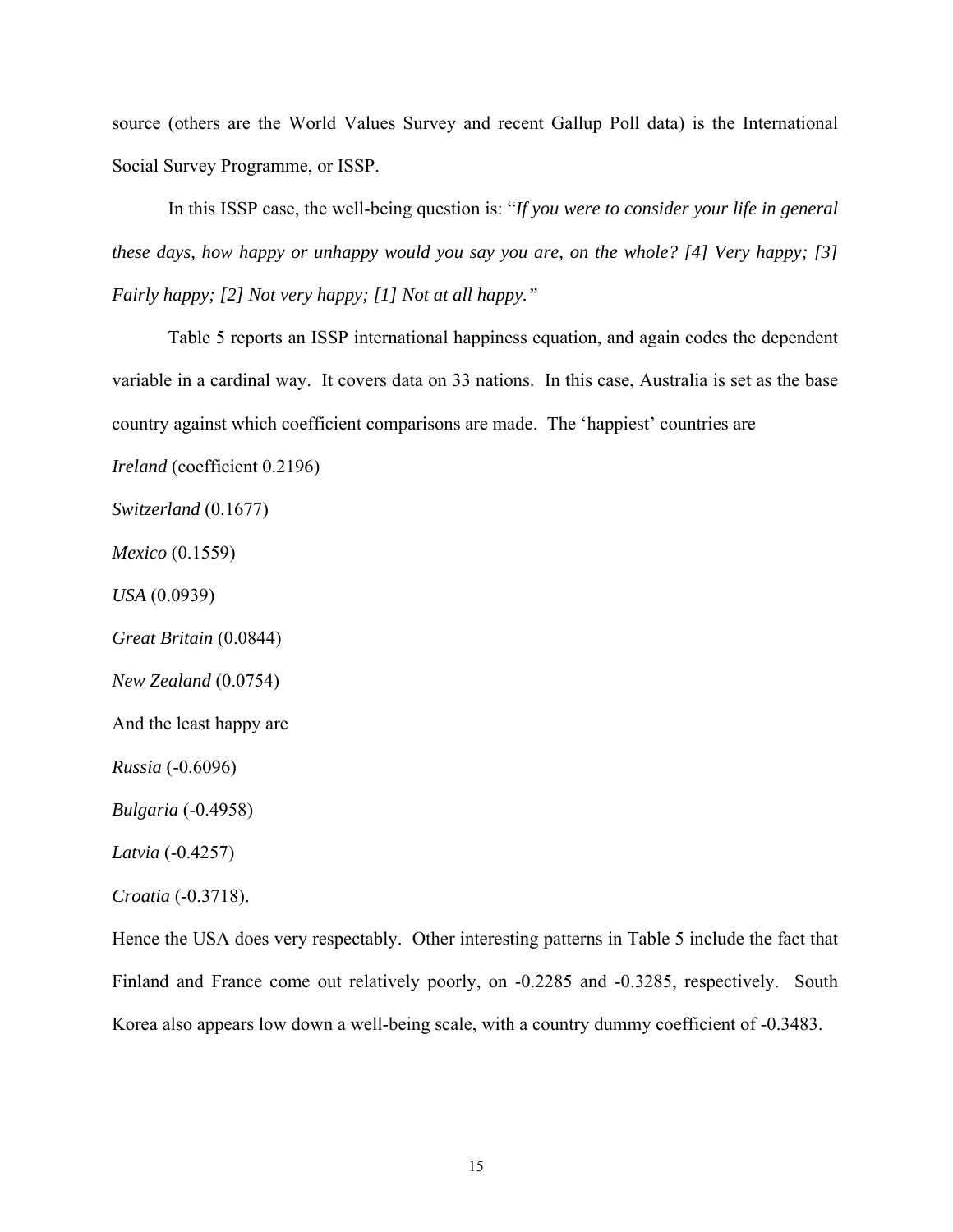As in the earlier tables, it can be seen in Table 5 that age enters in a U-shaped way (and Figure 2 shows this even in raw European data, without any control variables); disabled and unemployed variables are associated with large negative happiness values; once more, maritalstatus variables are prominent. Being religious is positive in a happiness equation. Having a university degree comes in large and positive (there is no income variable in this ISSP equation). Interestingly, in the full sample in column 1 of Table 5, there is no gender effect on happiness. Separate equations for males and females are also given. They have the same structure, so it might be said, put loosely, that the determinants of happiness for men and for women are almost identical.

Table 6 reports on how happiness has changed over the recent years of recession. It provides three separate regressions plus nations' mean scores. Data are available on life satisfaction in the twenty-seven European Union countries plus Croatia, Iceland (in 2010 only), Macedonia and Turkish Cyprus, in 2007, 2009 and most recently in May 2010. It is apparent that there has been a decline in the happiness levels in Greece and Portugal, measured both by a decline in their mean scores and also in the relative rankings in the happiness regressions. These countries have arguably been especially affected by the sovereign debt crisis and rising bond yields, and their governments have implemented severe fiscal austerity measures. Interestingly, the happiness level of the Irish increased over time, as it did in the UK as well as in Germany and Sweden. It remains to be seen whether happiness levels will remain at such levels in the UK and Ireland (as the countries' recent austerity measures start to bite).<sup>5</sup> We also find evidence that

<sup>5</sup> Since May 2010 both consumer and business confidence in the UK have fallen sharply plus there is evidence of further house price declines. The December 2010 labour market release by the Office of National Statistics suggested that the unemployment rate has started to rise again. Value-added tax is set to rise in January 2011 from 17.5% to 20% with further and tax increases, along with unprecedented cuts in public spending and public sector job losses in 2011.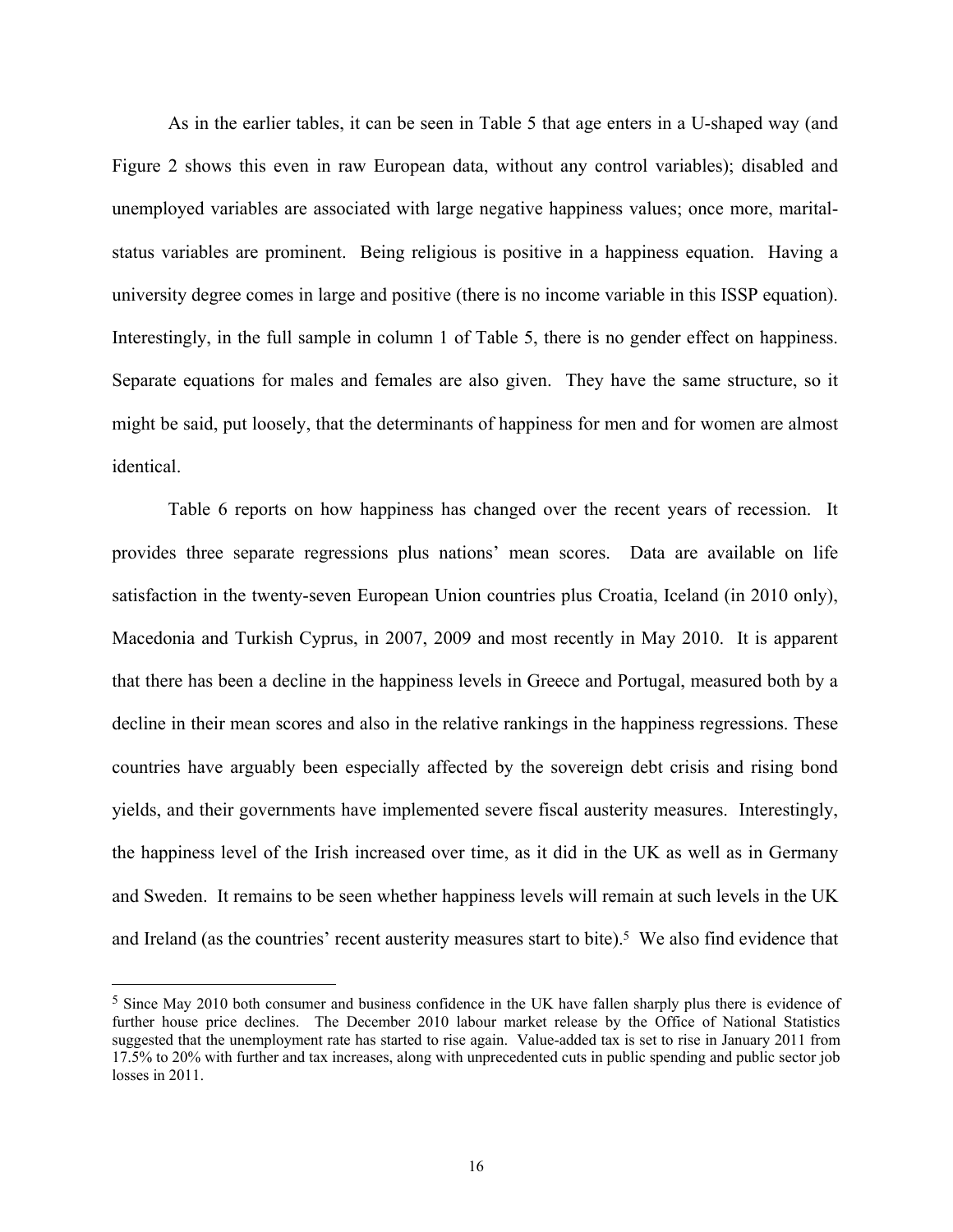the well-being of the least educated and the unemployed, relative to the employed, has fallen sharply. The happiness of men relative to women has also fallen in the recession.

What of feelings of well-being in the workplace? Although there has been a long history to the study of data on job satisfaction, comparable estimates across nations are rarer.

Table 7 provides an illustration. It shows the structure of a job satisfaction regression for the United States. Older people, holding other factors constant, are more satisfied (the coefficient in column 1 of Table 6 is 0.0084, which implies that being 60 rather than 20 is associated with approximately half an extra standard deviation on job satisfaction). There is only a slight difference between males and females: men are less satisfied with their job. An enormous difference is noticeable between self-employed individuals and others. In column 1 of Table 6, the coefficient is a remarkable 0.2, which implies that there is a major satisfaction premium from self-employment. Black people are much less satisfied with work than whites or non-whites. Over time, since the beginning of the data in 1972, there is evidence of a slight downward trend in job satisfaction in the United States (coefficient -0.0015). In Table 6, the highly educated are more satisfied; so too are part-timers.

Column 2 of Table 7 makes clear that there is a powerful link between job insecurity and low well-being. Those workers who think it 'not at all likely' they will lose their job are approximately 0.3 satisfaction points more content than those who believe it is fairly likely. Another negative influence (-0.1079) comes from answering: 'it would be not at all easy to find another job'. In column 3, which adds a variable for being a union member, there is no statistically significant association between the level of job satisfaction and being in a trade union. What does matter, however, as would be anticipated, is the level of a person's income. In column 4 of Table 7, it is clear that when the log of annual pay is entered as a control its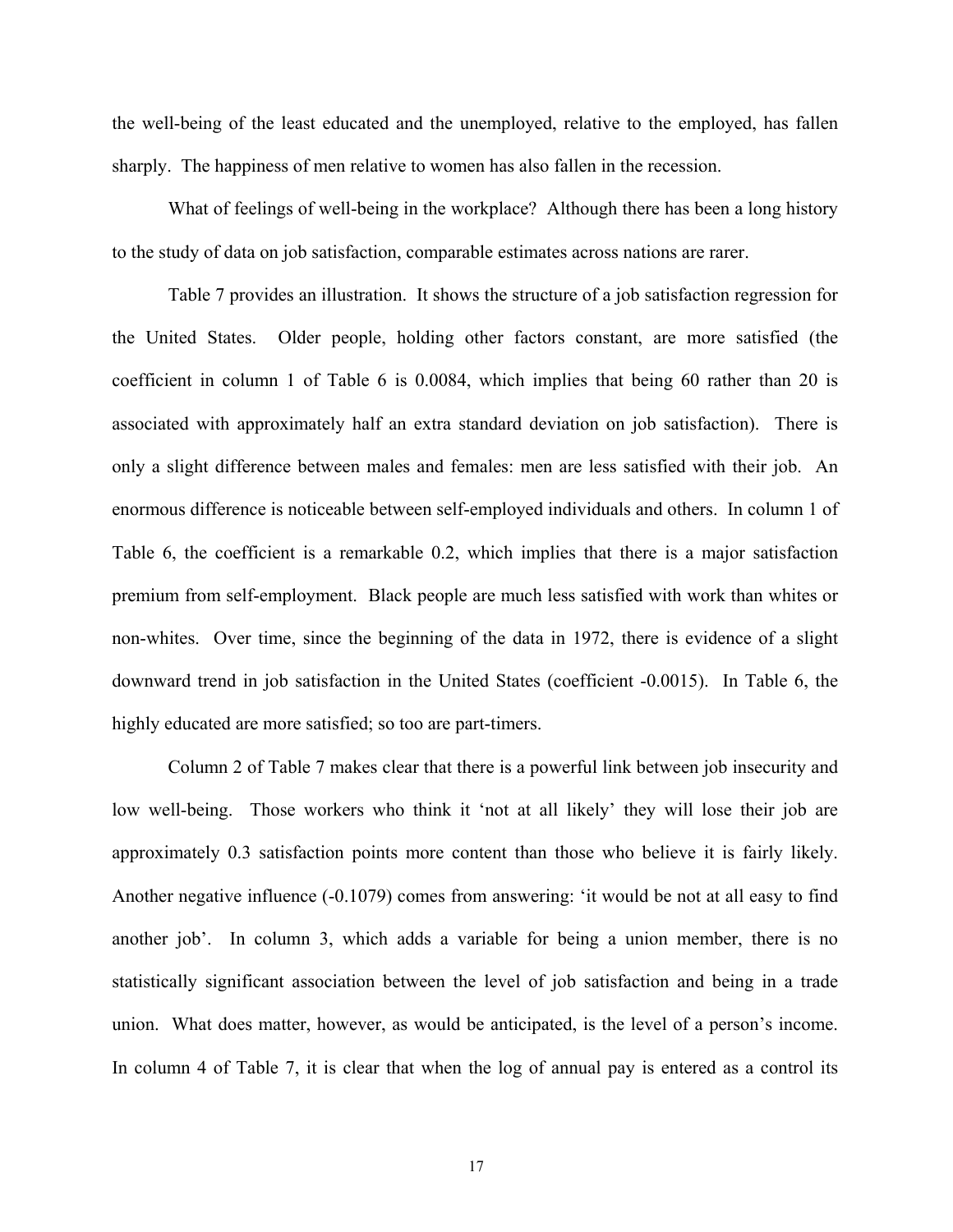effect is strong and positive. Moreover, the level of education then loses statistical significance. It seems that educated Americans are more satisfied with their working life principally because their education brings them a higher annual salary. There is a large literature on job satisfaction and productivity that we cannot here review (Judge et al, 2001).

Table 8 provides data on the level and distribution of Americans' job satisfaction scores through the years. Little change is evident to the eye between 1972 and 2008, even though the earlier regression equation could, after adjusting for people's characteristics, detect a small secular decline.

## 4. Interpreting the Patterns

One intriguing fact comes through strongly in these tables and has been found often in the literature. Whether using regression equations or simple tabulations, small or large samples, simple cross-sections or pooled data, a number of the small social-democratic countries of Europe are consistently estimated to be among the world's happiest nations.

While the multi-country studies' findings are intriguing, commentators like Ostroot and Snyder (1985) and Argyle (2001) point out that it is hard to know what to make of the crossnational claims. First, language differences raise the worry that words like 'life satisfaction' cannot be translated sufficiently consistently to ensure that the variations in reported well-being are meaningful. Second, cultural differences -- in some countries it may be less acceptable to admit to unhappiness -- further complicate inference. Third, when visited, these European nations anecdotally appear similar in wealth, and indeed in most ways of living. None of these objections is definitive; but all of them mean that there are doubts over the substantive interpretation of estimated cross-national happiness variation.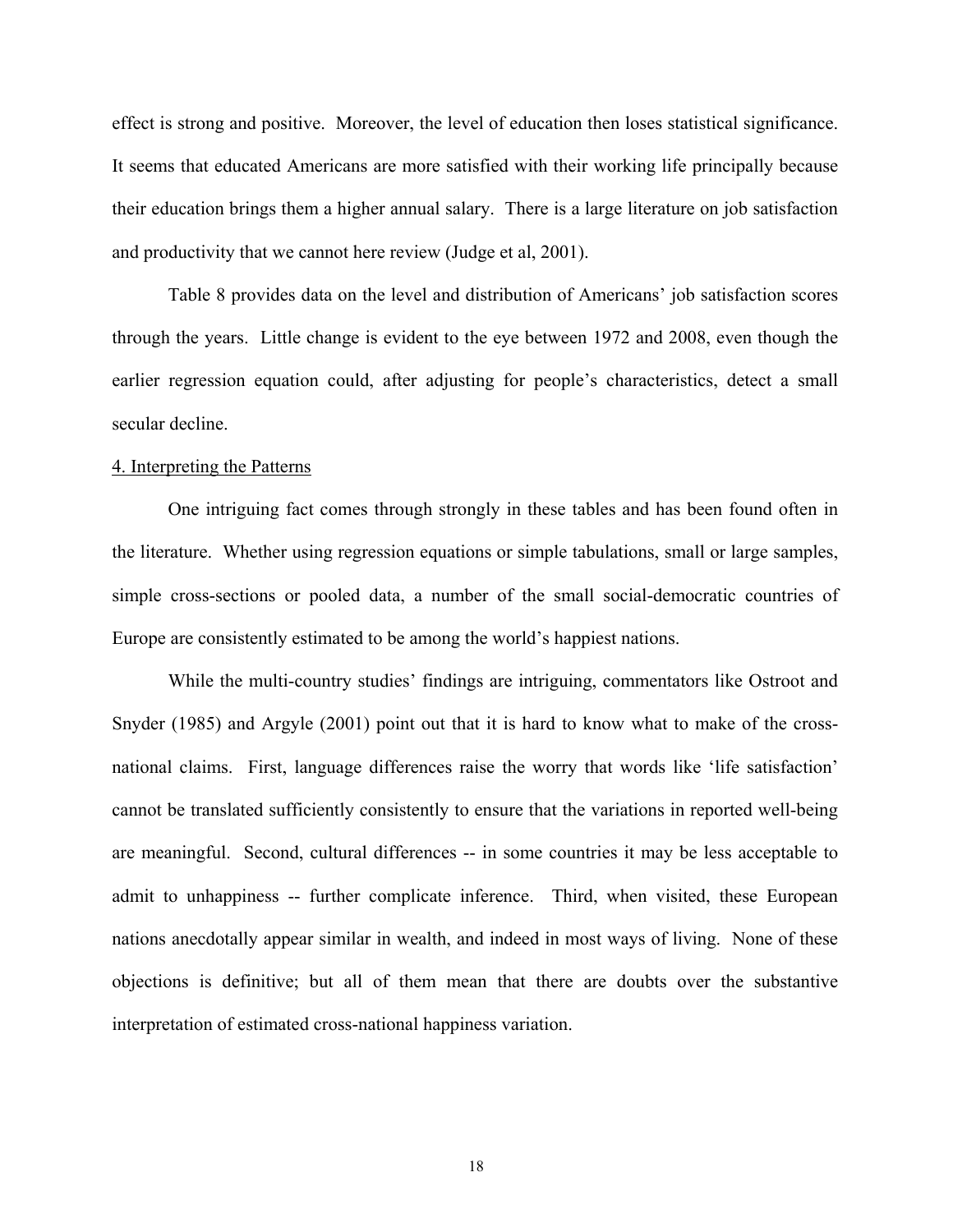Some writers have nevertheless made a case for taking cross-country subjective wellbeing data seriously in the evaluation of human welfare.<sup>6</sup> This form of research may even presage for international agencies a move away from simple GDP targets of the sort that have been favoured in post-war economic policy. However, to make progress on the construction of a national well-being index, a better empirical justification for the use of subjective lifesatisfaction and happiness statistics may be needed.

Blanchflower and Oswald (2008b) try to deal with that concern. Their paper takes an unconventional approach to the assessment of well-being. It explores the use of cross-national survey data on hypertension (that is, high blood-pressure). The paper estimates both psychological well-being and blood-pressure equations. Using Pearson and Spearman rank tests, it finds that the structure of the coefficients on country dummy variables is similar in both kinds of regression equations. Happy countries seem to have fewer blood-pressure problems. This has two implications. First, it suggests that there may be a case to take seriously the subjective 'happiness' measurements made across the world: they follow a pattern that is reassuringly like the (inverse of) high-blood-pressure estimates. Second, in constructing new kinds of economic and social policies in the future, where well-being rather than real income is likely to be a prime concern, there are grounds for economists to study people's blood pressure.

The believability of subjective well-being patterns across nations can be scrutinized in other ways. Various happiness correlates can be studied, for instance, in the search for corroboration. Di Tella et al (2003) show, encouragingly for the quality of subjective data, that in a sample of Western nations there is evidence that the rises and falls in suicide rates move in the opposite direction to changes in happiness. The null hypothesis of no correlation, however,

 $\overline{a}$ 

<sup>6</sup> See for example Easterlin (1974), Clark and Oswald (1994), Inglehart (1996), Ng (1997), Oswald (1997), Diener (2000), Kahneman et al (2004), and Vemuri and Constanza (2006).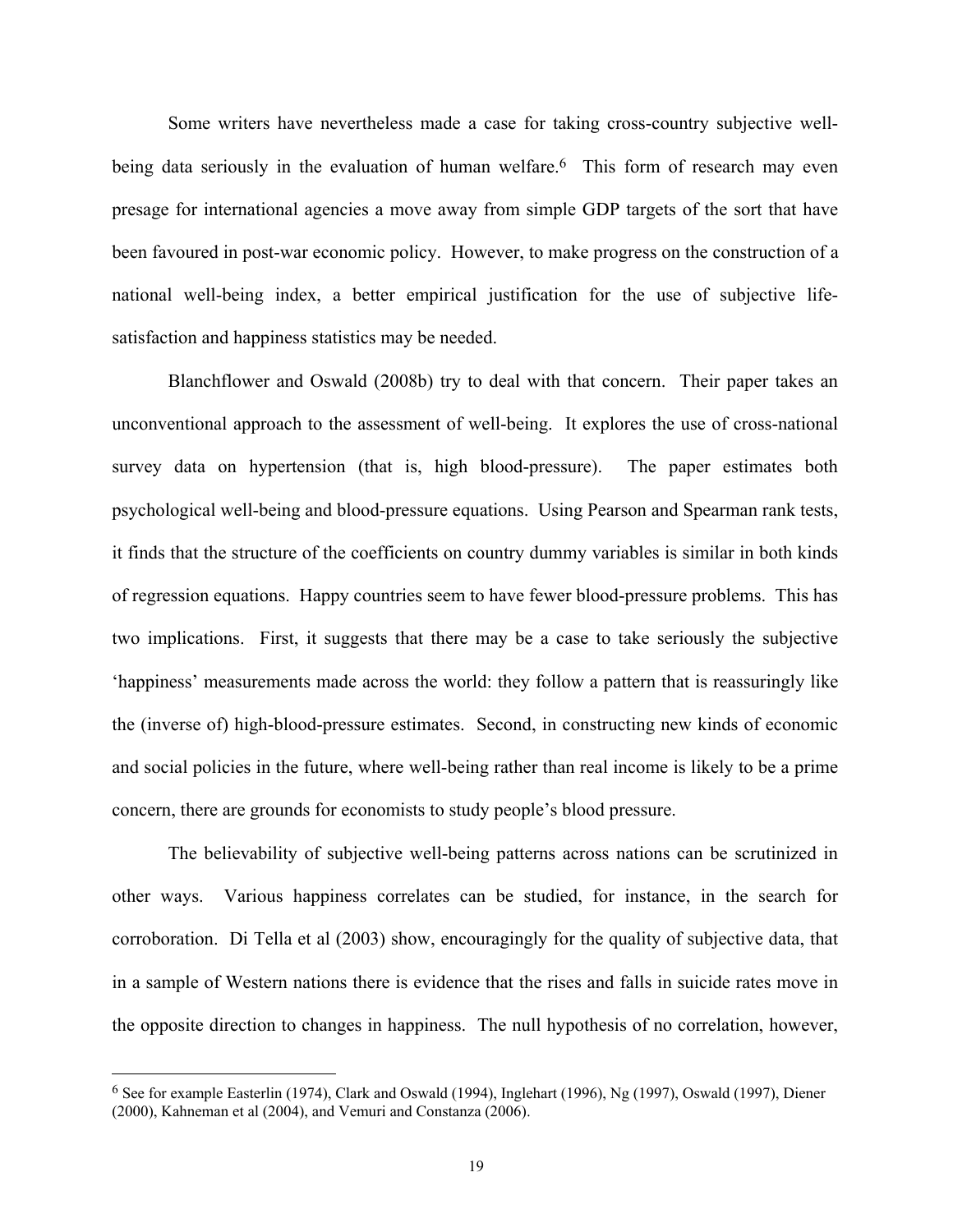can be rejected only at the 10% level. Bray and Gunnell (2006) demonstrate that suicide is negatively correlated with happiness, and can reject the null of a zero correlation at the 5% level; but in a smaller sample Lester (2002) does not find such clear-cut results. Other national correlates studied in the literature include trust and political institutions (Hudson 2006, Helliwell 2003). None of these articles, though, is an attempt to evaluate the persuasiveness of different measures of mental well-being. There is some evidence that happiness and heart rate are negatively associated among men, and that well-being is correlated with cortisol levels and cardiovascular behaviour (Steptoe et al 2005). However, internationally comparable measures of hypertension, where the demographic and educational characteristics of randomly sampled people are known, are in short supply. Social scientists have paid little attention to the idea that heart variables could play a role as a relevant well-being variable.

In the Blanchflower and Oswald (2008b) Journal of Health Economics study, the data set is a Eurobarometer survey which collected identical survey information in September and October 2001 from approximately 15,000 randomly sampled individuals in Denmark, West Germany, Greece, Italy, Spain, France, Ireland, Luxembourg, the Netherlands, Portugal, the United Kingdom, East Germany, Finland, Sweden, Austria, and Belgium.

Much research has now been done that attempts to explain the cross-country pattern of subjective well-being. Credit should go especially to Ed Diener and colleagues for analysis on this (Diener et al 1995a, b). At the level of correlation, it has been argued that happy countries have:

*Low inequality* (Alesina et al 2004; Winkelmann and Winkelmann 2010)

*High social capital and strong friendship networks* (Bjornskov 2003; Vermuri and Constanza 2006; Bjornskov et al 2008)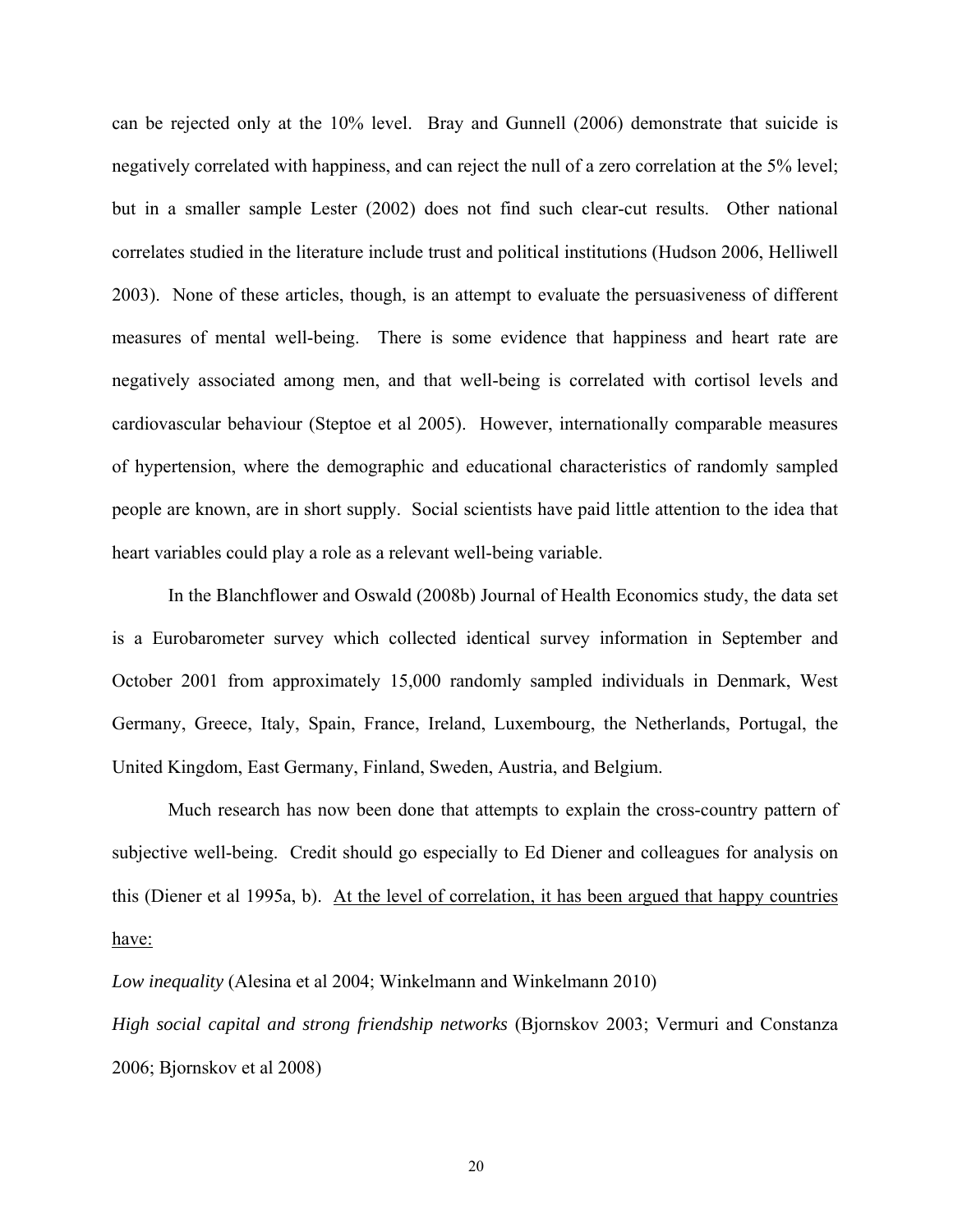*Low unemployment and inflation* (Di Tella et al 2001, 2003; Helliwell 2003; Gandelman and Hernandez-Murillo 2009; Whiteley et al 2010)

*High levels of democracy and democratic participation* (Frey and Stutzer 2000; Helliwell and Huang 2008)

*High trust* (Hudson 2006)

*Strong welfare states and public spending* (DiTella et al 2003, Pacek and Radcliff 2008; Kotakorpi and Laamen 2010)

*Low pollution* (DiTella and MacCulloch 2008).

The Bjornskov et al (2008) paper is of particular interest. It examines the statistical impact of a wide range of cross-country determinants of life satisfaction. To do so, it exploits a database of 90,000 observations in 70 countries. The authors distinguish four groups of aggregate variables as potential determinants of satisfaction: political, economic, institutional, and human development and culture. They then use ordered probits to investigate the importance of these variables on individual life satisfaction and test the robustness of the results with Extreme Bounds Analysis. Their results reveal that "only a small number of factors, such as openness, business climate, post-communism, the number of chambers in parliament, Christian majority, and infant mortality" robustly influence life satisfaction across countries while the importance of many variables suggested in the previous literature is not confirmed. This remains largely true, they argue, when the analysis splits national populations according to gender, income, and political orientation also.

Another notable study is DiTella and MacCulloch (2008). The Easterlin Paradox, as explained earlier, refers to the fact that happiness data are typically stationary in spite of considerable increases in income. This amounts, DiTella and MacCulloch argue, to a rejection of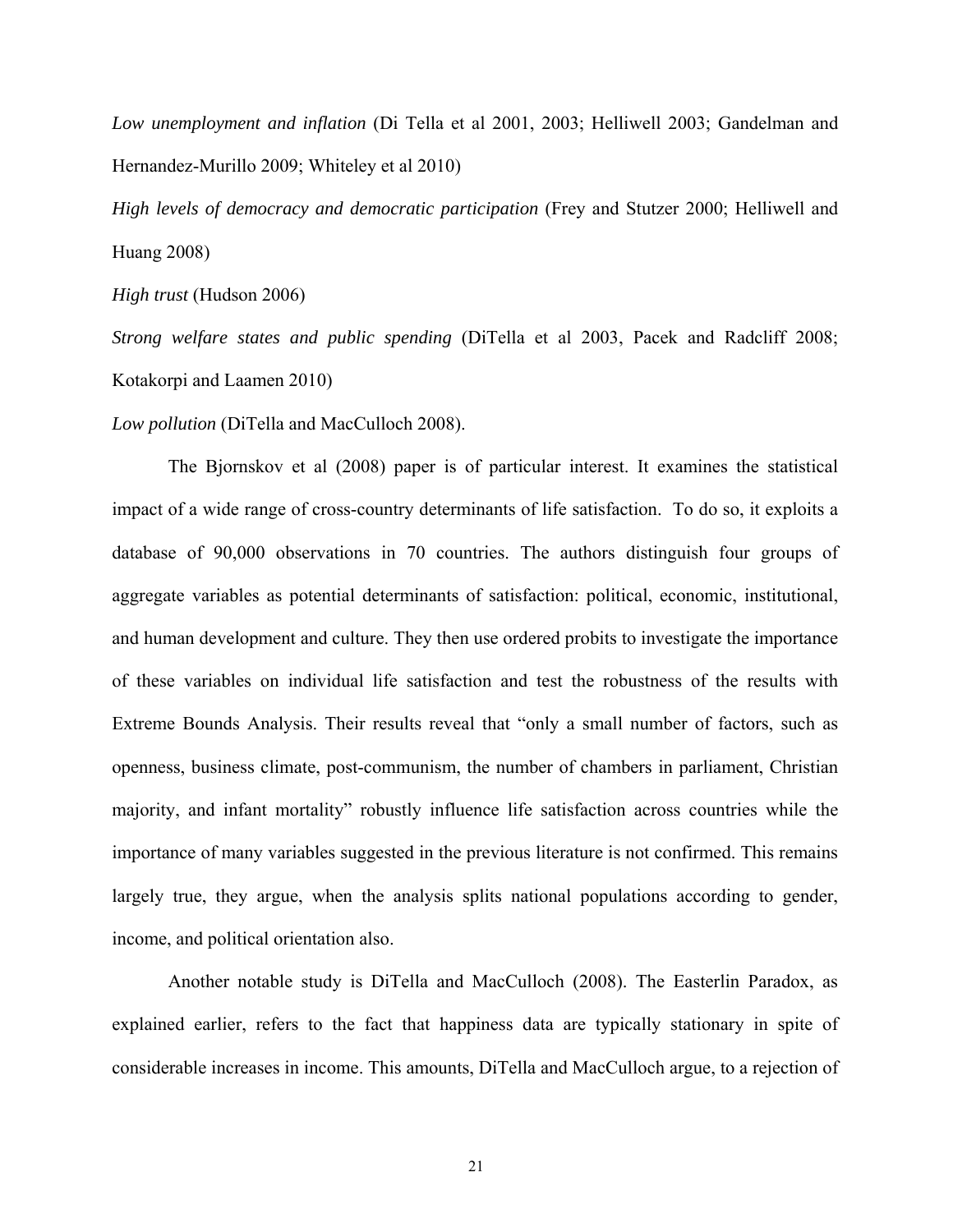the hypothesis that current income is the only argument in the utility function. They then show that the happiness responses of around 350,000 people living in the OECD between 1975 and 1997 are positively correlated with the level of the country's income, the welfare state and (weakly) with life expectancy; they are negatively correlated with the average number of hours worked, environmental degradation (measured by SO emissions), crime, openness to trade, inflation and unemployment. This analysis is done with controls for country and year dummies. In an original line of argument, the authors show that effects separate across groups in a pattern that appears plausible (e.g., the rich suffer environmental degradation more than the poor). Based on actual changes from 1975 to 1997, they show, only small contributions to happiness can be attributed to the increase in income in our sample. In fact, the actual changes in several of the 'omitted variables' such as life expectancy, hours worked, inflation and unemployment also contribute to happiness over this time period since life expectancy has risen and the others have, on average, fallen. Consequently, the DiTella-MacCulloch study concludes that the unexplained trend in happiness is even bigger than would be predicted if income was the only argument in the utility function. In other words, introducing omitted variables further confirm Richard Easterlin's nation income-growth-without-happiness paradox.

#### 5. The Future and Possible Links with Medical Research

 $\overline{a}$ 

Other kinds of researchers study human well-being. Our instinct is that this socialscience literature on happiness will slowly join up with a medical and biological literature on physical well-being. Some epidemiological publishing of this kind is already visible; the connections between the mind and the body are known to be important, and well-being research by its nature has to consider both the mental and the physical.7

<sup>7</sup> Work at the border between health and happiness currently includes Jonas and Lando (2000), Cohen et al (2003), Ebrecht et al (2004), Steptoe et al (2005), Bell and Blanchflower (2007), Blanchflower and Oswald (2008b), and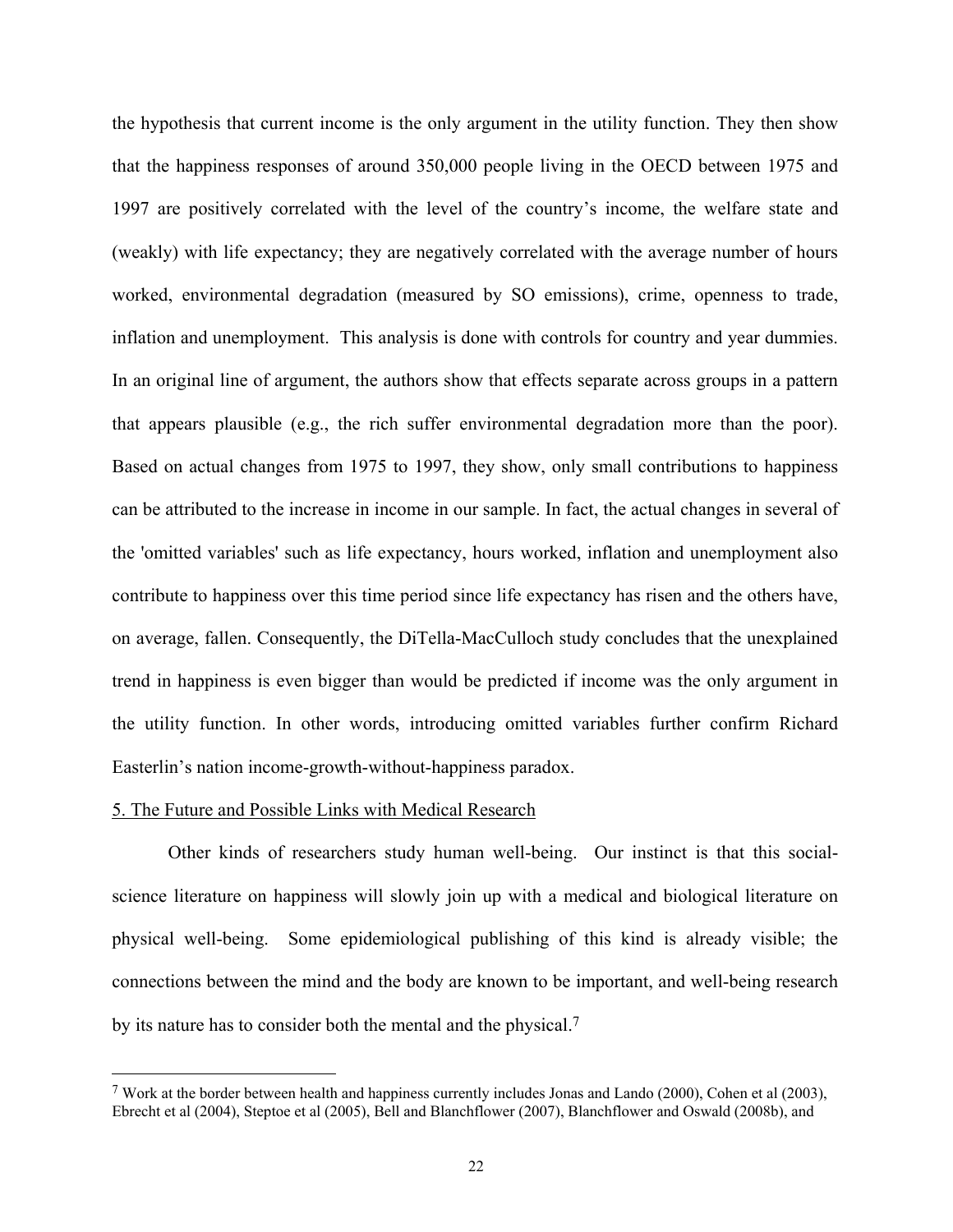There are at least three reasons why it can be expected that in the future these different literatures and academic disciplines will draw together. One is that the distinction between happiness and mental health is growing ever more blurry (see Hu et al 2007, for example, which shows that mental health scores are measures of positive well-being and thus not just of use to psychiatrists). The second is that the distinction between physical and psychological health is arguably artificial. It is known in the happiness literature that health variables enter in statistically significant ways in well-being equations. The third is that if the health of the body and the health of the mind are connected -- and there is growing evidence of this, including in papers such as Cohen et al (2003), and Ebrecht et al (2004) -- it is scientifically unattractive to try to keep the two strands apart in research.

 Nevertheless, it is not easy to believe that the convergence of the happiness, mentalhealth, psychology, and medical literatures will occur quickly (even though it would be scientifically valuable if it did). A central reason is that researchers do not have strong incentives to read and cite beyond their own discipline's journals. Also, although classical statistical theory underpins all work in these fields, different kinds of disciplines have evolved different ways of presenting data and tests. Statistical and linguistic conventions differ from one discipline to another. Compare, for instance, the style of papers in Science, the New England Journal of Medicine, the Quarterly Journal of Economics, and the Journal of Personality and Social Psychology. Few social scientists have had any training in physiology, and few physicians and hard-scientists have been trained in social science. We believe that not many of those who advocate interdisciplinary work have tried to publish in the elite journals of other disciplines than their own; the practical difficulties are intense.

Graham (2008). The biomarker literature includes Edmunds (1982), Steptoe et al (2005), Crimmins et al (2008), Seeman et al (2008), and Singh and Rose (2009).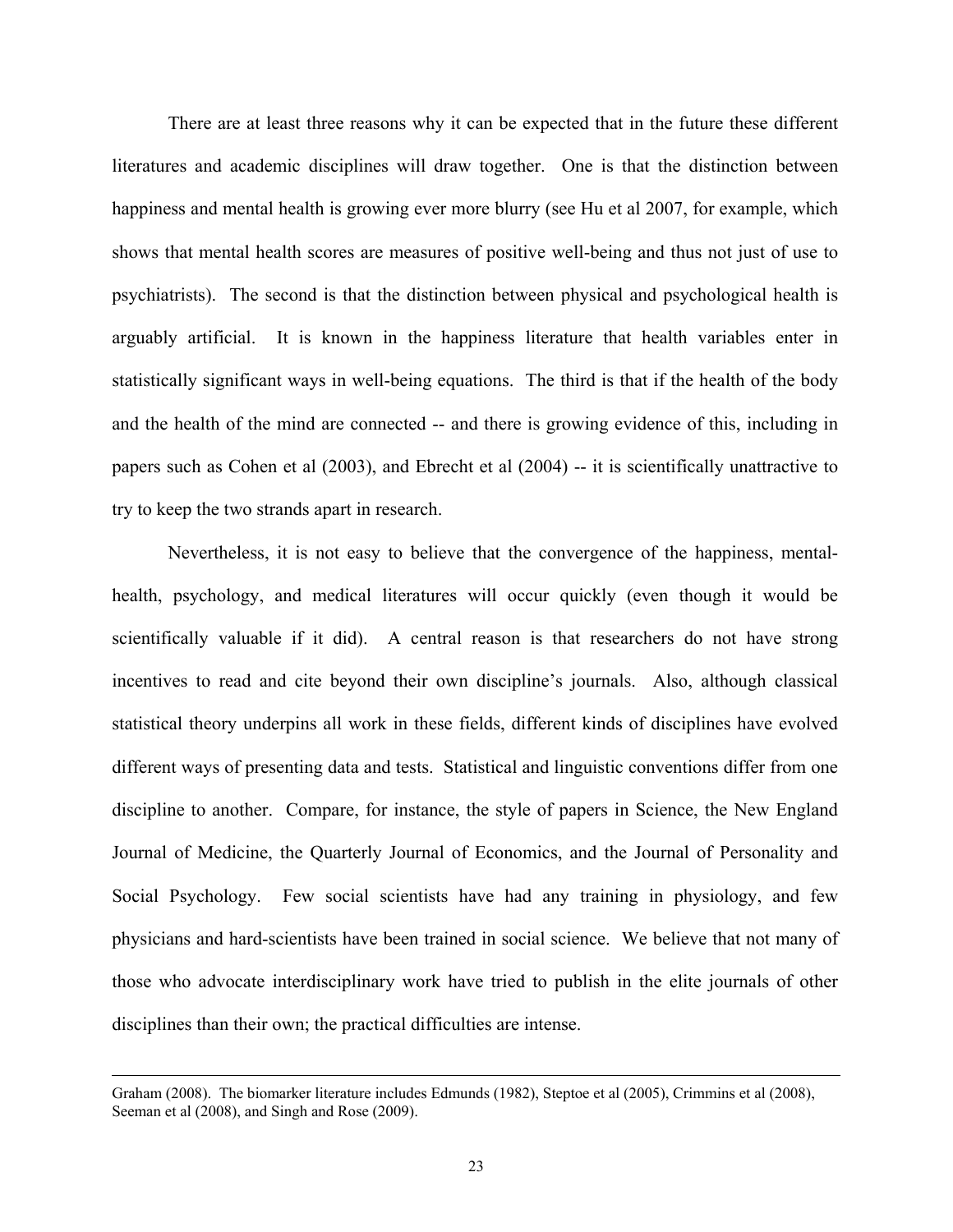All this means that the language, sociological, and stylistic differences across academic disciplines act as a set of barriers that will slow the rate of intellectual convergence. Nevertheless, the study of human well-being is intrinsically as multi-disciplinary as it is fascinating. In our opinion, this is an arena in which the hard sciences and the social sciences inherently abut one another. Slowly, perhaps painfully, we will all have to learn to talk to one another.

#### 6. Conclusions

Human well-being is of intellectual and personal interest to individuals, social scientists, and policy-makers. Understanding the determinants of something as complex as happiness is difficult; attempts to do so will, inevitably, continue to provoke disagreement. However, in the last few decades, and especially through the 2000s, a new literature -- for which researchers like the economist Richard Easterlin and the psychologists Edward Diener and (the late) Michael Argyle take particularly early credit -- has sprung up. In it, scholars use data on subjective wellbeing to explore the statistical determinants of happiness, life satisfaction, and mental health.

Much of the considerable knowledge that has been gained is currently at the level of correlation. That does not make it wrong or misleading. But it does mean that, as is often true with observational -- rather than experimental -- social science, we have to be cautious before we can go from even very strong patterns in the data to judgments about cause-and-effect (in a form, say, that would be decisively helpful to those involved in policy-making). The very latest style of statistical research, which is seen in scholarly journals more and more frequently, draws on longitudinal well-being data, and on experimental or quasi-experimental methods. This work should gradually, in the way common in modern social-science, lead to a better causal understanding.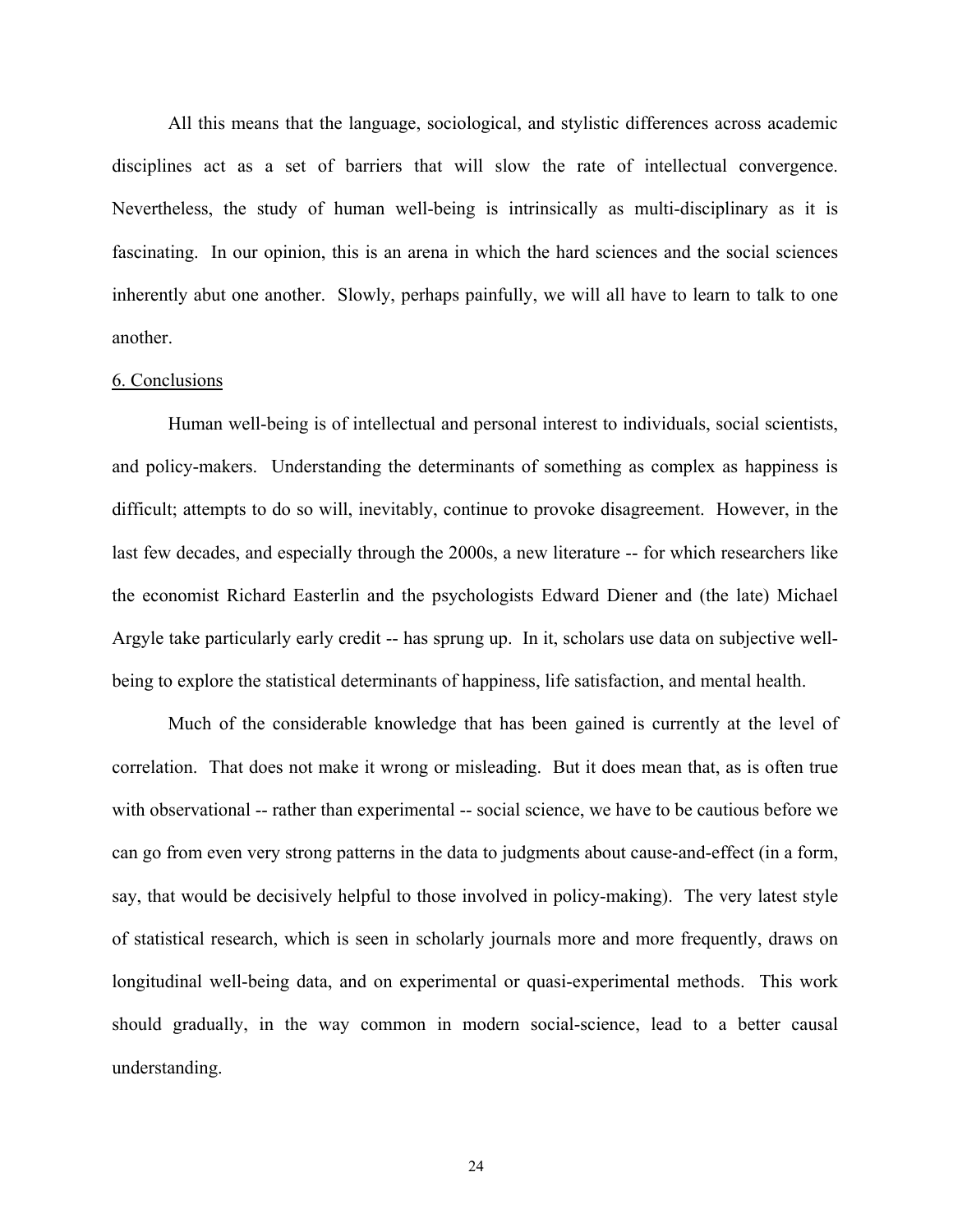Currently, the main patterns -- as illustrated earlier in our tables -- that have been replicated persuasively in the data of large numbers of nations are the following. Happy people are disproportionately *the young and old (not middle-aged), rich, educated, married, in work, healthy, exercise-takers, with high fruit-and-vegetable diets, and slim*. Recent work on BMI and well-being includes Oswald and Powdthavee (2007) and Blanchflower et al (2009). Happy countries are disproportionately *rich, educated, democratic, trusting, and low-unemployment*.

 Even bearing in mind the latter characteristics, some nations do noticeably well in happiness rankings. Examples include Denmark, the Netherlands and Ireland. Unfortunately, we do not yet know why these countries are so perplexingly happy (Biswas-Diener et al 2010 think that part of Denmark's secret is that it somehow cuts down on the statistical tail, that is, has low numbers of extremely unhappy individuals). It is difficult to avoid noticing that smallness of a country seems in the data somehow to help it be a happy one. That may be a spurious correlation, or may indicate perhaps that a geographical or low-population country feels genuinely more like a single, friendly unit (one of us recently heard a Danish politician explain Denmark's high happiness by saying 'we feel we are all one tribe'). It is likely that many other characteristics of nations matter, at a deep level, for human happiness; our knowledge here is sparse. Nor do we yet understand how the physical health and mental health of nations are connected. That fascinating research area lies almost uncharted. It will surely provide material for hundreds of future PhDs.

 By its nature, this multi-disciplinary research field is, and will remain, one of genuine significance to human society. Almost everyone is interested in happiness.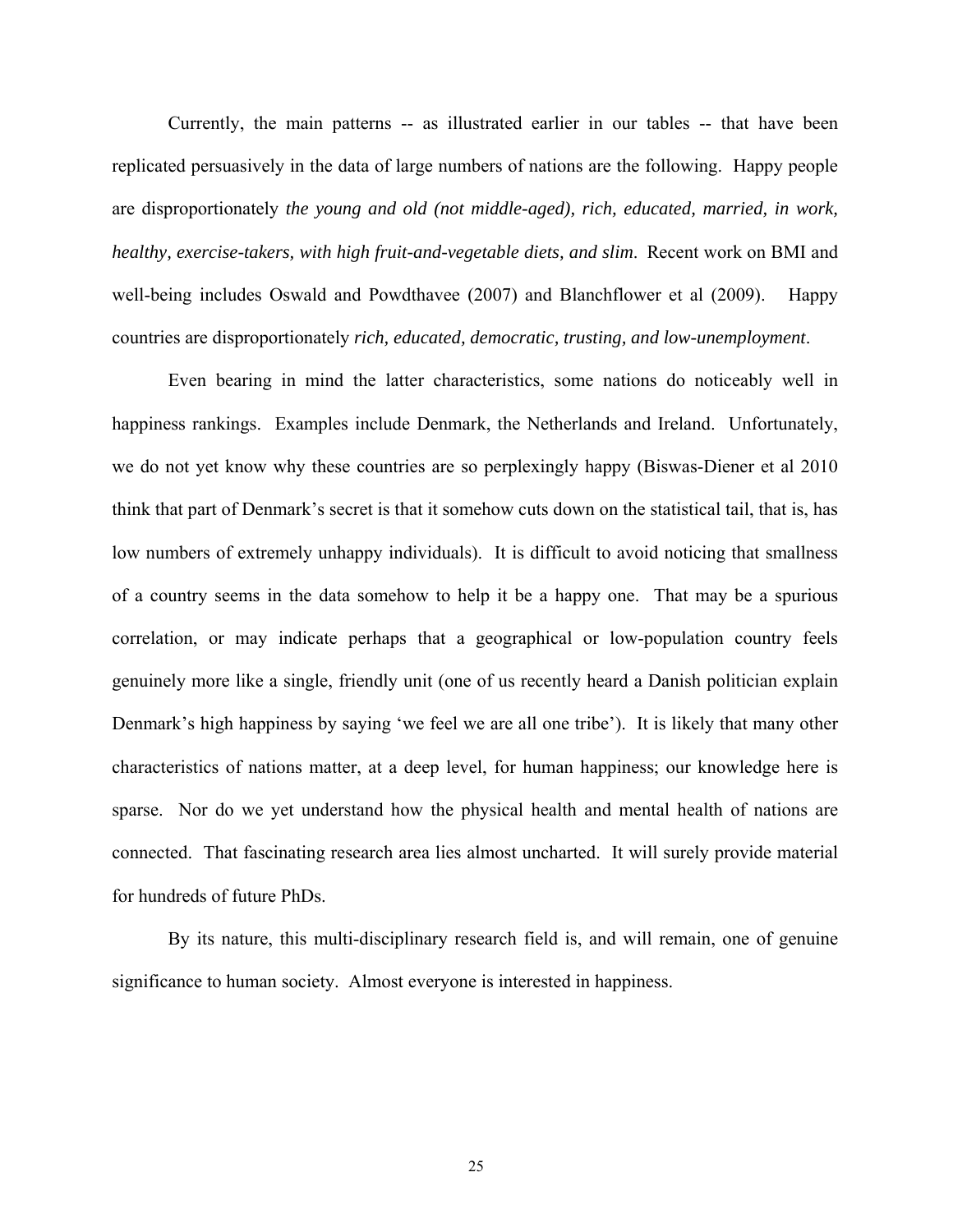#### **References**

- Alesina, A., Di Tella, R., & MacCulloch, R. (2004). Inequality and happiness: Are Americans and Europeans Different? *Journal of Public Economics*, 88, 1009-2042
- Appleton, S., & Song, L. (2008). Life satisfaction in urban China: Components and determinants. *World Development*, 36, 2325-2340.
- Argyle, M. (2001). *The psychology of happiness*. London: Routledge, Second edition.
- Bell, D., & Blanchflower, D.G. (2007). The Scots may be brave but they are neither healthy nor happy. *Scottish Journal of Political Economy*, 54, 166-194.
- Bell, D., & Blanchflower, D.G. (2010). UK unemployment in the great recession, *National Institute Economic Review*, London, October 214, R3-R25.
- Biswas-Diener, R., Vitterso, J., & Diener, E. (2010). The Danish effect: Beginning to explain high well-being in Denmark. *Social Indicators Research*, 97, 229-246.
- Bjornskov, C. (2003). The happy few: Cross-country evidence on social capital and life satisfaction. *Kyklos*, 56, 3-16.
- Bjornskov, C., Dreher, A., & Fischer, J.A.V. (2008). Cross-country determinants of life satisfaction: Exploring different determinants across groups in society. *Social Choice and Welfare*, 30, 119-173.
- Blanchflower, D.G. (2001). Unemployment, well-being and wage curves in Eastern and Central Europe. *Journal of Japanese and International Economies*, 15, 364-402.
- Blanchflower, D.G. (2009). International evidence on well-being. In *Measuring the Subjective Well-being of Nations*, edited by Alan Krueger, NBER and University of Chicago Press.
- Blanchflower, D.G. (2011). The well-being of the young, Dartmouth College Working Paper.
- Blanchflower, D.G., & Oswald, A.J. (2004). Well-being over time in Britain and the USA. *Journal of Public Economics,* 88, 1359-1386.
- Blanchflower, D.G., & Oswald, A.J. (2008a). Is well-being U-shaped over the life cycle? *Social Science & Medicine,* 66, 1733-1749.
- Blanchflower, D.G., & Oswald, A.J. (2008b). Hypertension and happiness across nations. *Journal of Health Economics,* 27, 218-233.
- Blanchflower, D.G., Oswald, A.J., & Van Landeghem, B. (2009). Imitative obesity and relative utility. *Journal of the European Economic Association*, 7, 528-538.
- Bray, I., & Gunnell, D. (2006). Suicide rates, life satisfaction and happiness as markers for population mental health. *Social Psychiatry and Psychiatric Epidemiology*, 41, 333-337.
- Brown, G.D.A, Gardner, J., Oswald, A.J., & Qian, J. (2008). Does wage rank affect employees' well-being? *Industrial Relations*, 47, 355-389.
- Christensen, K., Herskind, A.M., & Vaupel, J.W. (2006). Why Danes are so smug: Comparative study of life satisfaction in the European Union. *BMJ: British Medical Journal,* 333, 1289- 1291.
- Clark, A.E., & Oswald, A.J. (1994). Unhappiness and unemployment. *Economic Journal*, 104, 648-659.
- Clark, A.E., Frijters, P., & Shields, M.A. (2008). Relative income, happiness, and utility: An explanation for the Easterlin paradox and other puzzles. *Journal of Economic Literature*, 46, 95-144.
- Clark, A.E., & Senik, C. (2010). Who compares to whom? The anatomy of income comparisons in Europe. *Economic Journal*, 120, 573-594.
- Cohen, S., Doyle, W.J., Turner, R.B., Alper, C.M., & Skoner, D.P. (2003). Emotional style and susceptibility to the common cold. *Psychosomatic Medicine*, 65, 652-657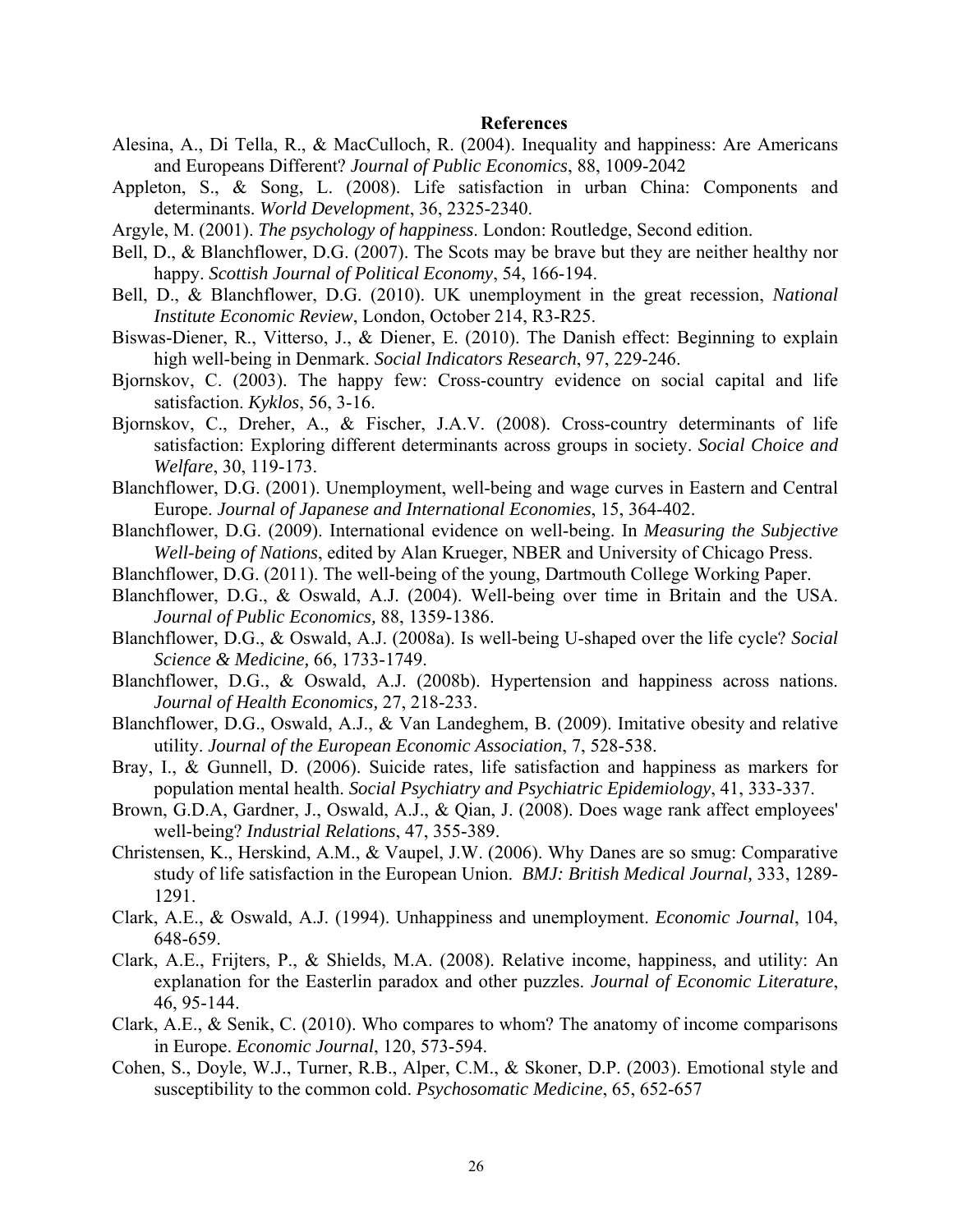- Crimmins, E., Vasunilashorn, S., Kim, J.K., & Alley, D. (2008). Biomarkers related to aging in human populations. *Advances in Clinical Chemistry*, 46, 161-216.
- Daly, M.C., & Wilson, D.J. (2009). Happiness, unhappiness, and suicide: An empirical assessment. *Journal of the European Economic Association,* 7, 539‐49.
- Daly, M., Oswald, A.J., Wilson, D., & Wu, S. (2010). Dark contrasts. Working paper, Warwick University.
- Deaton, A. (2008). Income, health, and well-being around the world: Evidence from the Gallup World Poll. *Journal of Economic Perspectives*, 22, 53-72.
- Devoe, S.E., & Pfeffer, J. (2009). When is happiness about how much you earn? The effect of hourly payment on the money-happiness connection. *Personality and Social Psychology Bulletin,* 35, 1602‐18.
- Diener, E., Suh, E.M., Smith, H., & Shao, L. (1995a). National differences in reported subjective well-being – Why do they occur? *Social Indicators Research*, 34, 7-32.
- Diener, E., Diener, M., & Diener, C. (1995b). Factors predicting the subjective well-being of nations. *Journal of Personality and Social Psychology*, 69, 851-864.
- Diener, E., Ng, W., Harter, J. et al. (2010). Wealth and happiness across the world: Material prosperity predicts life evaluation, whereas psychosocial prosperity predicts positive feeling. *Journal of Personality and Social Psychology*, 99, 52-61.
- Diener, E., Lucas, R.E., & Schimmack, U. (2008). *National accounts of well-being*. Oxford, UK: Oxford University Press.
- Di Tella, R., MacCulloch, R.J., & Oswald, A.J. (2001). Preferences over inflation and unemployment: Evidence from surveys of happiness. *American Economic Review*, 91, 335- 341.
- Di Tella, R., MacCulloch, R.J., & Oswald, A.J. (2003). The macroeconomics of happiness. *Review of Economics and Statistics*, 85, 809-827.
- Di Tella, R., & MacCulloch, R.J. (2008). Gross national happiness as an answer to the Easterlin Paradox? *Journal of Development Economics*, 86, 22-42.
- Dolan, P., Peasgood, T., & White, M. (2008). Do we really know what makes us happy? A review of the economic literature on the factors associated with subjective well-being. *Journal of Economic Psychology*, 29, 94-122.
- Duesenberry, J.S. (1949). *Income, Saving and the Theory of Consumer Behavior*. Cambridge, MA: Harvard University Press.
- Easterlin, R.A. (1974). Does economic growth improve the human lot? Some empirical evidence. In: David PA, Reder MW (Eds.), *Nations and households in economic growth: Essays in honor of Moses Abramowitz*. New York: Academic Press; p. 89-125.
- Easterlin, R.A. (2003). Explaining happiness. *Proceedings of the National Academy of Sciences of the USA*, 100, 11176-11183.
- Ebrecht, M., Hextall, J., Kirtley, L.G., Taylor, A., Dyson, M., & Weinman, J. (2004). Perceived stress and cortisol levels predict the speed of wound healing in healthy male adults. *Psychoneuroendocrinology*, 29, 798-809.
- Edmunds, O.P. (1982). The heart rate of students in examinations. *Journal of Social and Occupational Medicine*, 32, 32-36.
- Fahey, T., & Smyth, E. (2004). Do subjective indicators measure welfare? Evidence from 33 European societies. *European Societies*, 6, 5-27.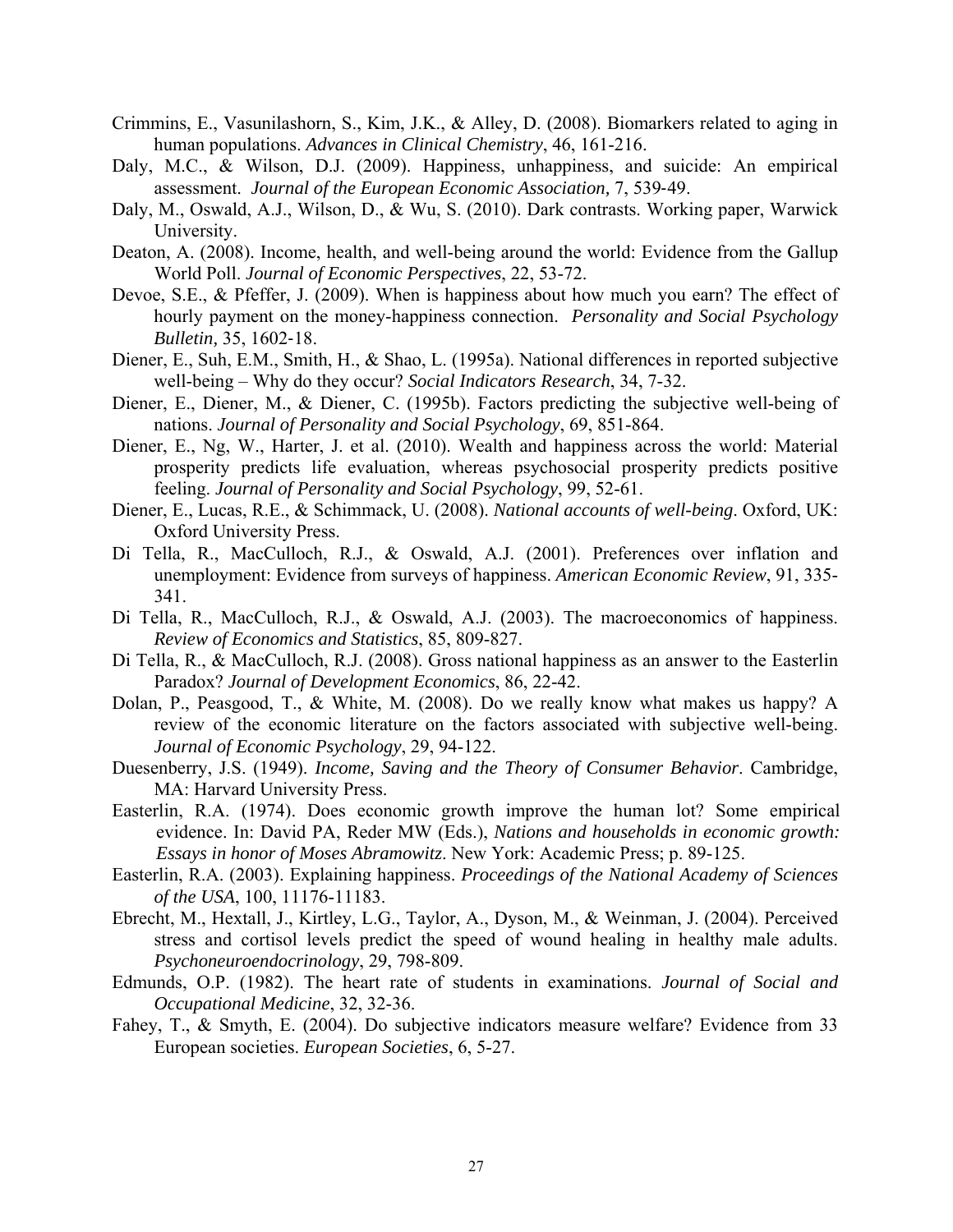- Fliessbach, K., Weber, B., Trautner, P., Dohmen, T., Sunde, U., Elger, C., & Falk, A. (2007). Social comparison affects reward-related brain activity in the human ventral striatum. *Science*, 318, 1305-1308.
- Frey, B.S., & Stutzer, A. (2000). Happiness, economy and institutions. *Economic Journal*, 110, 918-938.
- Frey, B.S., & Stutzer, A. (2002). *Happiness and economics*. Princeton: Princeton University Press.
- Gandelman, N., & Hernandez-Murillo, R. (2009). The impact of inflation and unemployment on subjective personal and country evaluations. *Federal Reserve Bank of St Louis Review*, 91, 107-126.
- Gilbert, D. (2006). *Stumbling on happiness*. New York: Alfred A Knopf.
- Goldberg, D.P., Gater, T., Sartorious, N., Ustun, T.B., Piccinelli, M., Gureje, O., & Rutter, C. (1997). The validity of two versions of the GHQ in the WHO study of mental illness in general health care. *Psychological Medicine*, 27, 191-197.
- Graham, C. (2005). Insights on development from the economics of happiness. *World Bank Research Observer*, 20, 201-231.
- Graham, C. (2008). Happiness and health: Lessons and questions for public policy. *Health Affairs,* 27, 72-87.
- Graham, C. (2009). *Happiness around the world: The paradox of happy peasants and miserable millionaires*. Oxford: Oxford University Press.
- Grant, A.M., Christianson, M.K., & Price, R.H. (2007). Happiness, health, or relationships? Managerial practices and employee well-being tradeoffs. *Academy of Management Perspectives*, 21, 51-63.
- Green, F. (2006). *Demanding work: The paradox of job quality in the affluent economy*. Princeton: Princeton University Press.
- Green, F., & Tsitsianis, N. (2005). An investigation of national trends in job satisfaction in Britain and Germany. *British Journal of Industrial Relations*, 43, 401-429.
- Hagerty, M.R. (2000). Social comparisons of income in one's community: Evidence from national surveys of income and happiness. *Journal of Personality and Social Psychology*, 78, 764-771.
- Hagerty, M.R., & Veenhoven, R. (2003). Wealth and happiness revisited: Growing national income does go with greater happiness. *Social Indicators Research*, 64, 1-27.
- Helliwell, J. (2003). How's life? Combining individual and national variables to explain subjective well-being. *Economic Modelling*, 20, 331-360.
- Helliwell, J., & Huang, H.F. (2008). How's your government? International evidence linking good government and well-being. *British Journal of Political Science*, 38, 595-619.
- Hodiamont, P.P.G., Rijnders, C.A.T., Mulder, J. & Furer, J.W. (2005). Psychiatric disorders in a Dutch Health Area: A repeated cross-sectional survey. *Journal of Affective Disorders*, 84, 77-83.
- Howell, R.T., & Howell, C.J. (2008). The relation of economic status to subjective well-being in developing countries: A meta-analysis. *Psychological Bulletin*, 134, 536-560.
- Hu, Y.J., Stewart-Brown, S., Twigg, L., & Weich, S. (2007). Can the 12-item General Health Questionnaire be used to measure positive mental health? *Psychological Medicine*, 37, 1005-1013.
- Hudson, J. (2006). Institutional trust and subjective well-being across the EU. *Kyklos*, 59, 43-62.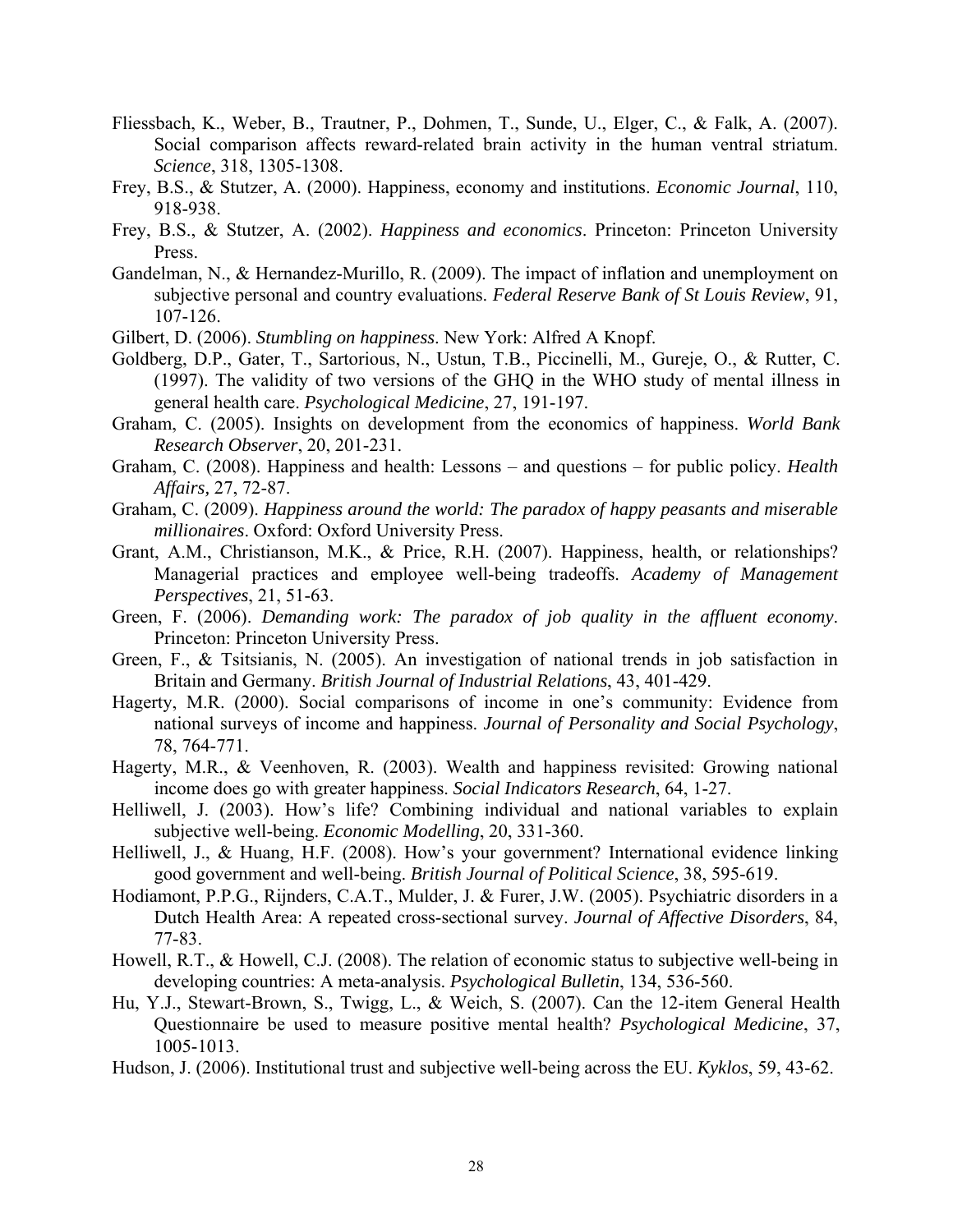- Huppert, F., & Whittington, J.E. (2003). Evidence for the independence of positive and negative well-being: Implications for quality of life assessment. *British Journal of Health Psychology*, 8, 107-122.
- Inglehart, R. (1996). The diminishing utility of economic growth: From maximizing security toward maximizing subjective well-being. *Critical Review*, 10, 509-531.
- Jonas, B.S., & Lando, J.F. (2000). Negative affect as a prospective risk factor for hypertension. *Psychosomatic Medicine*, 62, 188-196.
- Judge, T.A., Locke, E.A., Durham, C.C. et al. (1998). Dispositional effects on job and life satisfaction: The role of core evaluations. *Journal of Applied Psychology*, 83, 17-34.
- Judge, T. A., Thoresen, C. J., Bono, J. E., & Patton, G. K. (2001). The job satisfaction-job performance relationship: A qualitative and quantitative review. *Psychological Bulletin*, 127, 376-407.
- Judge, T.A., Ilies, R., & Dimotakis, N. (2010). Are health and happiness the product of wisdom? The relationship of general mental ability to educational occupational attainment, health, and well-being. *Journal of Applied Psychology*, 95, 454-468.
- Kahneman, D., & Deaton, A. (2010). High income improves evaluation of life but not emotional well-being. *Proceedings of the National Academy of Sciences of the USA*, 107, 16489- 16493.
- Kahneman, D., Krueger, A.B., Schkade, D., Schwarz, N., & Stone, A. (2004). Toward national well-being accounts. *American Economic Review*, 94, 429-434.
- Kotakorpi, K., & Laamen, J.P. (2010). Welfare state and life satisfaction: Evidence from Public Health Care. *Economica*, 77, 565-583.
- Krueger, A.B. & Schkade, D.A. (2008). The reliability of subjective well-being measures. *Journal of Public Economics*, 92, 1833-1845.
- Layard, R. (2010). Measuring subjective well-being. *Science*, 327, 534-535.
- Luechinger, S. (2009). Valuing air quality using the life satisfaction approach. *Economic Journal*, 119, 482-515.
- Lester, D. (2002). National ratings of happiness, suicide, and homicide. *Psychological Reports*, 91, 758-758.
- Luttmer, E. (2005). Neighbors as negatives: Relative earnings and well-being. *Quarterly Journal of Economics*, 120,963-1002.
- Napier, J.L., & Jost, J.T. (2008). Why are conservatives happier than liberals? *Psychological Science,* 19, 565-572.
- Ng, Y.K. (1997). A case for happiness, cardinalism, and interpersonal comparability. *Economic Journal*, 107, 1848-1858.
- Offer, A. (2006). *The challenge of affluence: Self-control and well-being in the United States and Britain since 1950*. Oxford: Oxford University Press.
- Ostroot, N.M., & Snyder, W.W. (1985). Measuring cultural bias in a cross-cultural study. *Social Indicators Research,* 17, 243-251.
- Oswald, A.J. (1997). Happiness and economic performance. *Economic Journal*, 107, 1815-1831.
- Oswald, A.J. (2010). Emotional prosperity and the Stiglitz Commission. *British Journal of Industrial Relations*, 48, 651-669.
- Oswald, A.J., & Powdthavee, N. (2007). Obesity, unhappiness, and the challenge of affluence: Theory and evidence. *Economic Journal*, 117, F441-454.
- Oswald, A.J., & Wu, S. (2010). Objective confirmation of subjective measures of human wellbeing: Evidence from the USA. *Science*, 327, 576-579.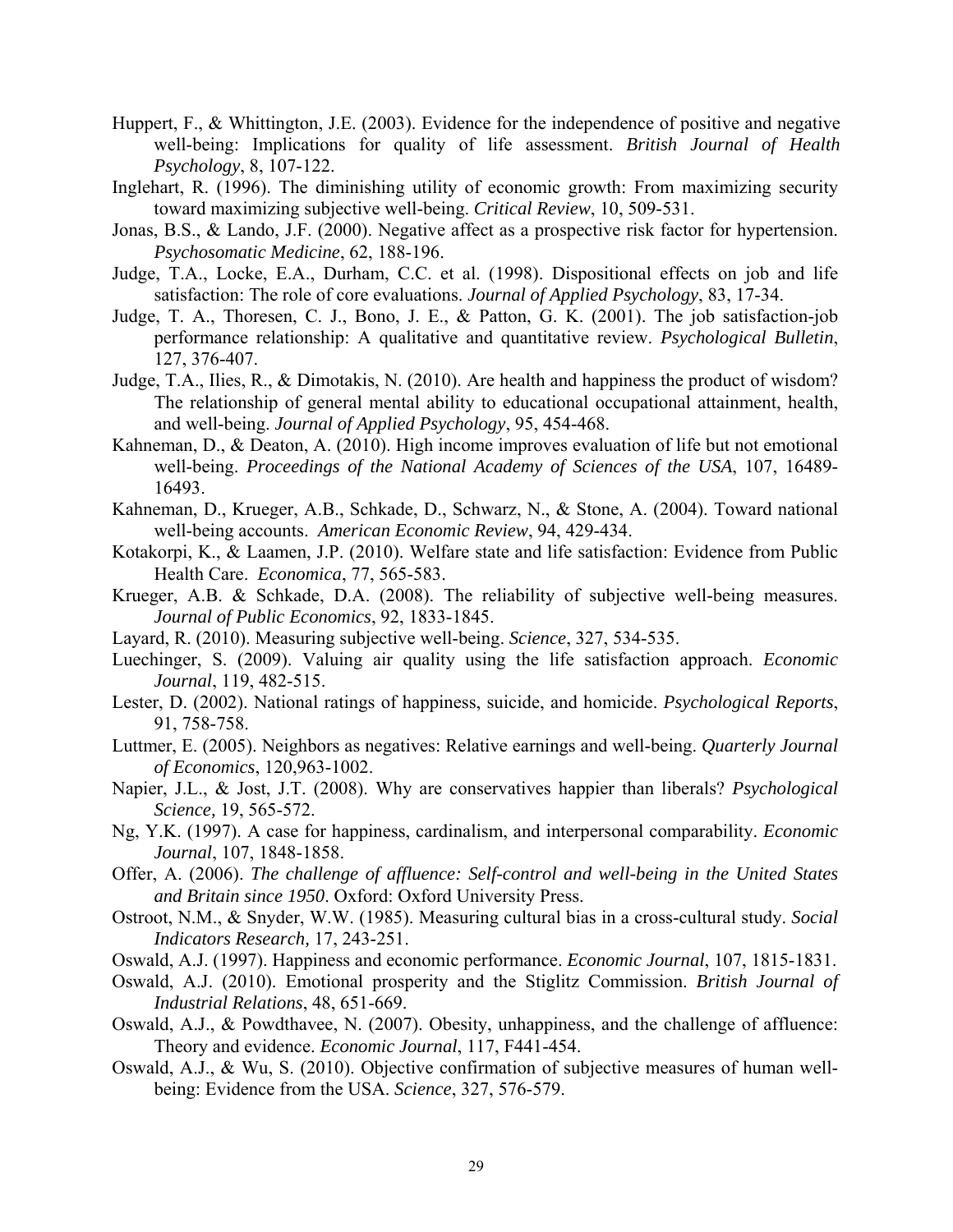- Oswald, A.J. & Wu, S. (2011). Well-being across America. *Review of Economics and Statistics*, forthcoming.
- Pacek, A.C., & Radcliff, B. (2008). Welfare policy and subjective well-being across nations: An individual-level assessment. *Social Indicators Research*, 89, 179-191.
- Pfeffer, J. (2010). Building sustainable organizations: The human factor. *Academy of Management Perspectives*, 24, 34-45.
- Pittau, M.G., Zelli, R., & Gelman, A. (2010). Economic disparities and life satisfaction in European regions. *Social Indicators Research*, 96, 339-361
- Powdthavee, N. (2005). Unhappiness and crime: Evidence from South Africa. *Economica*, 72, 531-547.
- Powdthavee, N. (2008). Putting a price tag on friends, relatives, and neighbours: Using surveys of life-satisfaction to value social relationships. *Journal of Socio-Economics*, 37, 1459- 1480.
- Powdthavee, N. (2010). *The happiness equation*. Duxford: Icon Books.
- Radcliff, B. (2001). Politics, markets, and life satisfaction: The political economy of human happiness. *American Political Science Review*, 95, 939-952.
- Rehdanz, K., & Maddison, D. (2008). Local environmental quality and life-satisfaction in Germany. *Ecological Economics,* 64, 787-797.
- Schyns, P. (2002).Wealth of nations, individual income and life satisfaction in 42 countries: A multilevel approach. *Social Indicators Research*, 60; 5-40.
- Sacker, A., & Wiggins, R.D. (2002). Age-period-cohort effects on inequalities in psychological distress, 1981-2000. *Psychological Medicine*, 32, 977-990.
- Seeman, T., Merkin, S.S., Crimmins, E., Koretz, B., Charette, S., & Karlamangla, A. (2008). Education, income, and ethnic differences in cumulative biological risk profiles in a national sample of US adults: NHANES III 1988-1994. *Social Science & Medicine*, 66, 72- 87.
- Singh, I., & Rose, N. (2009). Biomarkers in psychiatry. *Nature*, 460, 202-207.
- Stack, S., & Eshelman, J.R. (1998). Marital status and happiness: A 17-nation study. *Journal of Marriage and the Family*, 60, 527-536.
- Steptoe, A., Wardle, J., & Marmot, M. (2005). Positive affect and health-related neuroendocrine, cardiovascular, and inflammatory processes. *Proceedings of the National Academy of Science of the United States* of *America*, 102, 6508-6512.
- Steel, P, & Ones, D.S. (2002). Personality and happiness: A national-level analysis. *Journal of Personality and Social Psychology,* 83, 767-781.
- Stevenson, B., & Wolfers, J. (2008). Economic growth and subjective well-being: Reassessing the Easterlin Paradox. *Brookings Papers on Economic Activity*, Spring, 1-102.
- Stone, A.A., Schwartz, J.E., Broderick J.E., et al. (2010). A snapshot of the age distribution of psychological well-being in the United States. *Proceedings of the National Academy of Sciences of the USA,* 107, 9985-9990.
- Van Praag, B., & Ferrer-I-Carbonell, A. (2004). *Happiness quantified: A satisfaction calculus approach*. Oxford University Press: Oxford.
- Veenhoven, R. (1999). Quality-of-life in individualistic society. *Social Indicators Research*, 48, 157-186.
- Vemuri, A.W., & Constanza, R. (2006). The role of human, social, built, and natural capital in explaining life satisfaction at the country level: Toward a National Well-being Index (NWI). *Ecological Economics,* 58, 119-133.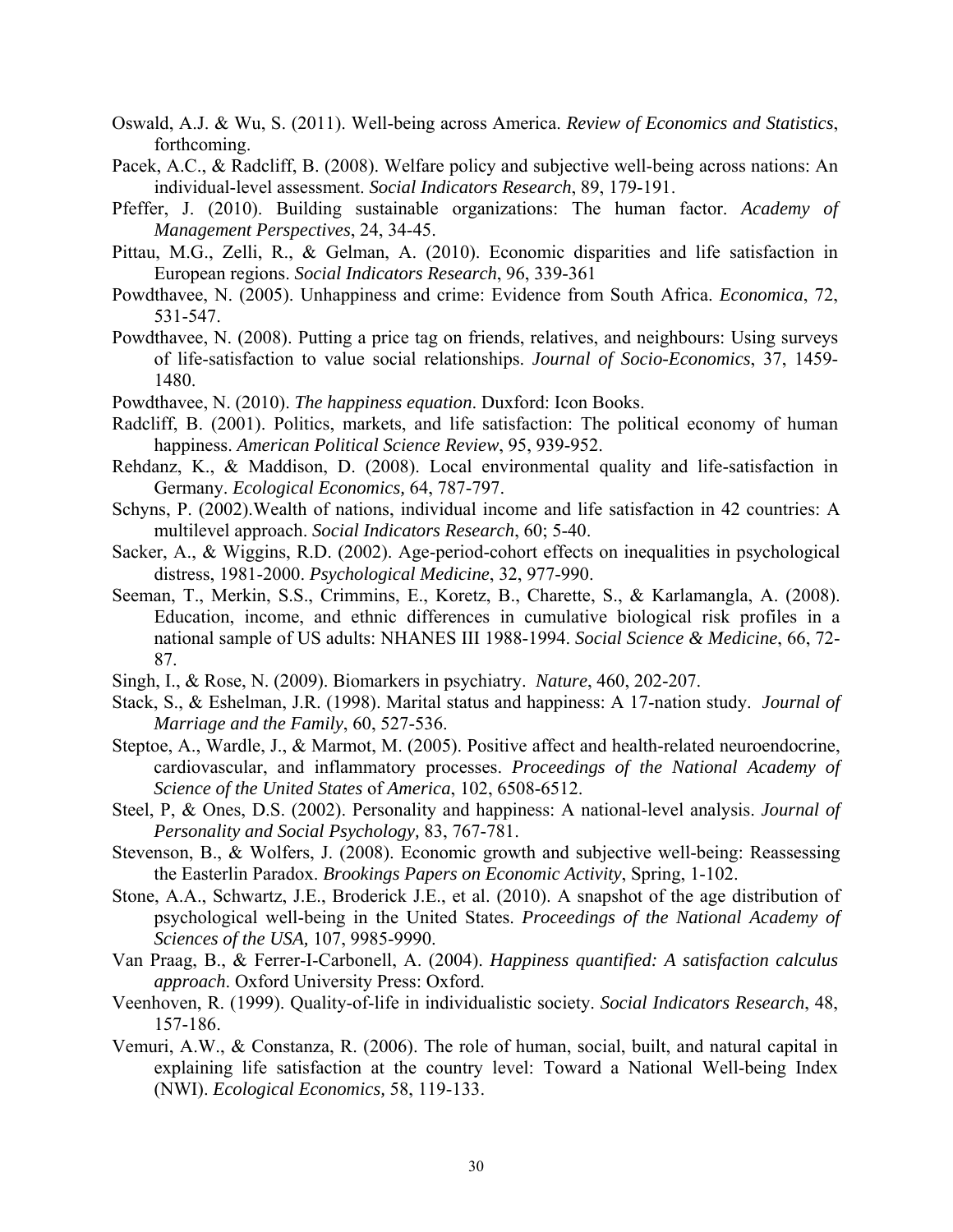- Welsch, H. (2006). Environment and happiness: Valuation of air pollution using life satisfaction data. *Ecological Economics*, 58, 801-813.
- Whiteley, P., Clarke, H.D., Sanders, D., & Stewart, M.C. (2010). Government performance and life satisfaction in contemporary Britain. *Journal of Politics*, 72, 733-746.
- Winkelmann, L., & Winkelmann, R. (2010). Does inequality harm the middle class? *Kyklos,* 63, 301-316.
- Wolfers, J. (2003). Is business cycle volatility costly? Evidence from surveys of well-being. *International Finance*, 6, 1-26.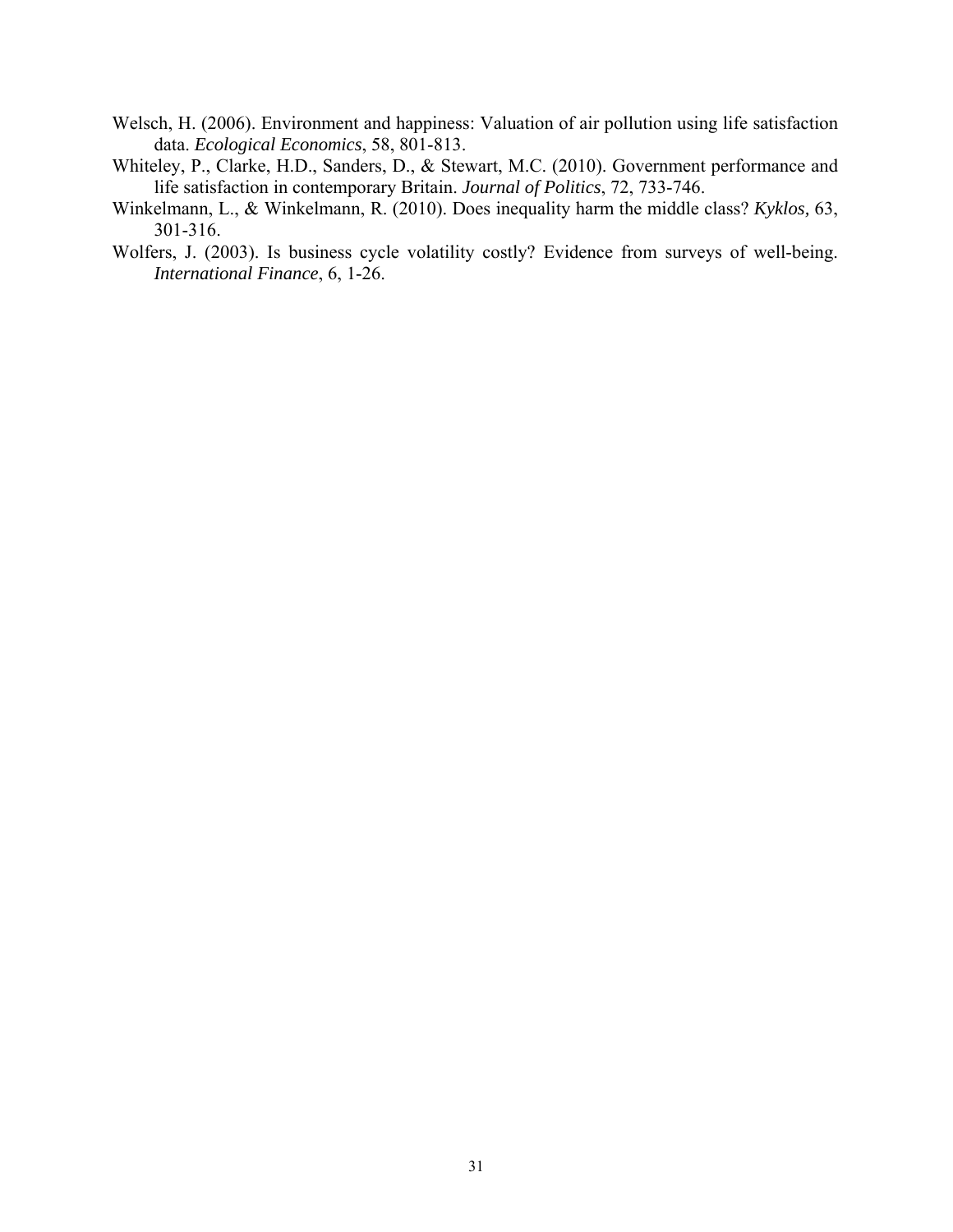# **Table 1. Happiness Equations for the United States, 1972-2008**

|                      | (1)              | (2)             |
|----------------------|------------------|-----------------|
| Age                  | $-.0053(5.57)$   | $-0.0135(8.60)$ |
| Age <sup>2</sup>     | .00007(7.67)     | .00016(9.51)    |
| Male                 | $-0.0497(7.91)$  | $-.0620(8.08)$  |
| <b>Black</b>         | $-1312(15.43)$   | $-1362(12.45)$  |
| Other non-white      | $-0.0456(3.19)$  | $-.0400(2.35)$  |
| Time trend           | $-.0002(0.84)$   | $-.0017(4.02)$  |
| #Years of schooling  | .0170(17.66)     | .0126(9.36)     |
| Work part-time       | $-0.0282(2.89)$  | $-.0051(0.45)$  |
| Temp not working     | $-0775(3.99)$    | $-0.0584(2.79)$ |
| Unemployed           | $-0.2343(14.10)$ | $-2164(11.05)$  |
| Retired              | $-.0043(0.39)$   | .0548(1.96)     |
| School               | .0335(1.96)      | .1223(4.29)     |
| Home worker          | $-0.0384(4.28)$  | $-0.0179(0.92)$ |
| Married              | .2322(27.51)     | .2227(22.30)    |
| Widowed              | $-0.0924(6.94)$  | $-1017(4.76)$   |
| Divorced             | $-.0750(6.73)$   | $-0.0563(4.29)$ |
| Separated            | $-.1430(8.62)$   | $-1035(5.04)$   |
| Parents divorced @16 | $-0.0436(4.97)$  | $-0.0353(3.37)$ |
| Annual income        |                  | .00246(9.72)    |
| Constant             | 2.0228           | 2.2125          |
| Adjusted $R^2$       | .0820            | .0783           |
| N                    | 48,189           | 28,107          |

These are two happiness regressions -- each is to be read vertically -- in which the dependent variable is people's answer to the question: *Taken all together, how would you say things are these days -- would you say that you are very happy, pretty happy, or not too happy?* Answers are coded cardinally from 3 down to 1.

Base categories (relative to which coefficients are measured): white, single, and working full-time. T-statistics in parentheses.

Here, and in later tables, t-statistics are in parentheses.

Mean(SD) of dependent variable=2.195(0.635)

The annual income coefficient has here been scaled up by a factor of 1000. Source: General Social Surveys (GSS)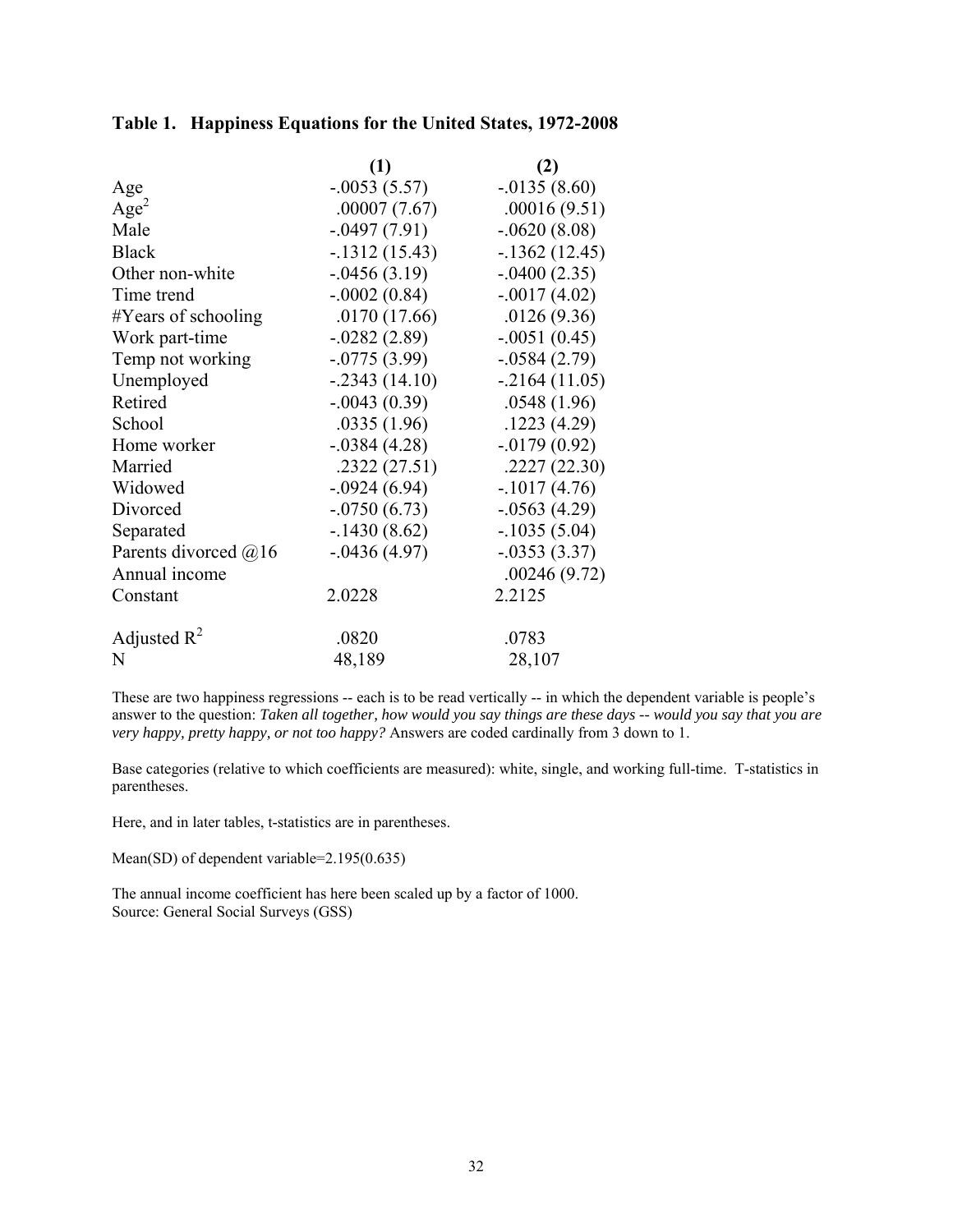# **Table 2. Happiness Through Time in the USA, 1972-2008**

*Question: 'taken all together, how would you say things are these days—would you say that you are very happy, pretty happy, or not too happy?'* 

| All           | 1972  |    |                         |    |    | 1973 1974 1975 1976 1977 1978 1980 1982 1983 1984           |    |    |    |    |       |
|---------------|-------|----|-------------------------|----|----|-------------------------------------------------------------|----|----|----|----|-------|
| Very happy    | 30    | 36 | 38                      | 33 | 34 | 35                                                          | 34 | 34 | 31 | 31 | 35    |
| Pretty happy  | 53    | 51 | 49                      | 54 | 53 | 53                                                          | 56 | 53 | 55 | 56 | 52    |
| Not too happy | 17    | 13 | 13                      | 13 | 13 | 12                                                          | 10 | 13 | 15 | 13 | 13    |
| N             | 1,606 |    |                         |    |    | 1,500 1,480 1,485 1,499 1,527 1,517 1,462 1,855 1,573       |    |    |    |    | 1,445 |
| All           | 1985  |    |                         |    |    | 1986 1987 1988 1989 1990 1991 1993 1994 1996 1998           |    |    |    |    |       |
| Very happy    | 29    | 32 | 29                      | 34 | 33 | 33                                                          | 31 | 32 | 29 | 30 | 32    |
| Pretty happy  | 60    | 56 | 57                      | 57 | 58 | 58                                                          | 58 | 57 | 59 | 58 | 56    |
| Not too happy | 11    | 11 | 13                      | 9  | 10 | 9                                                           | 11 | 11 | 12 | 12 | 12    |
| N             | 1,530 |    |                         |    |    | 1,449 1,780 1,466 1,526 1,361 1,504 1,601 2,977 2,885 2,806 |    |    |    |    |       |
| All           | 2000  |    | 2002 2004 2006 2008     |    |    | All                                                         |    |    |    |    |       |
| Very happy    | 32    | 30 | 31                      | 31 | 30 | 32                                                          |    |    |    |    |       |
| Pretty happy  | 58    | 57 | 55                      | 56 | 55 | 56                                                          |    |    |    |    |       |
| Not too happy | 11    | 12 | 13                      | 13 | 16 | 12                                                          |    |    |    |    |       |
| N             | 2,777 |    | 1,369 1,337 2,986 2,015 |    |    | 48,318                                                      |    |    |    |    |       |

Source: General Social Surveys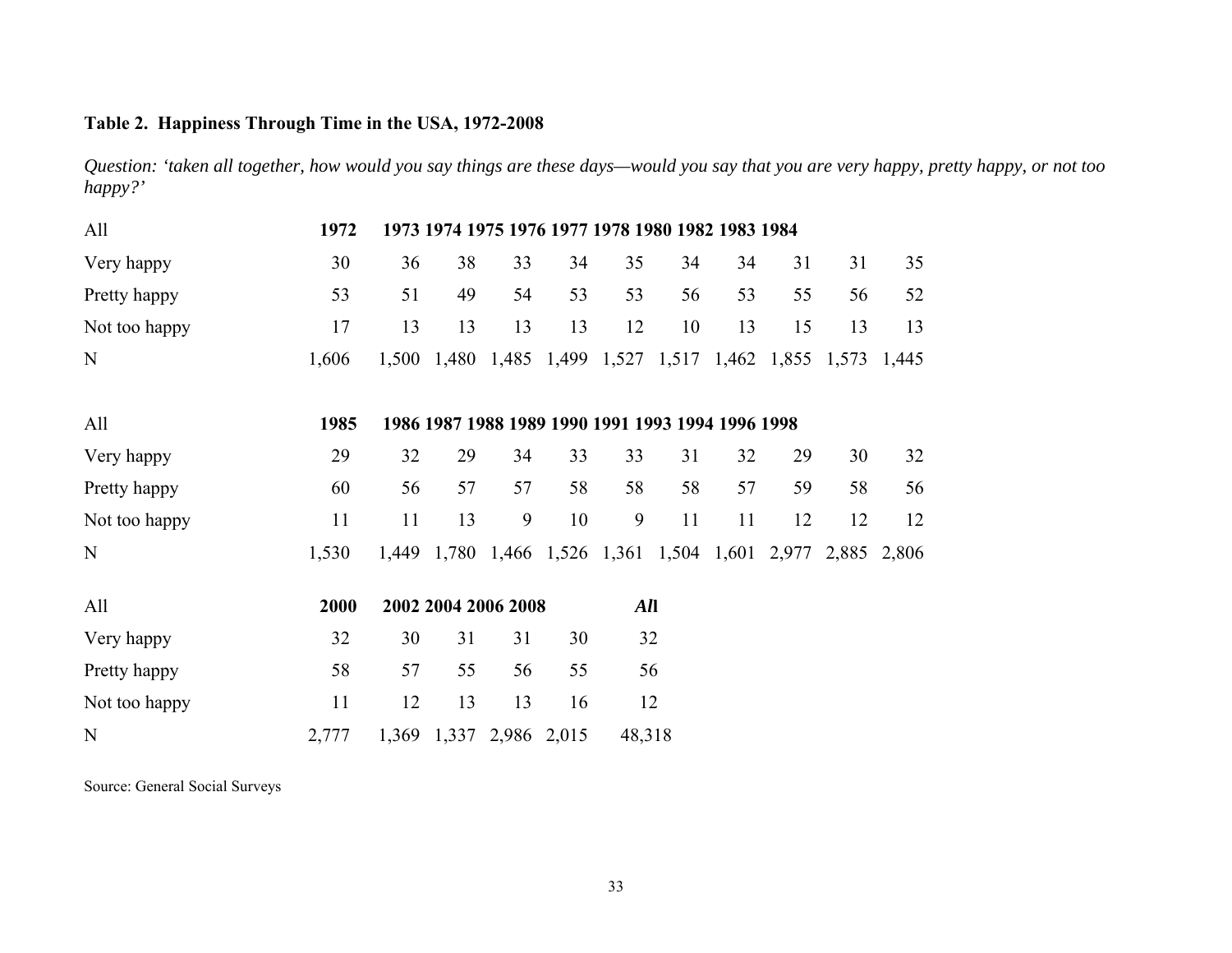|                           | Life satisfaction |                  | Days of bad mental health |                  |  |
|---------------------------|-------------------|------------------|---------------------------|------------------|--|
| Age                       | $-0.0039(9.82)$   | $-.0061(15.22)$  | .0299(6.06)               | .0431(8.71)      |  |
| Age <sup>2</sup>          | .00005(13.03)     | .00007(19.39)    | $-.0007(17.59)$           | $-.0009(20.60)$  |  |
| Male                      | $-.0067(3.10)$    | $-0.0194(8.99)$  | $-1.1054(42.03)$          | $-1.0160(38.57)$ |  |
| #adults in household      | .0013(0.92)       | $-0.0036(2.45)$  | $-0.0053(0.29)$           | .0381(2.09)      |  |
| Exercise past 30 days     | .1291(54.23)      | .1165(49.13)     | $-1.3622(46.99)$          | $-1.2729(43.91)$ |  |
| <b>Black</b>              | .0175(4.46)       | .0400(10.20)     | $-.6370(13.31)$           | $-.8254(17.24)$  |  |
| Asian                     | $-0.0709(8.93)$   | $-.0571(7.24)$   | $-.6266(6.50)$            | $-0.7397(7.69)$  |  |
| Hawaiian                  | .0193(1.26)       | .0299(1.97)      | $-0.0142(0.08)$           | $-.1151(0.62)$   |  |
| American Indian           | $-.0022(0.29)$    | .0248(3.23)      | .4234(4.51)               | .1840(1.96)      |  |
| Other race                | $-0.0162(2.35)$   | .0157(2.30)      | $-1631(1.95)$             | $-.3890(4.65)$   |  |
| No race                   | $-.0848(3.68)$    | $-0.0647(2.83)$  | .9207(3.28)               | .7535(2.70)      |  |
| Multi-race                | $-0180(0.16)$     | $-0.547(0.50)$   | 1.7733(1.31)              | 2.0666(1.53)     |  |
| Hispanic                  | .0054(0.97)       | .0369(6.57)      | $-1275(1.86)$             | $-0.3612(5.27)$  |  |
| Divorced                  | $-.0019(0.45)$    | $-.0024(0.58)$   | .7108(10.81)              | .7041(13.60)     |  |
| Married                   | .2220(60.04)      | .1646(43.77)     | $-4860(4.35)$             | $-0573(1.25)$    |  |
| Widowed                   | .0385(8.18)       | .0221(4.74)      | .2491 (27.26)             | .3461(6.04)      |  |
| Separated                 | $-.0903(11.73)$   | $-.0879(11.49)$  | 2.5506 (5.65)             | 2.4812 (26.59)   |  |
| Living as married         | .0759(10.37)      | .0532(7.31)      | .5027(0.99)               | .6694(7.54)      |  |
| #children in household    | $-.0026(2.33)$    | $-.0016(1.47)$   | .0229(4.63)               | .0085(0.61)      |  |
| Self-employed             | .0047(1.28)       | .0166(4.52)      | .2084(4.63)               | .1044(2.32)      |  |
| Unemployed $\leq$ 12 mths | $-.3056(46.01)$   | $-2327(34.70)$   | 3.5361 (43.78)            | 2.8813 (35.20)   |  |
| Unemployed $\geq$ 12 mths | $-0.2431(43.86)$  | $-1870(33.60)$   | 2.5809 (38.35)            | 2.1283 (31.35)   |  |
| Home worker               | $-.0086(2.07)$    | .0141(3.40)      | .6465(12.74)              | .4683(9.21)      |  |
| Student                   | $-.0007(0.08)$    | .0260(3.13)      | .7134(7.03)               | .4714(4.65)      |  |
| Retired                   | .0035(1.08)       | .0372(11.38)     | .6546(16.49)              | .4197(10.48)     |  |
| Unable to work            | $-.3740(85.49)$   | $-2996(66.05)$   | 7.0322 (131.88)           | 6.3257(113.95)   |  |
| <b>BMI</b>                | $-.0044(26.33)$   | $-0.0039(23.17)$ | .0451(21.71)              | .0412 (19.89)    |  |
| Fruit & veg 1-3/day       | .0979(19.43)      | .0905(18.09)     | $-1.0454(17.04)$          | $-.9771(15.97)$  |  |
| Fruit & veg 3-5/day       | .1487(29.22)      | .1377(27.23)     | $-1.3382(21.61)$          | $-1.2450(20.15)$ |  |
| Fruit & veg $\geq$ 5/day  | .1830(34.75)      | .1716(32.78)     | $-1.3990(21.82)$          | $-1.3068(20.43)$ |  |
| Moderate exercise mins.   | .0000(11.57)      | .00003(13.96)    | .0001(4.24)               | .00009(1.48)     |  |
| Vigorous exercise mins.   | .0000(12.94)      | .00005(11.93)    | $-.0000(1.12)$            | $-.00003(3.11)$  |  |
| Grades 1-8                | $-.0230(0.75)$    | $-0.0156(0.52)$  | .4528(1.21)               | .3804(1.02)      |  |
| Grades 9-12               | $-.0025(0.08)$    | $-.0028(0.09)$   | .4553(1.23)               | .4924(1.33)      |  |
| HS graduate               | .0246(0.82)       | .0025(0.09)      | $-0.0656(0.18)$           | .2070(0.56)      |  |
| Some college              | .0348(1.16)       | $-.0091(0.31)$   | .1082(0.29)               | .5472(1.49)      |  |
| College graduate          | .1034(3.43)       | .0221(0.74)      | $-.3858(1.04)$            | .2775(0.75)      |  |
| Smoked 100 cigarettes     | $-0623(30.37)$    | $-.0577(28.31)$  | .9483 (37.99)             | .9191 (36.89)    |  |
| $$10k \&  $15k$ income    |                   | .0334(5.28)      |                           | $-0.7093(9.17)$  |  |
| $$15k \& 520k$ income     |                   | .0755(12.54)     |                           | $-1.1376(15.44)$ |  |
| \$20 $k \< $25k$ income   |                   | .0883(15.02)     |                           | $-1.5084(20.96)$ |  |
| $$25k \&  $35k$ income    |                   | .1193(20.68)     |                           | $-1.9109(27.08)$ |  |
| $$35k \& 50k$ income      |                   | .1703(29.75)     |                           | $-2.1715(31.01)$ |  |

# **Table 3. Well-being Equations for the United States – BRFSS, 2009**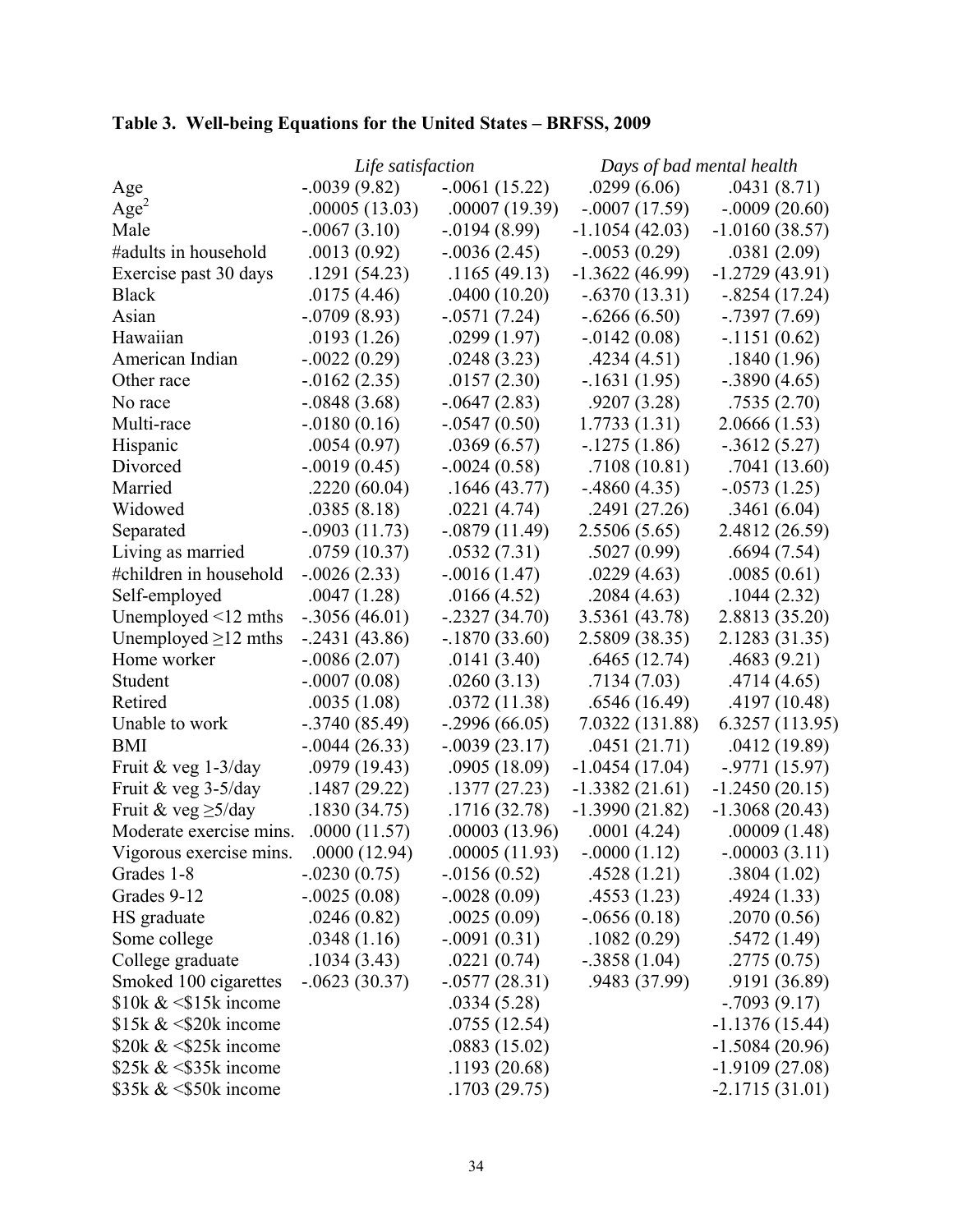| $$50k \& 575k$ income |         | $-2.4656(34.59)$ |         |                  |
|-----------------------|---------|------------------|---------|------------------|
| \$75k or more income  |         | .3044(52.20)     |         | $-2.7976(39.21)$ |
| Constant              | 3.2513  | 3 1876           | 4 7877  | 5.9582           |
| N                     | 365,449 | 365,446          | 365,307 | 365,303          |
| Adjusted $R^2$        | 1245    | .1368            | 1184    | 1237             |

The data are from the Behavioral Response Factor Surveillance System (BRFSS). The base categories are: Income<\$10,000, white; Alabama; single; employees; never attended school; and fruit and vegetables less than once a day or never. Additional controls include if a variable was missing. Equations include 50 state dummies plus dummies for Guam, Puerto Rico, and the US Virgin Islands. T-statistics in parentheses.

Question wordings:

 *"In general, how satisfied are you with your life?"* Here people are able to answer one of the following: Very Satisfied, Satisfied, Dissatisfied, or Very Dissatisfied.

*"Thinking about your mental health, which includes stress, depression, and problems with emotions, for how many days during the past 30 days was your mental health not good?"*

Mean(SD) life satisfaction=3.37(0.63). Mean number of days of bad mental health=3.35(7.68)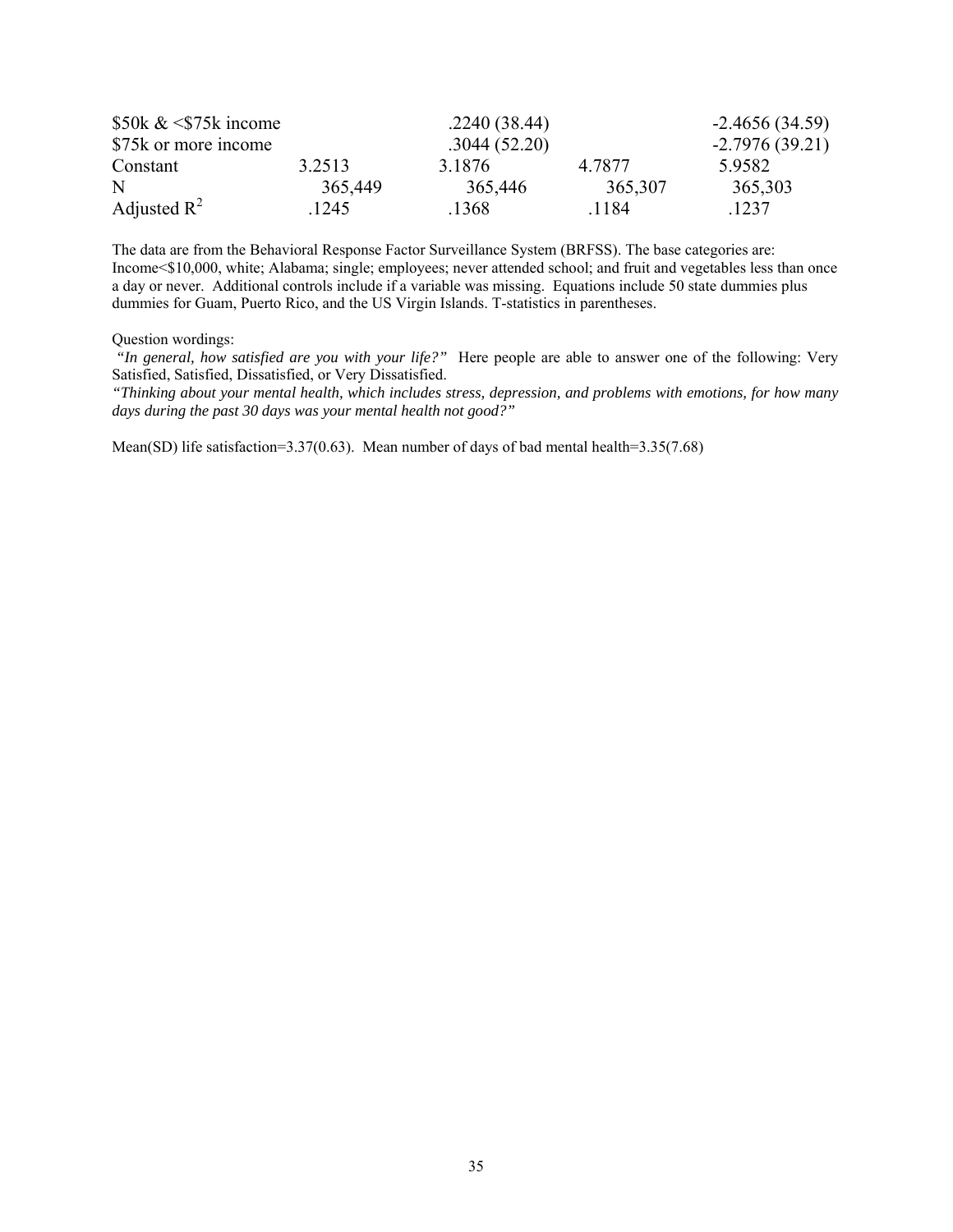|  |  | Table 4. Well-being Equations from the European Quality of Life Survey, 2007 (OLS) |  |
|--|--|------------------------------------------------------------------------------------|--|
|  |  |                                                                                    |  |

|                        | Life satisfaction |                  | <i>Happiness</i> |                  |  |
|------------------------|-------------------|------------------|------------------|------------------|--|
| Age                    | $-0.0589(14.39)$  | $-.0557(11.36)$  | $-0.0573(15.39)$ | $-.0577(12.90)$  |  |
| Age <sup>2</sup>       | .0006(15.83)      | .0006(12.55)     | .0005(14.99)     | .0005(12.37)     |  |
| Male                   | $-0.0545(2.42)$   | $-.0319(1.18)$   | $-0.0540(2.63)$  | $-0.0474(1.93)$  |  |
| Belgium                | .7099(8.27)       | .6395(5.89)      | .6004(7.70)      | .5344(5.40)      |  |
| Bulgaria               | $-1.8028(21.09)$  | $-1.9085(17.54)$ | $-1.4252(18.22)$ | $-1.5424(15.49)$ |  |
| Cyprus                 | .2954(3.33)       | .2554(2.30)      | .3577(4.44)      | .3628(3.59)      |  |
| Czech Republic         | $-3147(3.84)$     | $-.3997(3.73)$   | .2468(3.31)      | .2128(2.18)      |  |
| Denmark                | 1.4820 (17.32)    | 1.3749 (12.97)   | 1.0359(13.30)    | .9400(9.72)      |  |
| Estonia                | $-1170(1.35)$     | $-1613(1.51)$    | .1413(1.79)      | .0958(0.98)      |  |
| Finland                | 1.1739 (13.65)    | 1.0897(10.21)    | .9718 (12.43)    | .9345(9.61)      |  |
| France                 | .4054(5.15)       | .3495(3.50)      | .5210(7.28)      | .4542(4.99)      |  |
| Germany                | .2508(3.40)       | .1420(1.49)      | .2187(3.26)      | .1398(1.60)      |  |
| <b>UK</b>              | .4169(5.28)       | .2826(2.65)      | .5878(8.19)      | .4686 (4.83)     |  |
| Greece                 | $-1739(2.02)$     | $-2787(2.55)$    | .1456(1.86)      | .0653(0.65)      |  |
| Hungary                | $-1.0980(12.78)$  | $-1.1889(10.95)$ | $-1710(2.19)$    | $-0.2395(2.42)$  |  |
| Ireland                | .7444(8.58)       | .6805(5.61)      | .7518(9.53)      | .6254(5.65)      |  |
| Italy                  | $-.3473(4.41)$    | $-0.3456(2.88)$  | $-0.2819(3.94)$  | $-.3530(3.23)$   |  |
| Latvia                 | $-.6727(7.73)$    | $-.6497(5.89)$   | $-0.2829(3.57)$  | $-0.2334(2.32)$  |  |
| Lithuania              | $-4941(5.69)$     | $-.5083(4.81)$   | $-.0520(0.66)$   | $-.0394(0.41)$   |  |
| Luxembourg             | 1.1124 (12.66)    | 1.0056(8.53)     | .8508(0.65)      | .7698(7.16)      |  |
| Malta                  | .5359(5.97)       | .5590(4.76)      | .5227(6.40)      | .6240(5.82)      |  |
| Netherlands            | .8170(9.44)       | .7385(6.88)      | .6288(8.00)      | .5546(5.67)      |  |
| Poland                 | $-0732(0.92)$     | $-0.0696(0.68)$  | .0318(0.44)      | .0611(0.65)      |  |
| Romania                | $-.3379(3.88)$    | $-4136(3.79)$    | $-0.2384(3.05)$  | $-2712(2.76)$    |  |
| Slovakia               | $-0.3316(3.95)$   | $-4122(3.80)$    | .1165(1.53)      | .0453(0.46)      |  |
| Slovenia               | .2257(2.65)       | .1454(1.33)      | .2674(3.45)      | .1867(1.87)      |  |
| Spain                  | .5567(6.45)       | .4070(3.41)      | .4777(6.09)      | .4484(4.12)      |  |
| Sweden                 | 1.3150 (15.25)    | 1.2612(12.14)    | .8281(10.56)     | .7919 (8.36)     |  |
| Turkey                 | $-4439(5.49)$     | $-4684(4.57)$    | $-.5832(7.94)$   | $-.5746(6.15)$   |  |
| Portugal               | $-4631(5.34)$     | $-.6117(4.88)$   | $-1894(2.41)$    | $-2437(2.13)$    |  |
| Croatia                | $-4187(4.88)$     | $-4564(4.33)$    | $-2716(3.47)$    | $-0.2597(2.70)$  |  |
| Norway                 | 1.1527 (13.31)    | 1.0238 (9.66)    | .6773(8.60)      | .6272(6.49)      |  |
| Macedonia              | $-1.2987(14.91)$  | $-1.3752(12.91)$ | $-9277(11.65)$   | $-9437(9.71)$    |  |
| Household size         | $-.0107(1.12)$    | $-0.0141(1.20)$  | .0170(1.96)      | .0083(0.78)      |  |
| # children             | .0161(1.63)       | .0163(1.36)      | .0276(3.08)      | .0298(2.73)      |  |
| Primary education      | .3500(5.11)       | .3451(4.19)      | .4321(6.94)      | .3784(5.04)      |  |
| Lower secondary        | .5313(7.64)       | .5548(6.63)      | .5820(9.21)      | .6065(7.95)      |  |
| <b>Upper secondary</b> | .7295(10.54)      | .7708(9.26)      | .7424(11.80)     | .7650 (10.08)    |  |
| Post-secondary         | .7552(9.79)       | .8331(8.98)      | .7991 (11.40)    | .8369(9.89)      |  |
| Tertiary – first level | .8703(11.96)      | .8874(10.13)     | .8149(12.33)     | .8074(10.11)     |  |
| Tertiary – advanced    | .9407(7.95)       | .8794(6.02)      | .8528(7.93)      | .8312(6.23)      |  |
| Employed on leave      | .0388(0.46)       | .0342(0.35)      | .0557(0.72)      | .0438(0.49)      |  |
| Unemployed <12mths     | $-0.9621(13.19)$  | $-9096(10.44)$   | $-.6537(9.84)$   | $-.6811(8.56)$   |  |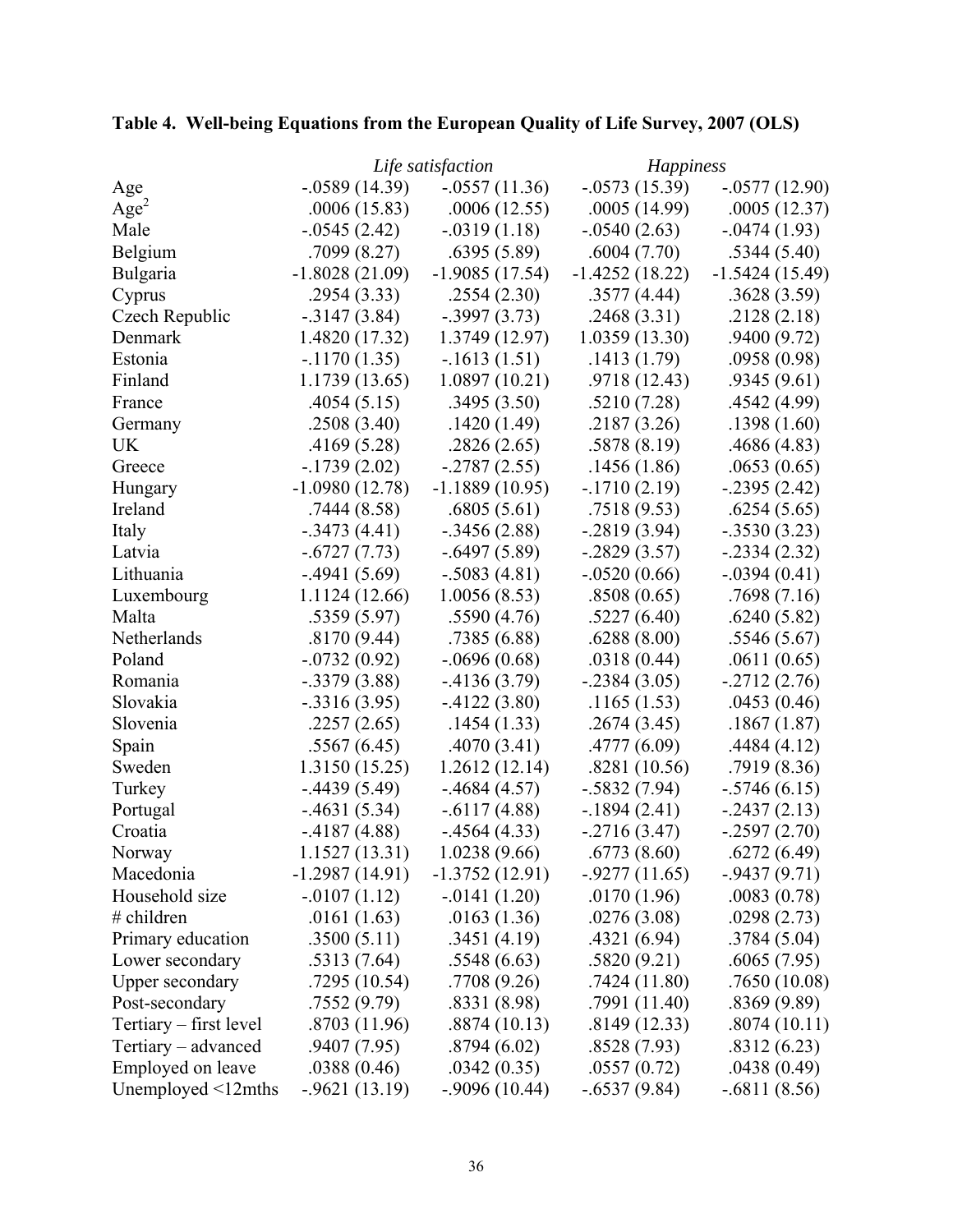| $-1.2738(20.63)$         | $-1.2388(17.18)$ | $-.8331(14.83)$  | $-.8243(12.54)$  |
|--------------------------|------------------|------------------|------------------|
| $-1.1722(16.63)$         | $-1.1532(14.23)$ | $-1.0599(16.52)$ | $-1.0340(13.99)$ |
| $-0.0843(2.16)$          | $-.0553(1.19)$   | $-.0852(2.41)$   | $-0673(1.59)$    |
| $-.0380(0.90)$           | $-0130(0.25)$    | $-0.0668(1.75)$  | $-.0711(1.48)$   |
| .2282(3.97)              | .2476(3.37)      | .1561(2.98)      | .1346(2.01)      |
| $-0.3456(7.16)$          | $-0.2988(5.23)$  | $-.3459(7.88)$   | $-.2943(5.65)$   |
| $-2612(5.16)$            | $-.1857(3.10)$   | $-0.3675(7.99)$  | $-.3050(5.58)$   |
| .4651(12.63)             | .4808 (10.79)    | .5828(17.41)     | .6318(15.55)     |
| .5177(15.67)             | .5250(13.02)     | .4067(13.54)     | .4004(10.89)     |
| .4621(11.86)             | .4625(9.69)      | .3238(9.13)      | .3555(8.17)      |
| .3432(9.06)              | .3909(8.47)      | .2489(7.23)      | .2908(6.91)      |
| .4430(5.09)              | .4895(4.71)      | .3565(4.50)      | .3909(4.13)      |
| .3778(6.21)              | .4404(6.04)      | .2789(5.03)      | .3133(4.71)      |
| .3600(9.94)              | .3765(8.59)      | .2782(8.46)      | .2573(6.44)      |
| .1815(4.66)              | .1781(3.78)      | .1808(5.10)      | .1864(4.34)      |
| .1497(4.95)              | .1546(4.28)      | .1381(5.03)      | .1281(3.89)      |
| .0499(1.15)              | .0823(1.61)      | .0326(0.82)      | .0651(1.40)      |
| $-0.0195(0.52)$          | $-0.0164(0.37)$  | $-.0384(1.12)$   | $-.0317(0.77)$   |
| .0667(1.93)              | .0415(1.00)      | $-.0006(0.02)$   | $-.0231(0.61)$   |
| .0160(0.43)              | $-.0220(0.50)$   | $-0.0163(0.48)$  | $-0177(0.44)$    |
| $-.0657(1.77)$           | $-.0841(1.88)$   | $-.0092(0.28)$   | $-0117(0.29)$    |
| .2600(4.40)              | .2714(3.73)      | .1907(3.55)      | .2120(3.19)      |
| Household Income (euros) | .000030(5.79)    |                  | .000018(3.66)    |
| 6.5799                   | 6.4326           | 7.0638           | 7.0361           |
| 34,791                   | 24,444           | 34,704           | 24,424           |
| .2261                    | .2458            | .1890            | .2024            |
|                          |                  |                  |                  |

Base categories: Austria; attends religious events never; internet never; employed; single; no education and countryside. T-statistics in parentheses.

Wordings:

Q1. *All things considered, how satisfied would you say you are with your life these days? Please tell me on a scale of 1 to 10, where 1 means very dissatisfied and 10 means very satisfied.* Mean(SD)=6.89(2.17)

Q2. *Taking all things together on a scale of 1 to 10, how happy would you say you are? Here 1 means you are very unhappy and 10 means you are very happy.* Mean(SD)=7.33(1.92)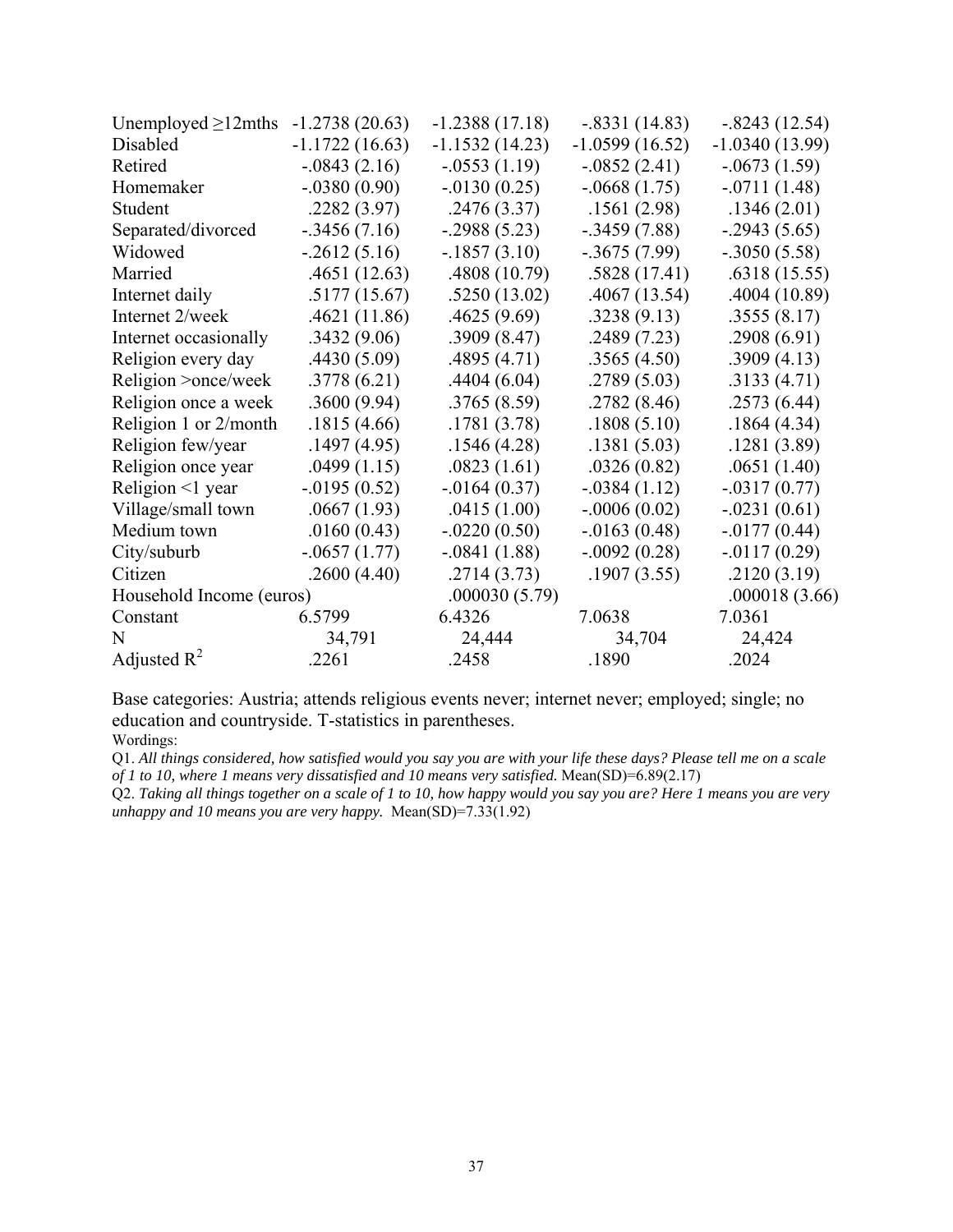| $10$ $\mu$ and $(100)$                                                                                                                          | All              | Males            | Females          |
|-------------------------------------------------------------------------------------------------------------------------------------------------|------------------|------------------|------------------|
| Age                                                                                                                                             | $-.0231(18.77)$  | $-.0251(13.49)$  | $-0.0216(13.09)$ |
| Age <sup>2</sup>                                                                                                                                | .0002(16.17)     | .0002(11.66)     | .0002(11.24)     |
| Male                                                                                                                                            | $-.0053(0.78)$   |                  |                  |
| Lowest qualification                                                                                                                            | $-0.0198(1.03)$  | $-0177(0.60)$    | $-0.0145(0.57)$  |
| Above lowest                                                                                                                                    | .0443(2.31)      | .0140(0.48)      | .0735(2.87)      |
| Higher secondary                                                                                                                                | .1053(5.50)      | .0857(2.93)      | .1307(5.13)      |
| Above higher secondary                                                                                                                          | .0993(5.05)      | .0476(1.59)      | .1525(5.81)      |
| University degree                                                                                                                               | .1567(7.91)      | .1216(4.06)      | .1993(7.49)      |
| Married                                                                                                                                         | .2046(21.88)     | .2145(15.64)     | .1907(14.75)     |
| Widowed                                                                                                                                         | $-.0847(5.57)$   | $-1379(5.00)$    | $-0624(3.28)$    |
| Divorced                                                                                                                                        | $-0.0163(1.09)$  | $-0.0585(2.46)$  | .0055(0.29)      |
| Separated                                                                                                                                       | $-0.0746(3.46)$  | $-0.0847(2.47)$  | $-0686(2.47)$    |
| Civil partnership                                                                                                                               | .1119(2.53)      | .1770(2.60)      | .0675(1.16)      |
| Employed part-time                                                                                                                              | $-.0387(3.35)$   | $-0.0768(3.85)$  | $-0.0212(1.46)$  |
| Employed <part-time< td=""><td><math>-0.0584(2.48)</math></td><td><math>-1025(2.90)</math></td><td><math>-0.0255(0.81)</math></td></part-time<> | $-0.0584(2.48)$  | $-1025(2.90)$    | $-0.0255(0.81)$  |
| Helping family member                                                                                                                           | $-.0233(0.70)$   | $-0.0369(0.63)$  | $-.0126(0.31)$   |
| Unemployed                                                                                                                                      | $-.1857(13.81)$  | $-0.2373(11.96)$ | $-1391(7.55)$    |
| Student                                                                                                                                         | .0351(2.19)      | .0461(1.99)      | .0292(1.32)      |
| Retired                                                                                                                                         | $-0.0399(3.19)$  | $-0.0432(2.33)$  | $-0.0359(2.09)$  |
| Home worker                                                                                                                                     | .0060(0.48)      | $-1685(2.41)$    | .0276(1.97)      |
| Permanently disabled                                                                                                                            | $-0.2674(10.87)$ | $-.3283(9.25)$   | $-0.2093(6.14)$  |
| Other LF                                                                                                                                        | $-.0295(1.09)$   | $-0.0474(1.05)$  | $-.0041(0.12)$   |
| No religion                                                                                                                                     | $-0.0544(6.43)$  | $-.0659(5.57)$   | $-0.0443(3.66)$  |
| Argentina                                                                                                                                       | $-.0387(1.70)$   | .0168(0.50)      | $-0.0859(2.79)$  |
| Austria                                                                                                                                         | $-0.0693(2.75)$  | $-0.0630(1.69)$  | $-0729(2.14)$    |
| Belgium                                                                                                                                         | .0181(0.77)      | .0681(2.05)      | $-0.0319(0.98)$  |
| Bulgaria                                                                                                                                        | $-4958(19.33)$   | $-.4840(12.61)$  | $-.5097(14.79)$  |
| Chile                                                                                                                                           | $-1146(5.10)$    | $-0.0738(2.15)$  | $-.1498(5.03)$   |
| Taiwan                                                                                                                                          | $-1486(7.42)$    | $-1258(4.39)$    | $-1647(5.86)$    |
| Croatia                                                                                                                                         | $-.3718(15.28)$  | $-.3111(8.80)$   | $-4256(12.70)$   |
| Cyprus                                                                                                                                          | $-1925(7.53)$    | $-1344(3.70)$    | $-2504(6.98)$    |
| Czech Republic                                                                                                                                  | $-.0216(0.87)$   | .0263(0.72)      | $-.0578(1.71)$   |
| Dominican Republic                                                                                                                              | $-.0205(0.89)$   | .0637(1.86)      | $-0889(2.84)$    |
| Finland                                                                                                                                         | $-0.2285(9.70)$  | $-0.2065(5.89)$  | $-2477(7.80)$    |
| France                                                                                                                                          | $-.3285(16.06)$  | $-2763(9.23)$    | $-.3777(13.50)$  |
| Germany                                                                                                                                         | $-1186(5.49)$    | $-1383(4.43)$    | $-0.0976(3.26)$  |
| Ireland                                                                                                                                         | .2196(10.81)     | .2706(9.01)      | .1724(6.25)      |
| Israel                                                                                                                                          | $-2140(9.14)$    | $-1846(5.61)$    | $-2405(7.21)$    |
| Japan                                                                                                                                           | $-1758(7.18)$    | $-.2044(5.74)$   | $-1598(4.74)$    |
| South Korea                                                                                                                                     | $-.3483(15.56)$  | $-.3335(10.21)$  | $-.3586(11.68)$  |
| Latvia                                                                                                                                          | $-4257(16.64)$   | $-.3290(8.47)$   | $-4957(14.57)$   |
| Mexico                                                                                                                                          | .1559(6.77)      | .1704(5.05)      | .1428(4.53)      |
| New Zealand                                                                                                                                     | .0754(2.91)      | .0830(2.21)      | .0698(1.95)      |

| Table 5. International Happiness Equations using Data from the 2007 International Social |  |  |
|------------------------------------------------------------------------------------------|--|--|
| <b>Survey Programme (ISSP)</b>                                                           |  |  |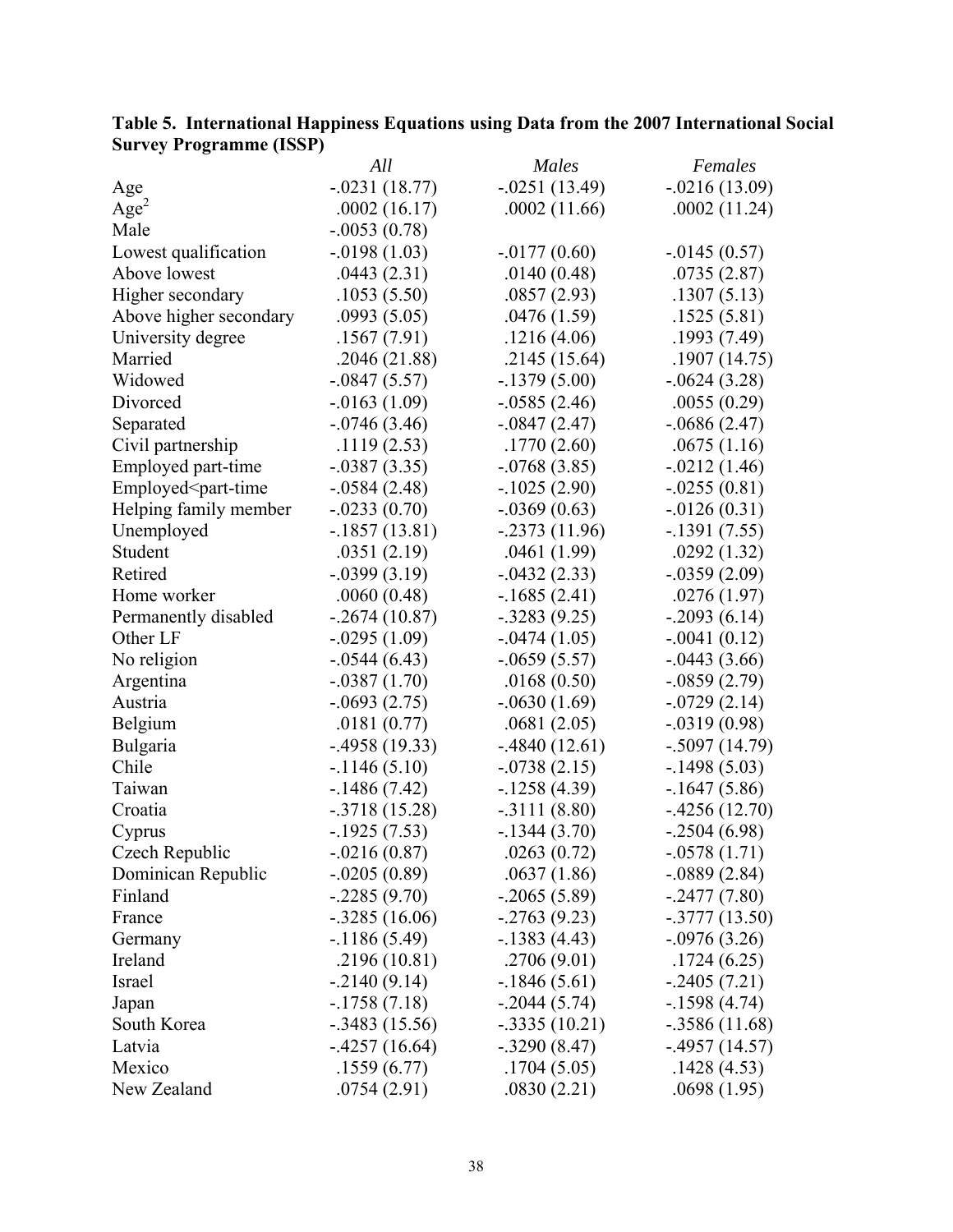| .0161(0.65)     | .0445(1.23)    | $-.0089(0.26)$   |
|-----------------|----------------|------------------|
| $-1409(5.86)$   | $-1554(4.54)$  | $-1224(3.63)$    |
| $-1171(4.97)$   | $-.0602(1.77)$ | $-1674(5.14)$    |
| $-.6096(28.87)$ | $-4909(14.66)$ | $-.6870(24.98)$  |
| $-.3553(14.44)$ | $-.3398(8.95)$ | $-0.3676(11.34)$ |
| $-2504(9.51)$   | $-.2318(6.08)$ | $-2639(7.26)$    |
| $-0.0665(3.39)$ | $-.0461(1.59)$ | $-.0887(3.33)$   |
| $-0.0535(2.26)$ | $-.0437(1.28)$ | $-0.0585(1.78)$  |
| .1677(6.55)     | .1562(4.07)    | .1753(5.10)      |
| .0844(2.82)     | .0043(0.09)    | .1313(3.34)      |
| .0939(4.29)     | .0942(2.84)    | .0919(3.14)      |
| $-0.0344(1.52)$ | .0118(0.34)    | $-0731(2.44)$    |
| 3.6352          | 3.6804         | 3.5861           |
| 44,953          | 20,158         | 24,795           |
| .1235           | .1156          | .1336            |
|                 |                |                  |

Source: ISSP 2007.

Dependent variable mean= $3.07$  SD= $0.711$ . Males = $3.08(0.70)$  and females= $3.06(0.72)$ Base categories: Australia; no qualifications; never married and employed full-time. T-statistics in parentheses.

The International Social Science Survey (ISSP), asks: "*If you were to consider your life in general these days, how happy or unhappy would you say you are, on the whole? [4] Very happy; [3] Fairly happy; [2] Not very happy; [1] Not at all happy."*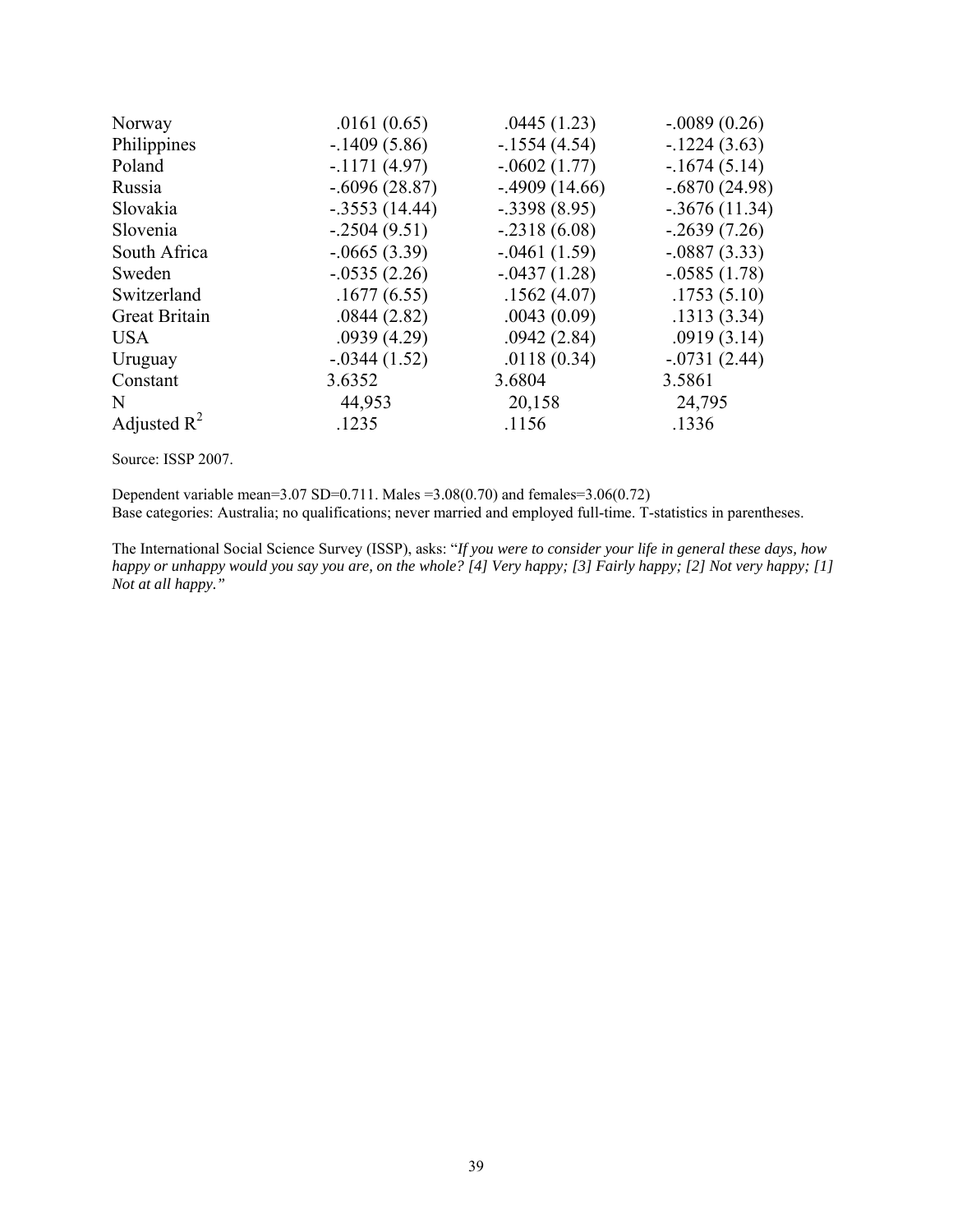# **Table 6. Recent Changes in European Life Satisfaction, 2007-2010**

|                     | May 2010         | Jan-Feb 2009     | Sept-Oct 2007    |
|---------------------|------------------|------------------|------------------|
| Age 15-24           | .3010(14.39)     | .1886(9.00)      | .2544(11.60)     |
| Age 25-34           | .1388(9.38)      | .1035(6.88)      | .1296(8.76)      |
| Age 35-44           | .0644(4.67)      | .0485(3.53)      | .0419(3.05)      |
| Age 55-64           | .0483(3.25)      | .0578(3.93)      | .0391(2.63)      |
| Age $\geq 65$       | .1595(8.75)      | .1615(9.01)      | .1245(6.90)      |
| Male                | $-.0386(4.52)$   | $-0.0253(2.95)$  | $-0.0143(1.67)$  |
| ALS $\leq$ 16       | $-2773(20.51)$   | $-0.2591(19.42)$ | $-2440(18.81)$   |
| ALS 16-19           | $-1646(15.59)$   | $-1372(13.05)$   | $-.1370(13.08)$  |
| No FT education     | $-4448(9.81)$    | $-2650(6.07)$    | $-.2871(3.60)$   |
| Home keeper         | $-0.0944(5.48)$  | $-0.0458(2.76)$  | $-0.0349(2.15)$  |
| Student             | .0124(0.56)      | .0300(1.34)      | .0307(1.34)      |
| Unemployed          | $-0.4069(27.64)$ | $-0.3486(22.03)$ | $-0.3043(17.09)$ |
| Retired             | $-.0906(6.07)$   | $-.0903(6.12)$   | $-.0857(5.78)$   |
| Living as married   | $-0750(4.74)$    | $-0619(3.64)$    | $-.0975(8.28)$   |
| Single              | $-1496(11.42)$   | $-.0750(4.88)$   | $-.1308(10.44)$  |
| Divorced/separated  | $-0.2504(15.16)$ | $-0.2500(12.00)$ | $-.2332(16.33)$  |
| Widow               | $-1965(12.20)$   | $-1649(10.81)$   | $-0.2528(14.31)$ |
| Austria             | $-.0280(0.89)$   | $-.1377(4.41)$   | $-.0802(2.61)$   |
| Bulgaria            | $-0.9399(29.60)$ | $-0.9349(29.41)$ | $-1.0022(31.65)$ |
| Croatia             | $-0.2815(8.85)$  | $-1971(6.33)$    | $-.3453(11.04)$  |
| Cyprus              | $-0.0789(2.05)$  | $-0.0194(0.51)$  | $-1251(3.32)$    |
| Czech Republic      | $-2636(8.37)$    | $-2450(7.95)$    | $-2704(8.96)$    |
| Denmark             | .4808(15.17)     | .4707(15.10)     | .4177(13.52)     |
| <b>East Germany</b> | $-2940(7.56)$    | $-0.2879(7.65)$  | $-.4240(11.37)$  |
| Estonia             | $-.3722(11.79)$  | $-.3730(12.01)$  | $-.3743(12.19)$  |
| Finland             | .1302(4.13)      | .1109(3.58)      | .0394(1.29)      |
| France              | $-1451(4.63)$    | $-0.2345(7.61)$  | $-.2078(6.84)$   |
| Greece              | $-.8722(27.75)$  | $-.6832(21.91)$  | $-.4928(16.00)$  |
| Hungary             | $-.6835(21.72)$  | $-0.7234(23.31)$ | $-0.7127(23.09)$ |
| Iceland             | .3225(8.47)      |                  |                  |
| Ireland             | .1406(4.45)      | .1694(5.41)      | .0222(0.72)      |
| Italy               | $-.3938(12.51)$  | $-.5326(17.27)$  | $-.3644(11.72)$  |
| Latvia              | $-.5400(17.14)$  | $-.6549(21.05)$  | $-.5125(16.65)$  |
| Lithuania           | $-.6769(21.56)$  | $-.6978(22.52)$  | $-.5541(17.97)$  |
| Luxembourg          | .1959(5.09)      | .2402(6.33)      | .1946(5.16)      |
| Macedonia           | $-.5504(17.49)$  | $-.5426(17.37)$  | $-.5873(18.83)$  |
| Malta               | $-1562(4.00)$    | $-0.0560(1.45)$  | $-1578(4.15)$    |
| Netherlands         | .2175(6.93)      | .3067(9.99)      | .2321(7.58)      |
| Poland              | $-2428(7.65)$    | $-.3374(10.81)$  | $-0.2974(9.55)$  |
| Portugal            | $-0.7540(23.66)$ | $-.6865(21.58)$  | $-.6419(20.37)$  |
| Romania             | $-1.0652(33.89)$ | $-.6638(21.47)$  | $-.8028(25.79)$  |
| Slovakia            | $-.2814(8.95)$   | $-.3755(12.10)$  | $-4412(14.66)$   |
| Slovenia            | $-0.0979(3.12)$  | $-.0710(2.28)$   | $-0.0846(2.73)$  |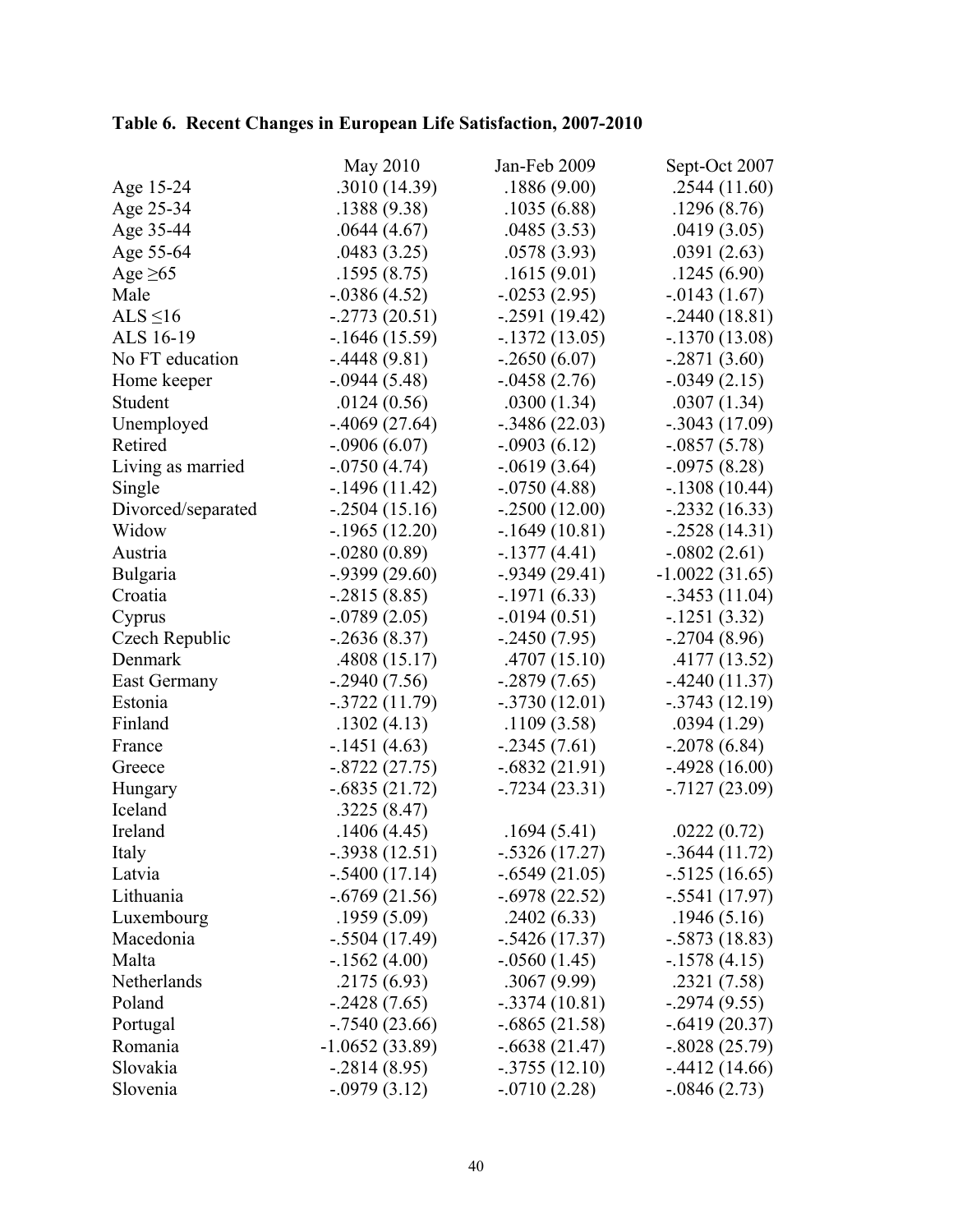| Spain          | $-1428(4.50)$   | $-1499(4.79)$   | $-1036(3.26)$  |
|----------------|-----------------|-----------------|----------------|
| Sweden         | .2747(8.79)     | .2957(9.53)     | .1778(5.76)    |
| Turkey         | $-.3812(11.64)$ | $-.5026(15.72)$ | $-2549(7.82)$  |
| Turkish Cyprus | $-4080(10.46)$  | $-4793(12.53)$  | $-4136(10.71)$ |
| United Kingdom | .2438(8.22)     | .1600(5.48)     | .1051(3.65)    |
| West Germany   | $-.0294(4.85)$  | $-0733(2.36)$   | $-1149(3.75)$  |
| Constant       | 3.2968          | 3.2609          | 3.3261         |
| Adjusted $R^2$ | .2971           | .2688           | .2346          |
| N              | 30,580          | 30,017          | 29,085         |

Source: Eurobarometers #68.1, #71.1 and #73.4.

Notes: excluded categories Belgium; married; ages 45-54; employed and age left school ≥20. T-statistics in parentheses.

The Eurobarometer asks; '*On the whole how satisfied are you very satisfied(=4); fairly satisfied (=3); not very satisfied (=2) or not at all satisfied (=1) with the life you lead?'* 

*Mean scores are below.* 

|                       | 2010 | 2009 | 2007 |  |
|-----------------------|------|------|------|--|
| Austria               | 3.07 | 2.93 | 3.07 |  |
| <b>Belgium</b>        | 3.13 | 3.12 | 3.18 |  |
| <b>Bulgaria</b>       | 2.17 | 2.18 | 2.15 |  |
| Croatia               | 2.81 | 2.87 | 2.81 |  |
| Cyprus                | 3.06 | 3.13 | 3.05 |  |
| Czech Republic        | 2.86 | 2.86 | 2.91 |  |
| Denmark               | 3.66 | 3.64 | 3.65 |  |
| <b>East Germany</b>   | 2.75 | 2.78 | 2.70 |  |
| Estonia               | 2.77 | 2.74 | 2.80 |  |
| Finland               | 3.30 | 3.29 | 3.25 |  |
| France                | 2.98 | 2.86 | 2.97 |  |
| Greece                | 2.24 | 2.42 | 2.68 |  |
| Hungary               | 2.38 | 2.31 | 2.38 |  |
| <b>Iceland</b>        | 3.57 |      |      |  |
| <b>Ireland</b>        | 3.24 | 3.28 | 3.21 |  |
| Italy                 | 2.72 | 2.56 | 2.79 |  |
| Latvia                | 2.59 | 2.43 | 2.68 |  |
| Lithuania             | 2.44 | 2.41 | 2.63 |  |
| Luxembourg            | 3.36 | 3.37 | 3.39 |  |
| Macedonia             | 2.49 | 2.51 | 2.54 |  |
| Malta                 | 2.93 | 3.05 | 3.02 |  |
| <b>Netherlands</b>    | 3.41 | 3.44 | 3.44 |  |
| Poland                | 2.88 | 2.76 | 2.85 |  |
| Portugal              | 2.29 | 2.31 | 2.47 |  |
| Romania               | 2.08 | 2.46 | 2.39 |  |
| Slovakia              | 2.85 | 2.74 | 2.74 |  |
| Slovenia              | 3.04 | 3.03 | 3.10 |  |
| Spain                 | 2.90 | 2.91 | 3.07 |  |
| Sweden                | 3.44 | 3.47 | 3.38 |  |
| Turkey                | 2.70 | 2.58 | 2.87 |  |
| Turkish Cyprus        | 2.76 | 2.66 | 2.82 |  |
| <b>United Kingdom</b> | 3.32 | 3.23 | 3.22 |  |
| <b>West Germany</b>   | 3.10 | 3.02 | 3.05 |  |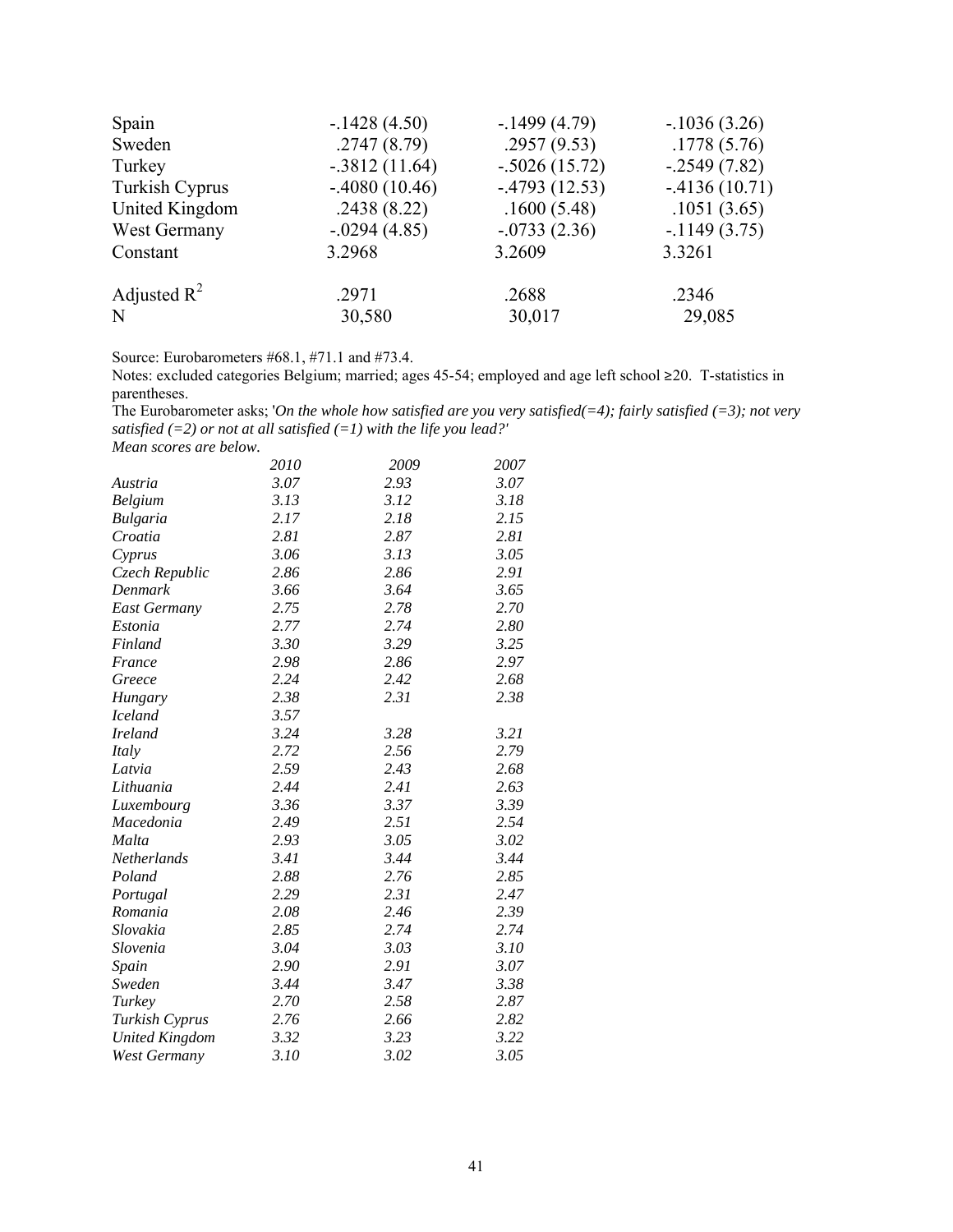# **Table 7. Job Satisfaction Equations for the USA, 1972-2008**

|                            | (1)             | (2)             | (3)            | (4)             |  |  |
|----------------------------|-----------------|-----------------|----------------|-----------------|--|--|
| Age                        | .0084(24.12)    | .0077(16.25)    | .0073(11.45)   | .0073(13.85)    |  |  |
| Male                       | $-0.0345(3.69)$ | $-0.0422(3.47)$ | $-.0371(2.29)$ | $-0.0574(4.34)$ |  |  |
| Self-employed              | .2000(14.55)    | .1636(8.95)     | .1722(7.12)    | .1674(8.46)     |  |  |
| <b>Black</b>               | $-1701(12.24)$  | $-1447(7.98)$   | $-1496(5.91)$  | $-1474(7.57)$   |  |  |
| Other non-white            | $-0.0419(1.91)$ | $-0.0346(1.26)$ | $-0151(0.41)$  | $-.0267(0.91)$  |  |  |
| Time                       | $-.0015(3.27)$  | $-0.0019(2.89)$ | $-.0009(0.96)$ | $-.0035(4.52)$  |  |  |
| $#Y$ ears of schooling     | .0140(8.64)     | .0069(3.20)     | .0075(2.58)    | .0016(0.68)     |  |  |
| Part-time                  | $-.0909(5.55)$  | $-0.0909(5.55)$ | $-.0805(3.69)$ | $-.0313(1.57)$  |  |  |
| Union member               |                 |                 | $-.0296(1.30)$ |                 |  |  |
| Lose job fairly likely     |                 | $-0.055(0.15)$  | $-.0077(0.16)$ | $-.0270(0.69)$  |  |  |
| Lose job not too likely    |                 | .1293(4.37)     | .1147(2.87)    | .1088(3.41)     |  |  |
| Lose job not at all likely |                 | .2979(10.53)    | .2815(7.38)    | .2672(8.76)     |  |  |
| Lose job – go OLF          |                 | $-.6413(1.90)$  | n/a            | $-4402(1.17)$   |  |  |
| Find job somewhat easy     |                 | $-.0898(5.79)$  | $-.0787(3.83)$ | $-.0934(5.69)$  |  |  |
| Find job not easy at all   |                 | $-1079(7.10)$   | $-.0904(4.45)$ | $-1243(7.70)$   |  |  |
| Log of annual pay          |                 |                 |                | .0453(5.92)     |  |  |
| Constant                   | 2.8337          | 2.7845          | 2.8007         | 2.4720          |  |  |
| Adjusted $R^2$             | .0414           | .0618           | .0582          | .0621           |  |  |
| N                          | 28924           | 16,155          | 9,177          | 14,390          |  |  |

This table uses data on current workers. The losing- and finding-a-job variables are not available in years 1972- 1976, 1980, 1984 and 1987. Union status is not available in 1972, 1974, 1977 & 1982. Base categories are losejob-is-very-likely and find-job-is-very-easy. Equations also include 8 region-dummies.

T-statistics in parentheses. Mean job satisfaction(SD)=3.29(0.81)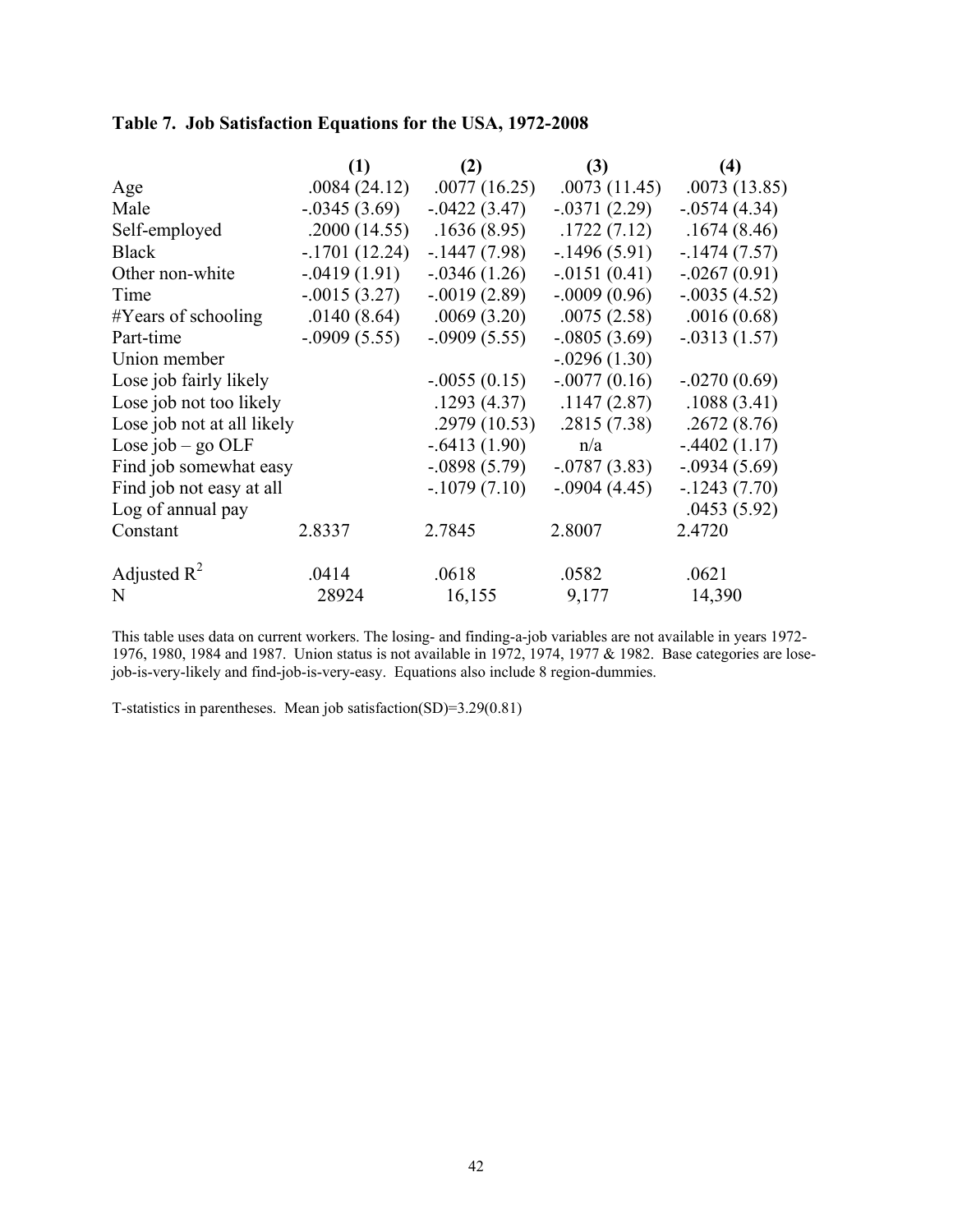## **Table 8. Job Satisfaction Through Time in the USA, 1972-2008**

*Question: On the whole how satisfied are you with the work you do – would you say you are very satisfied, moderately satisfied, a little dissatisfied, or very dissatisfied?* 

| All                   | 1972  |                |                     |                |                | 1973 1974 1975 1976 1977 1978 1980 1982 1983 1984 |                |                |       |                |       |
|-----------------------|-------|----------------|---------------------|----------------|----------------|---------------------------------------------------|----------------|----------------|-------|----------------|-------|
| Very satisfied        | 49%   | 50             | 50                  | 56             | 53             | 49                                                | 52             | 47             | 48    | 53             | 47    |
| Moderately satisfied  | 37    | 37             | 38                  | 33             | 33             | 39                                                | 37             | 37             | 39    | 35             | 35    |
| A little dissatisfied | 11    | 8              | 8                   | 8              | 9              | 10                                                | 8              | 12             | 9     | 8              | 12    |
| Very dissatisfied     | 3     | $\overline{4}$ | $\overline{4}$      | 3              | 5              | $\overline{2}$                                    | $\overline{4}$ | $\overline{4}$ | 5     | $\overline{4}$ | 6     |
| N                     | 864   | 775            | 737                 | 748            | 741            | 867                                               | 850            | 821            | 1,009 | 897            | 875   |
| All                   | 1985  |                |                     |                |                | 1986 1987 1988 1989 1990 1991 1993 1994 1996 1998 |                |                |       |                |       |
| Very satisfied        | 49    | 49             | 46                  | 48             | 48             | 48                                                | 46             | 44             | 47    | 46             | 48    |
| Moderately satisfied  | 38    | 40             | 38                  | 40             | 38             | 39                                                | 42             | 42             | 40    | 40             | 39    |
| A little dissatisfied | 10    | 9              | 11                  | 10             | 10             | 10                                                | 8              | 10             | 11    | 11             | 10    |
| Very dissatisfied     | 3     | $\overline{2}$ | $\overline{4}$      | $\overline{3}$ | $\overline{4}$ | $\overline{4}$                                    | $\overline{4}$ | 4              | 3     | $\overline{4}$ | 3     |
| N                     | 903   | 838            | 1,132               | 889            | 911            | 847                                               | 882            | 975            | 1,903 | 1,935          | 1,869 |
| All                   | 2000  |                | 2002 2004 2006 2008 |                |                | All                                               |                |                |       |                |       |
| Very satisfied        | 45    | 51             | 51                  | 49             | 51             | 48                                                |                |                |       |                |       |
| Moderately satisfied  | 44    | 37             | 37                  | 38             | 38             | 39                                                |                |                |       |                |       |
| A little dissatisfied | 9     | 8              | 8                   | 9              | 8              | 10                                                |                |                |       |                |       |
| Very dissatisfied     | 3     | 4              | $\overline{4}$      | $\overline{4}$ | $\overline{2}$ | $\boldsymbol{4}$                                  |                |                |       |                |       |
| N                     | 1,820 | 871            | 1,162               | 1,799          | 1,204          | 29,124                                            |                |                |       |                |       |

Source: General Social Surveys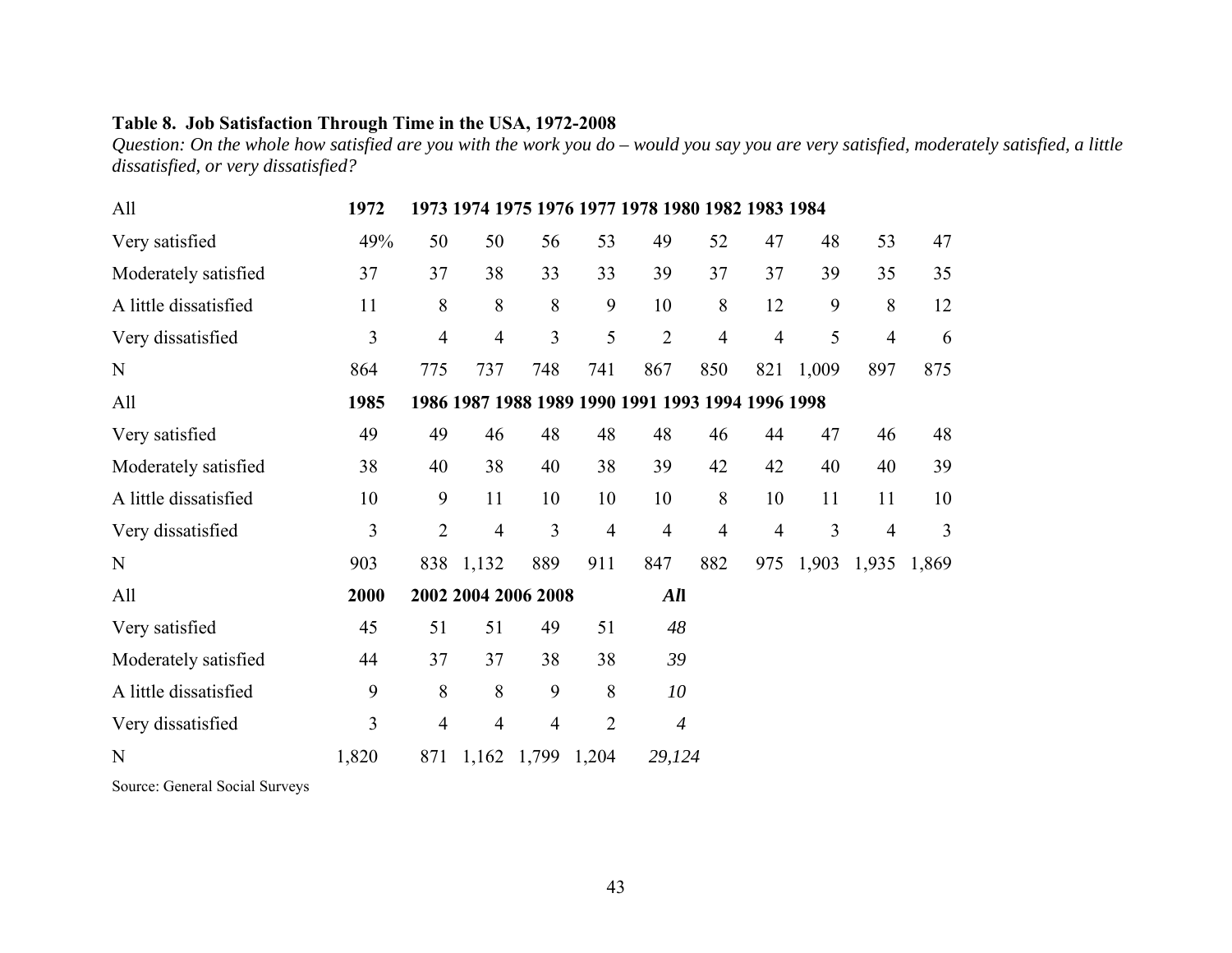

**Figure 1. Human Development Index and Happiness in Western Europe, 2007**